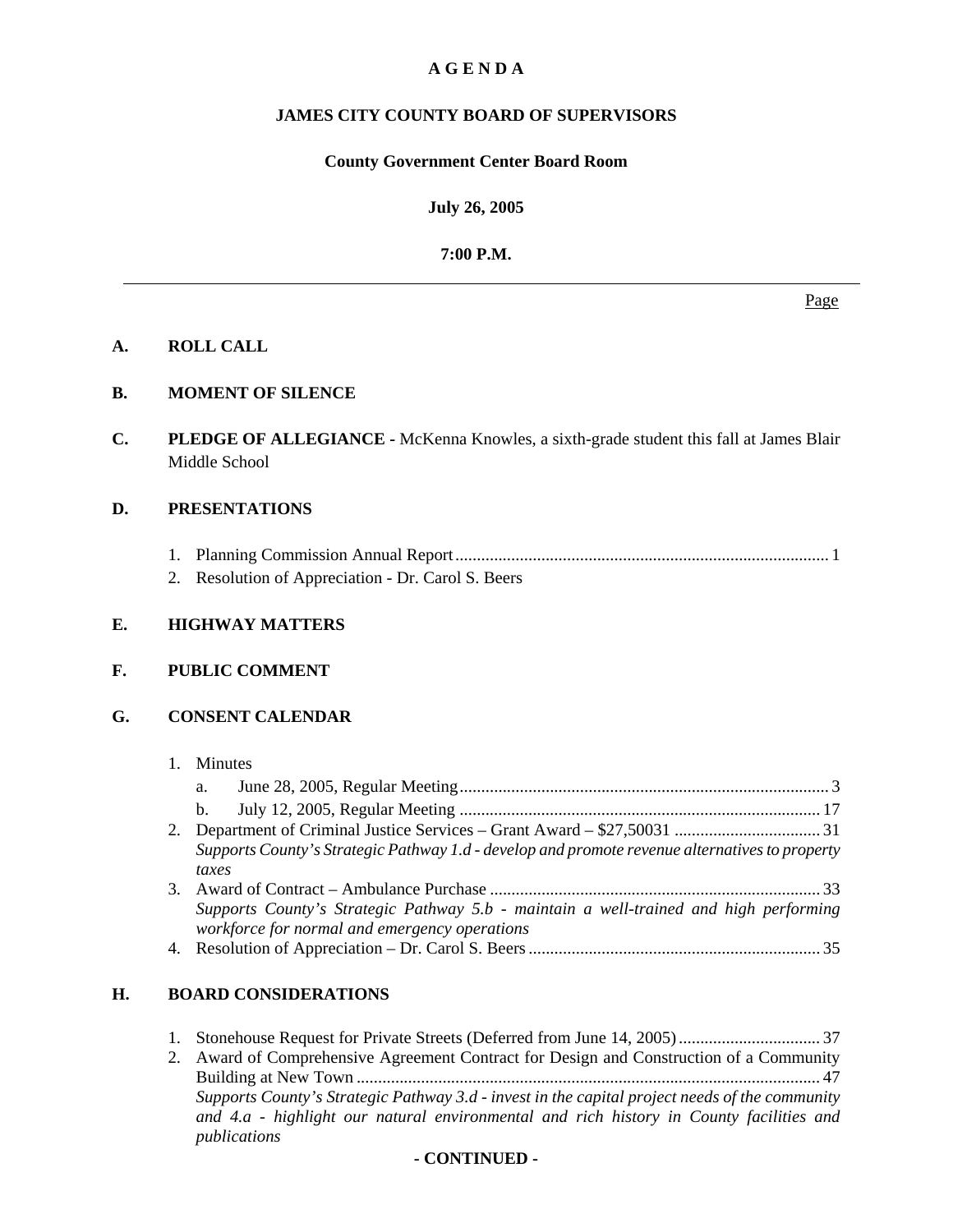## **I. PUBLIC COMMENT**

## **J. REPORTS OF THE COUNTY ADMINISTRATOR**

## **K. BOARD REQUESTS AND DIRECTIVES**

## **L. CLOSED SESSION**

- 1. Consideration of Appointments of Individuals to County Boards and/or Commissions, Pursuant to Section 2.2-3711(A)(1) of the Code of Virginia
	- a. Board of Building Adjustments and Appeals
	- b. Clean County Commission
	- c. Cable Communications Advisory Commission
	- d. Colonial Community Criminal Justice Board
	- e. Historical Commission
	- f. Thomas Nelson Community College
	- g. Water Conservation Committee
- 2. Consideration of the Acquisition of a Parcel/Parcels of Property for Public Use, Pursuant to Section 2.2-3711(A)(3) of the Code of Virginia

## **M. ADJOURNMENT**

072605bos.age2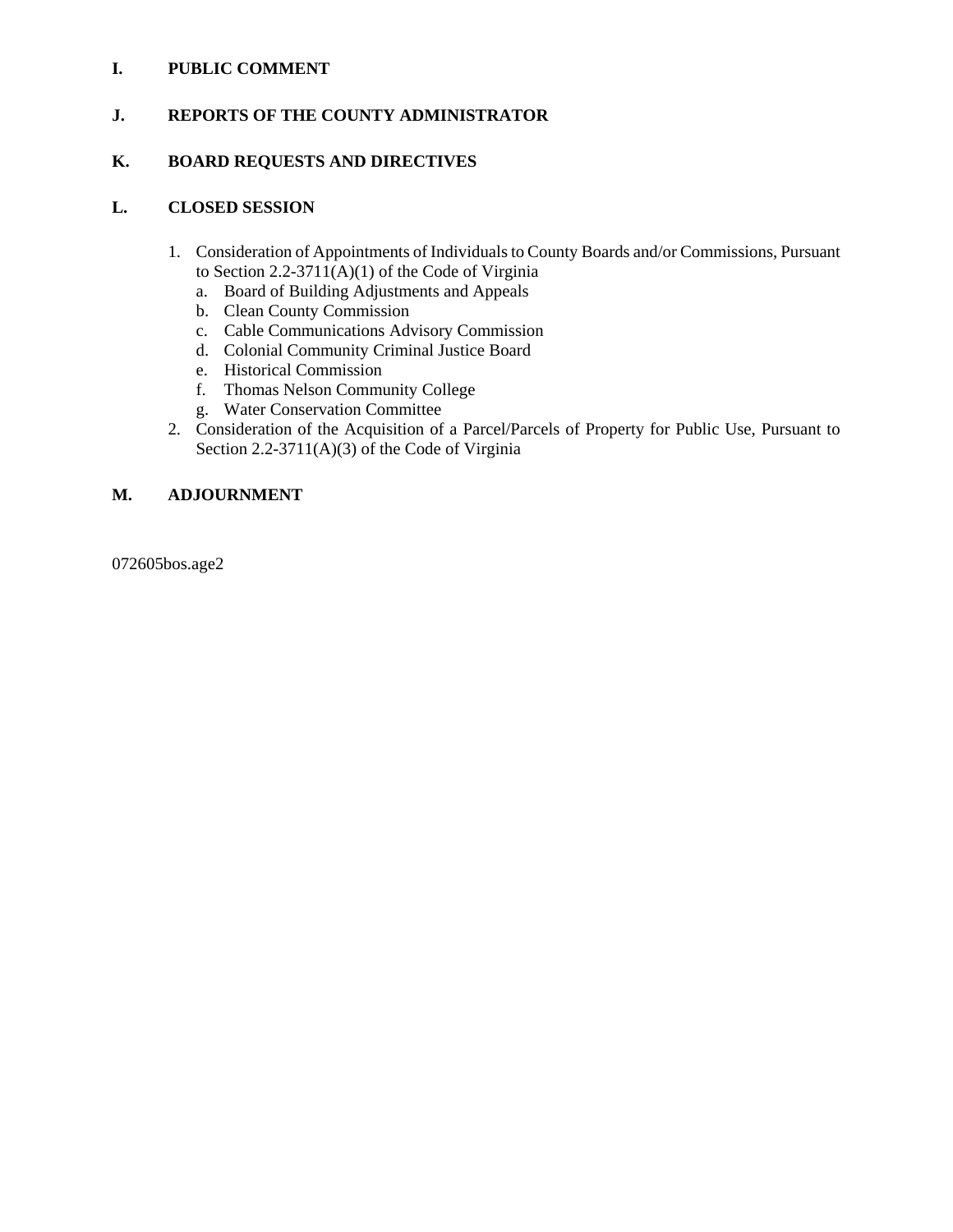#### **M E M O R A N D U M**

DATE: July 26, 2005 TO: The Board of Supervisors FROM: Jack Fraley, Planning Commission Vice Chair O. Marvin Sowers Jr., Planning Director SUBJECT: Planning Commission Annual Report

In the Board's Reading File is the Planning Commission's Annual Report for Fiscal Year 2005. The Virginia State Code requires the Planning Commission to prepare an annual report to the Board of Supervisors concerning its activities and status of planning activities in the community. This report reflects what has been one of our most active years to date.

Jack Fraley

 $\overline{a}$ 

O. Marvin wers, Jr.

JF/OMS/gb AnnualRpt05.mem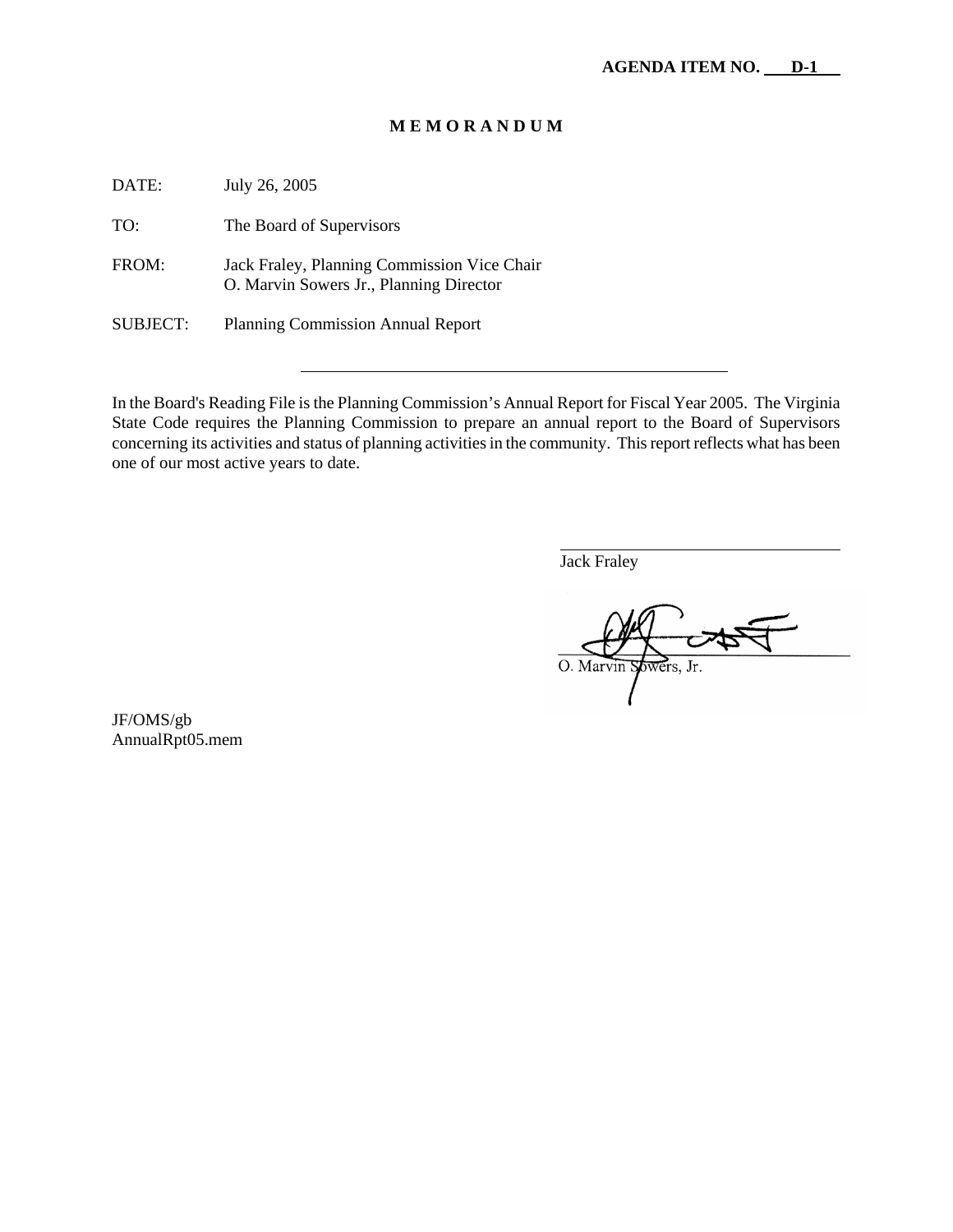# **AT A REGULAR MEETING OF THE BOARD OF SUPERVISORS OF THE COUNTY OF JAMES CITY, VIRGINIA, HELD ON THE 28TH DAY OF JUNE 2005, AT 7:00 P.M. IN THE COUNTY GOVERNMENT CENTER BOARD ROOM, 101 MOUNTS BAY ROAD, JAMES CITY COUNTY, VIRGINIA.**

## **A. ROLL CALL**

 Michael J. Brown, Chairman, Powhatan District Jay T. Harrison, Sr., Vice Chairman, Berkeley District Bruce C. Goodson, Roberts District John J. McGlennon, Jamestown District M. Anderson Bradshaw, Stonehouse District

 Sanford B. Wanner, County Administrator Leo P. Rogers, County Attorney

## **B. MOMENT OF SILENCE**

Mr. Brown requested that the Board and citizens observe a moment of silence.

## **C. PLEDGE OF ALLEGIANCE**

 Hannah Razer, a fifth-grade student at Stonehouse Elementary School, led the Board and citizens in the Pledge of Allegiance.

## **D. HIGHWAY MATTERS**

 Mr. Jim Brewer, Virginia Department of Transportation (VDOT) Residency Administrator, stated that the Route 199 lane shifts will be in effect until September, stated that he is still waiting for the reports of the requested speed studies; the slope repairs of erosion are underway; the Mooretown Road and Lightfoot Road intersection improvements are expected to be completed in the next month; and stated that the intersection improvements at Longhill Road and the entrance to the Regency Apartments will be underway in the next month.

 Mr. Brown requested that the Route 199 approach to the overpass of Monticello Avenue be addressed because the dips are becoming more noticeable and may soon compromise traffic safety.

 Mr. Brown requested that the growing sink hole in the right-turn lane in front of the Ewell Station Shopping Center (Route 60 East) turning onto Olde Towne Road be fixed.

 Mr. Bradshaw requested a status update on the concerns at Sycamore Landing Road and Ware Creek Road.

 Mr. Bradshaw inquired about the progress on addressing the erosion problem on Richmond Road (Route 60).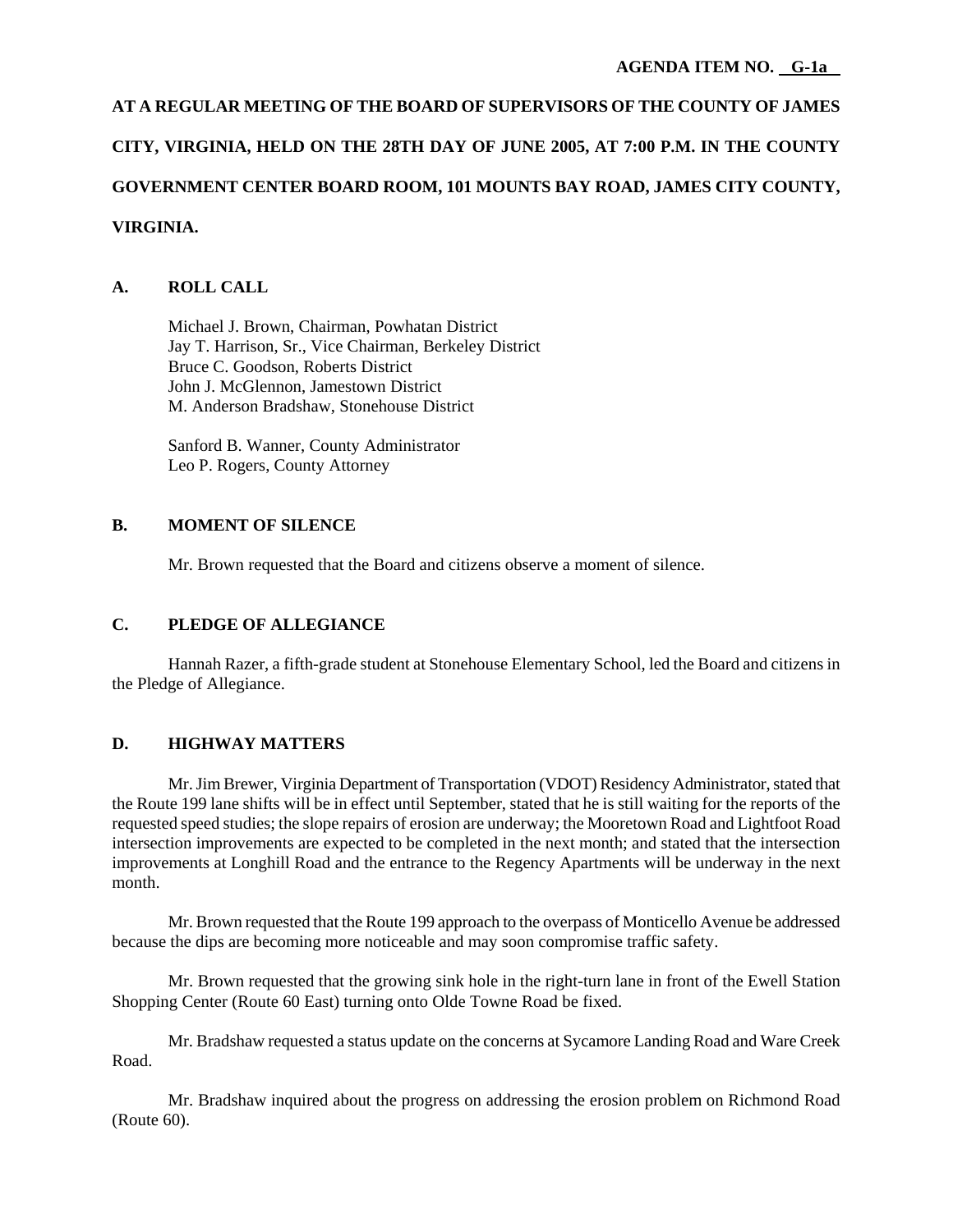Mr. Brewer stated that the required environmental documents have been submitted for the erosion repair work and has requested that in the meanwhile a delineator be placed there.

## **E. PRESENTATIONS**

#### 1. Hampton Roads Health Coalition - 2005 Wellness in the Workplace Award

 Mr. Goodson presented Mr. Bart Johnson, Risk Management Director, and Mr. Cecil Pool, Benefits Administrator, with the 2005 Wellness in the Workplace Award that was presented to the County by the Hampton Roads Health Coalition in recognition of the County's Working Towards Wellness Program, which began in FY 2001.

#### 2. PRIDE Team Progress Report

 Ms. Beth Davis, Environmental Education Coordinator, provided an overview of the PRIDE (Protecting Resources in Delicate Environments) Team progress report that includes the educational efforts of the County's water quality program, efforts to raise awareness of watershed issues, and efforts to provide residents and neighborhoods with watershed restoration and protections tools; and commented on the County receiving the Environmental Protection & Energy "Best of Category" award from the National Association of Counties for 2005.

 Mr. McGlennon commented on being impressed in the team's ability to involve so many neighborhoods and volunteers from the County

## **F. PUBLIC COMMENT**

 1. Mr. Bradshaw commented on the death of Mr. Jack L. Massie and the legacy of benefits to the community Mr. Massie left behind, and sent heartfelt sympathy to the family of Mr. Massie.

 2. Ms. Stephanie Smith, 113 Chinkapin Lane, representing the Active Williamsburg Alliance, thanked the Board for its commitment to the Greenways Master Plan and the fall bond referendum; requested a voice in the allocation of the funds for the greenways, suggested the acquisition of the Country Road; and recommended the installation of safe bicycle and pedestrian crossings at the intersections along Monticello Avenue.

 3. Mr. David Gosselin, 4205 Colonies Crossing, representing the Friends of Parks and Recreation, suggested that it would have been a benefit to the community to have a higher bond referendum level up for consideration this fall, stated that there will be support for the proposed referendum, and requested that the Board consider additional funding to fill the gap left by the referendum proposal and the actual funding needs for the greenways.

 4. Mr. David Sievers, 2081 Harrison Avenue, City of Williamsburg, representing the Student Action Coalition, stated support for the efforts of the County in preserving the environmental character of the area and for applying funds to the Greenways Master Plan; and encouraged the Board to continue to pursue a pedestrian and bike friendly community.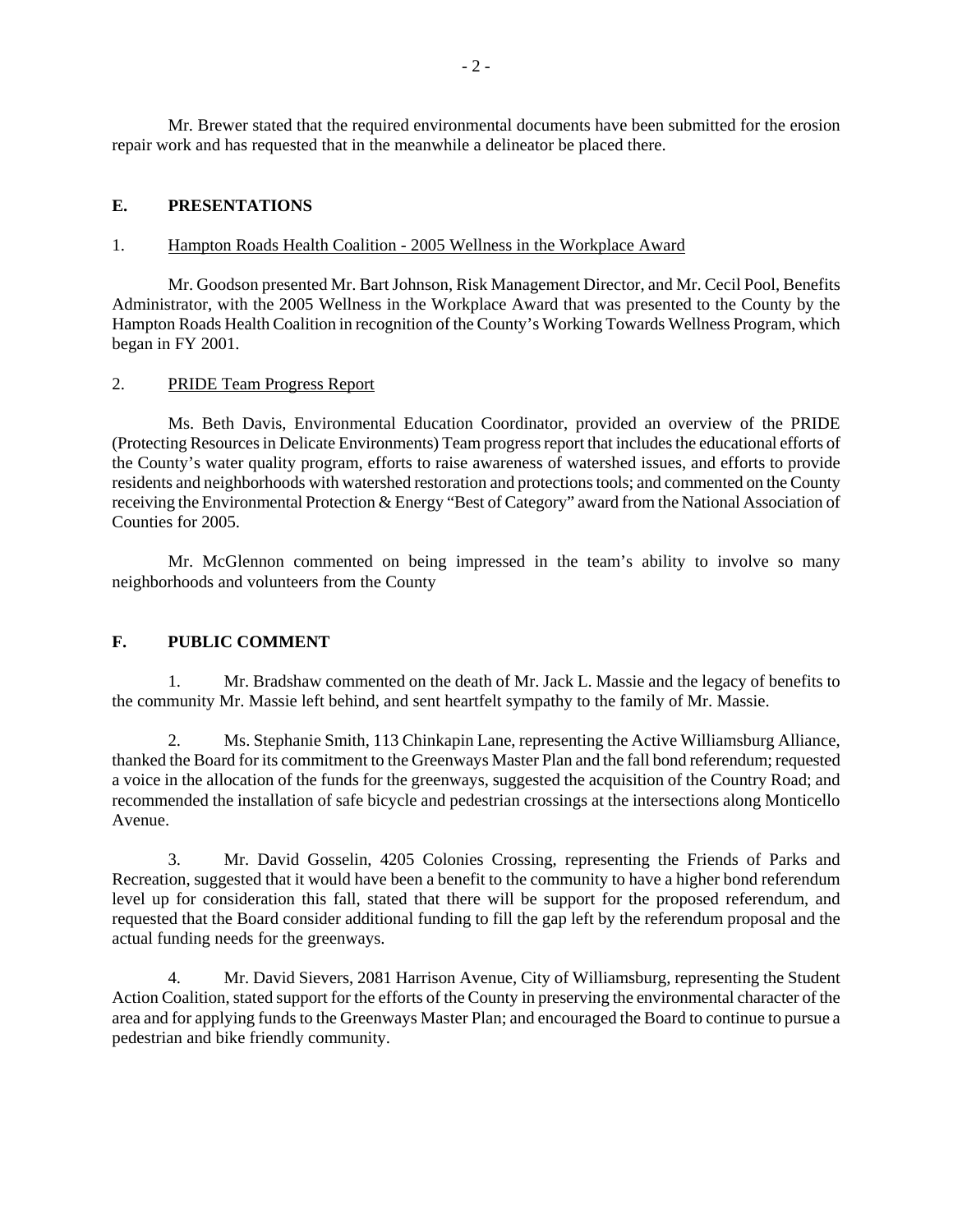5. Ms. Susan Mulholland, 3912 West Providence Road, representing residents of Powhatan Secondary, requested that the Board work towards the installation of a safe pedestrian and bicycle crossings at the intersections along Monticello Avenue; and recommended that the timing of the signals be adjusted to permit safe pedestrian crossing for the Monticello shopping center and Mid-County Park.

 6. Mr. Ed Oyer, 139 Indian Circle, encouraged the Board and citizens to visit the Korean War Memorial in Hampton; commented on the water usage numbers in the early morning hours and concern that there will not be enough service for the current needs of the community if development continues without the proper infrastructure in place; stated that Route 60 East has been a parking lot twice since the last Board meeting; and commented on an article in the paper that focused on candidates and their position on taxes but no position on curtailing spending.

## **G. CONSENT CALENDAR**

 Mr. Harrison made a motion to adopt the items on the consent calendar including the Advance Hiring of Administrative Assistant - Commonwealth Attorney's Office.

 Mr. McGlennon noted the Chesapeake Bay Preservation Ordinance Violation - Civil Charge and stated that the County takes these violations seriously.

On a roll call vote, the vote was: AYE: Harrison, Goodson, McGlennon, Bradshaw, Brown (5). NAY: (0).

- 1. Minutes
	- a. May 24, 2005, Joint Work Session
	- b. June 14, 2005, Regular Meeting
- 2. Installation of "Watch for Children" Sign Old Stage Road

## **R E S O L U T I O N**

#### INSTALLATION OF "WATCH FOR CHILDREN" SIGN -

#### OLD STAGE ROAD

- WHEREAS, Section 33.1-210.2 of the Code of Virginia provides for the installation and maintenance of signs by the Virginia Department of Transportation, alerting motorists that children may be at play nearby, upon request by a local governing body; and
- WHEREAS, Section 33.1-210.2 further requires that the funding for such signs be from the secondary road system maintenance allocation for the County; and
- WHEREAS, residents of Old Stage Road community have requested that "Watch for Children" signs be installed on Old Stage Road as illustrated on the attached drawing titled "Old Stage Road" 'Watch for Children Signs."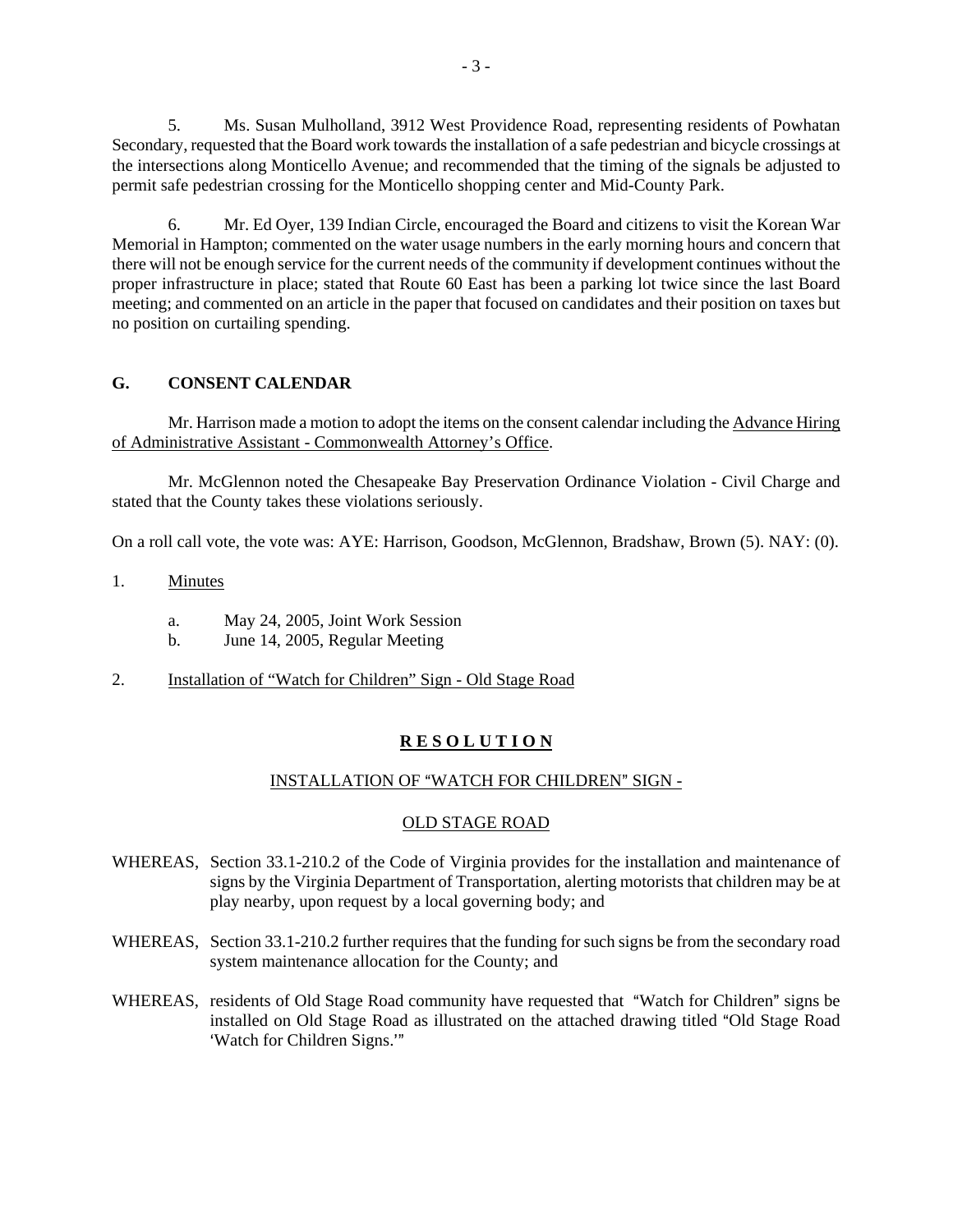- NOW, THEREFORE, BE IT RESOLVED that the Board of Supervisors of James City County, Virginia, does hereby request that the Virginia Department of Transportation install and maintain one "Watch for Children" sign as requested with funds from the County's secondary road system maintenance allocation.
- 3. Installation of "Watch for Children" Sign Mill Creek Landing Subdivision

## **R E S O L U T I O N**

#### INSTALLATION OF "WATCH FOR CHILDREN" SIGN -

#### MILL CREEK LANDING SUBDIVISION

- WHEREAS, Section 33.1-210.2 of the Code of Virginia provides for the installation and maintenance of signs by the Virginia Department of Transportation, alerting motorists that children may be at play nearby, upon request by a local governing body; and
- WHEREAS, Section 33.1-210.2 further requires that the funding for such signs be from the secondary road system maintenance allocation for the County; and
- WHEREAS, residents of the Mill Creek Landing community have requested that a "Watch for Children" sign be installed on Bridgewater Drive, as illustrated on the attached drawing titled "Mill Creek" Landing Subdivision 'Watch for Children Sign.'"
- NOW, THEREFORE, BE IT RESOLVED that the Board of Supervisors of James City County, Virginia, does hereby request that the Virginia Department of Transportation install and maintain one "Watch for Children" sign as requested with funds from the County's secondary road system maintenance allocation.
- 4. Proposed Relocation of Route 60, Pocahontas Trail

## **R E S O L U T I O N**

#### PROPOSED RELOCATION OF ROUTE 60, POCAHONTAS TRAIL

- WHEREAS, a Location Public Hearing was conducted on May 11, 2005, in James City County by representatives of the Virginia Department of Transportation (VDOT) after due and proper notice for the purpose of considering the proposed location of Route 60, Pocahontas Trail, PPMS Numbers 13496 and 14598 in James City County, at which hearing aerial photographs, drawings, and other pertinent information were made available for public inspection in accordance with State and Federal requirements; and
- WHEREAS, all persons and parties in attendance were afforded full opportunity to participate in said public hearing; and
- WHEREAS, representatives of James City County were present and participated in said hearing; and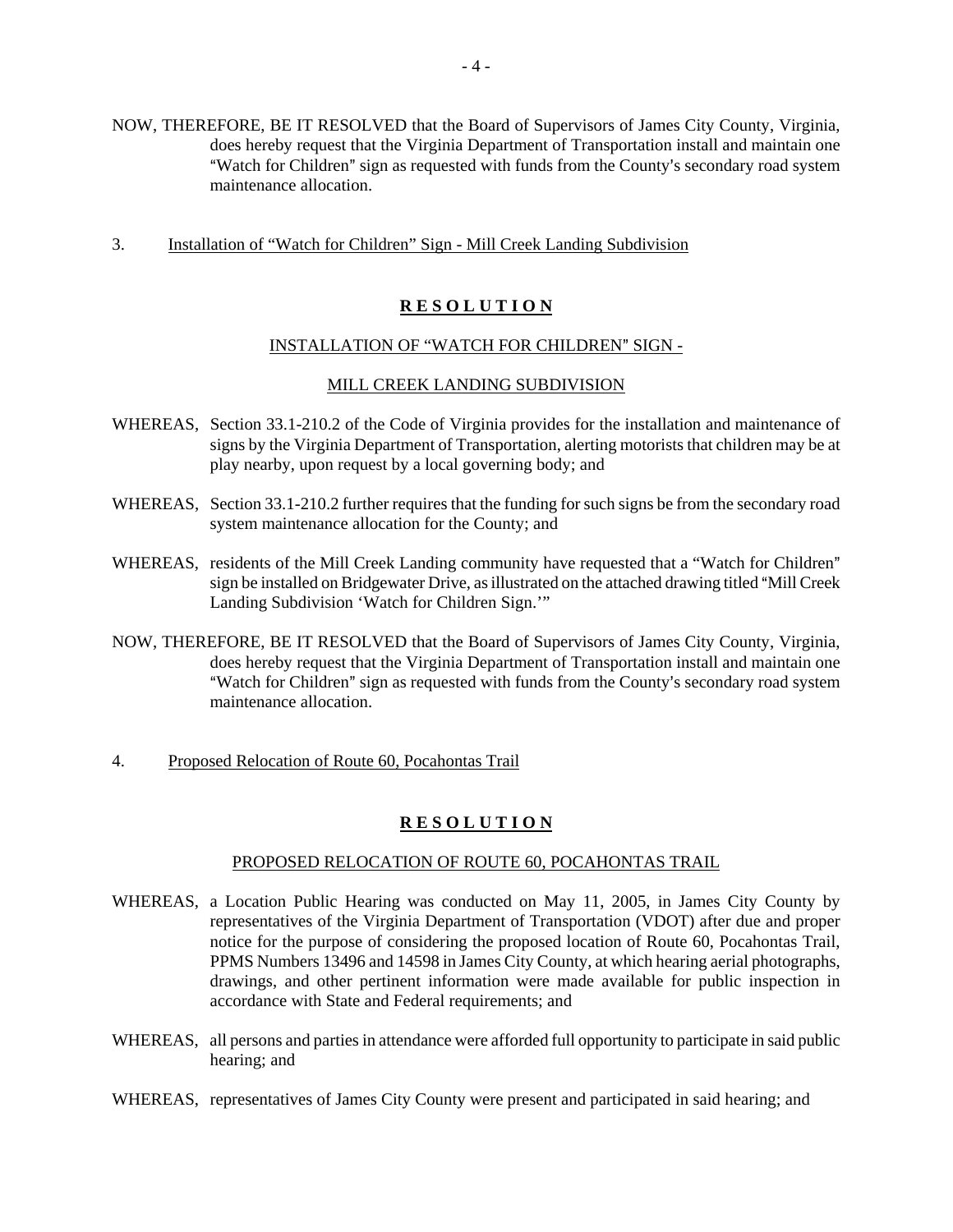WHEREAS, the Board of Supervisors had previously requested VDOT to program this project.

- NOW, THEREFORE, BE IT RESOLVED that the Board of Supervisors of James City County, Virginia, hereby endorses the location of the proposed project as presented at the James River Elementary School Public Hearing.
- 5. Budget Amendment Reduction in Planning Fee Estimate

## **R E S O L U T I O N**

#### BUDGET AMENDMENT - REDUCTION IN PLANNING FEE ESTIMATE

- WHEREAS, the Board of Supervisors of James City County has previously adopted a budget for the 2006 fiscal year that included \$30,000 in revenue anticipated from an increase in Planning fees, which has not occurred; and
- WHEREAS, FY 2005 year-end spending has been essentially completed, offering additional insight into possible reductions in proposed operating spending to offset the \$30,000 in fee revenue; and
- WHEREAS, the FY 2006 Budget included \$33,000 for rental space for Neighborhood Connections that will not be necessary.
- NOW, THEREFORE, BE IT RESOLVED that the Board of Supervisors of James City County, Virginia, authorizes the County Administrator to amend the previous adopted budget for FY 2006, as follows:

Revenue:

| Licenses, Permits, and Fees<br>Planning and Zoning Fees | $(\$30,000)$ |
|---------------------------------------------------------|--------------|
| Expenditures:                                           |              |
| Development Management                                  |              |
| <b>Planning Operating Budget</b>                        | $(\$22,000)$ |
| <b>Community Services</b>                               |              |
| Neighborhood Connections                                | $(\$33,000)$ |
| Nondepartmental                                         |              |
| <b>Operating Contingency</b>                            | \$25,000     |
| Total                                                   | \$30,000     |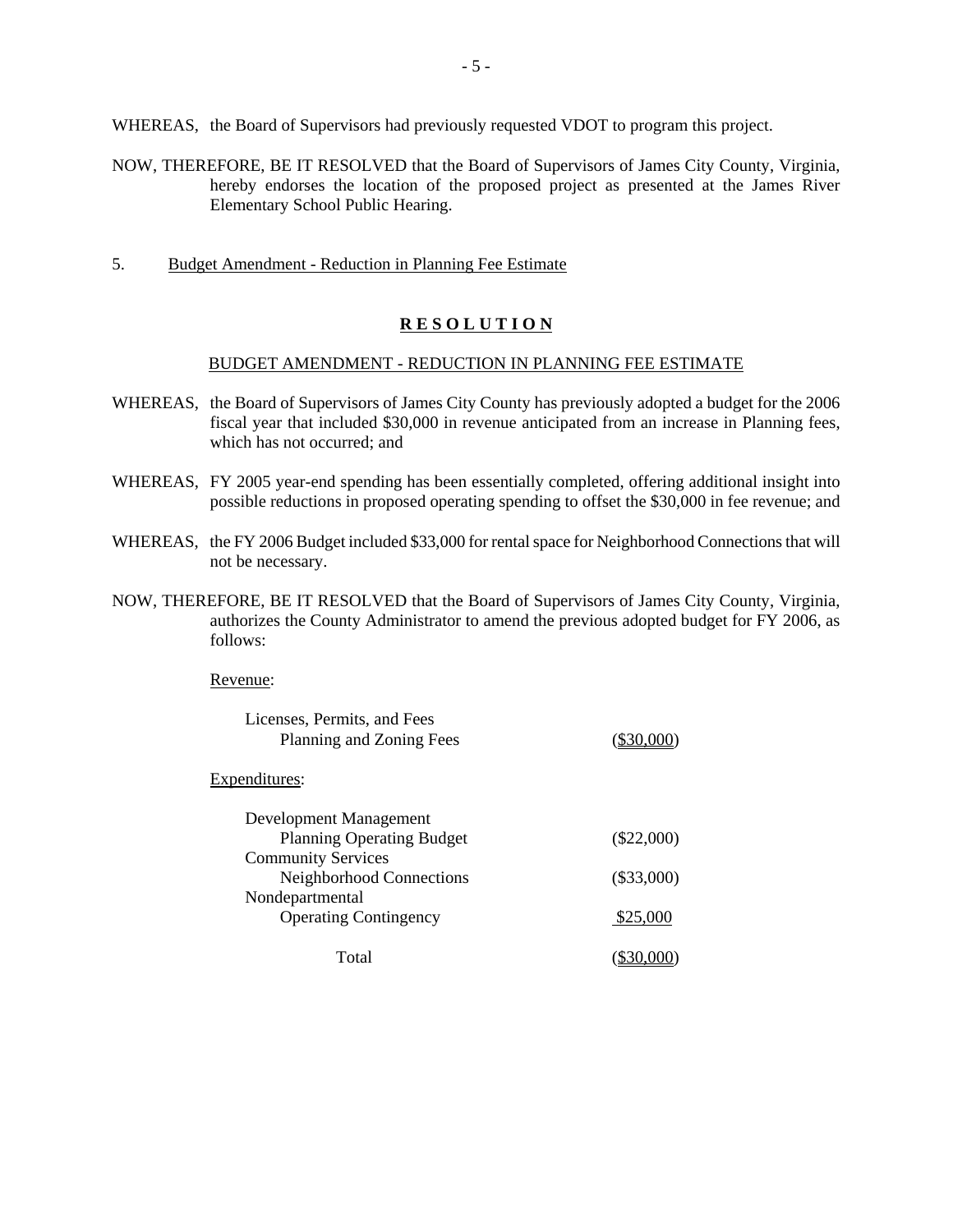#### 6. Appropriation of Funds - Chesapeake Bay Restoration Fund Grant - \$5,720

## **R E S O L U T I O N**

#### APPROPRIATION OF FUNDS -

#### CHESAPEAKE BAY RESTORATION FUND GRANT - \$5,720

- WHEREAS, the Chesapeake Bay Restoration Fund, which is funded through the sale of Chesapeake Bay license plates, has made funds available for the restoration and education of the Bay; and
- WHEREAS, funds are needed to provide an enriching and SOL based environmental component to the Division's Total Recreation Camp Program.
- NOW, THEREFORE, BE IT RESOLVED that the Board of Supervisors of James City County, Virginia, accepts the \$5,720 grant awarded by the Chesapeake Bay Restoration Fund to help with the additions to the summer camp program.
- BE IT FURTHER RESOLVED that the Board of Supervisors of James City County, Virginia, hereby authorizes the following appropriation to the Special Projects/Grants Fund.

Revenues:

| From the Commonwealth           |  |  |
|---------------------------------|--|--|
| Expenditures:                   |  |  |
| Chesapeake Bay Restoration Fund |  |  |

7. Appropriation of Funds - VDEM LCAR Update Funds Grant - \$2,000

## **R E S O L U T I O N**

## APPROPRIATION OF FUNDS - VDEM LCAR UPDATE FUNDS GRANT - \$2,000

- WHEREAS, the Virginia Department of Emergency Management (VDEM) has approved monetary assistance to the James City County Division of Emergency Management, providing \$2,000 for Local Capabilities Assessment for Readiness Survey (LCAR).
- NOW, THEREFORE, BE IT RESOLVED that the Board of Supervisors of James City County, Virginia, hereby authorizes the following appropriation to the Special Projects/Grants Fund:

Revenue:

 $VDEM$   $$2,000$ 

Expenditure:

 $\angle$  LCAR  $\angle$  2,000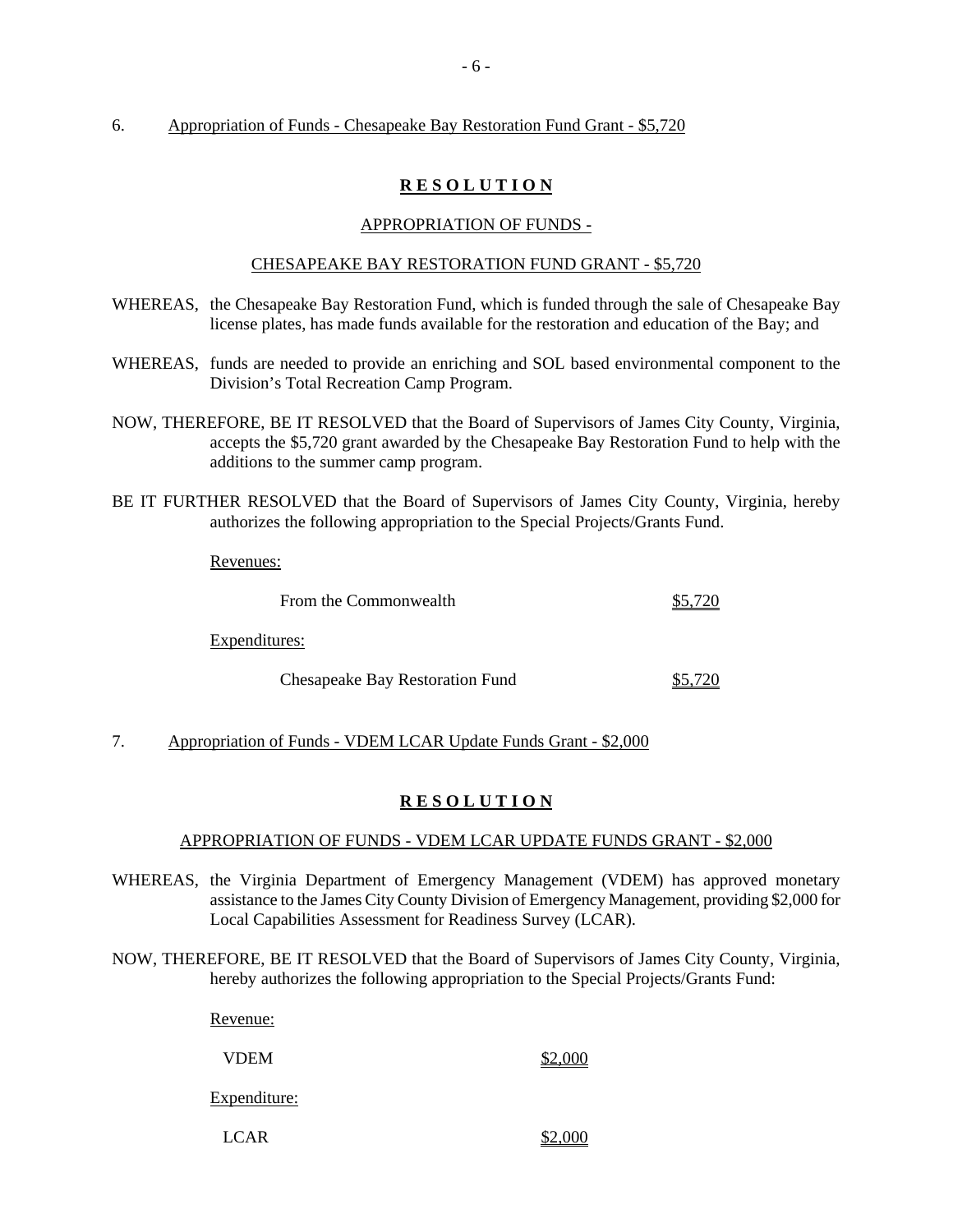#### 8. Chesapeake Bay Preservation Ordinance Violation - Civil Charge - David R. Tuftee

#### **R E S O L U T I O N**

#### CHESAPEAKE BAY PRESERVATION ORDINANCE VIOLATION -

#### CIVIL CHARGE - DAVID R. TUFTEE

- WHEREAS, David R. Tuftee is the owner of a certain parcel of land, commonly know as 4047 South Riverside Drive, designated as Parcel No. (05-06) on James City Real Estate Tax Map No. (19- 1), herein referred to as the ("Property"); and
- WHEREAS, on or about May 16, 2005, it was determined that David R. Tuftee caused to be constructed 480 square feet of deck and building structure within the Resource Protection Area on the Property; and
- WHEREAS, David R. Tuftee has agreed to pay \$1,500 to the County as a civil charge under the County's Chesapeake Bay Preservation Ordinance; and
- WHEREAS, the James City County Board of Supervisors is willing to accept the civil charge in full settlement of the Chesapeake Bay Preservation Ordinance violation, in accordance with Sections 23-10 and 23-18 of the Code of the County of James City.
- NOW, THEREFORE, BE IT RESOLVED that the Board of Supervisors of James City County, Virginia, hereby authorizes and directs the County Administrator to accept the \$1,500 civil charge from David R. Tuftee as full settlement of the Chesapeake Bay Preservation Ordinance Violation.
- 9. Appointment 2005 County Fair Committee

#### **R E S O L U T I O N**

#### APPOINTMENT - 2005 COUNTY FAIR COMMITTEE

WHEREAS, annually the Board of Supervisors appoints the James City County Fair Committee; and

- WHEREAS, the 2005 County Fair will be held Friday, August 12, and Saturday, August 13.
- NOW, THEREFORE, BE IT RESOLVED that the Board of Supervisors of James City County, Virginia, does hereby appoint the attached list of volunteers to the 2005 James City County Fair Committee for the term of August 12, 2005, through August 13, 2005.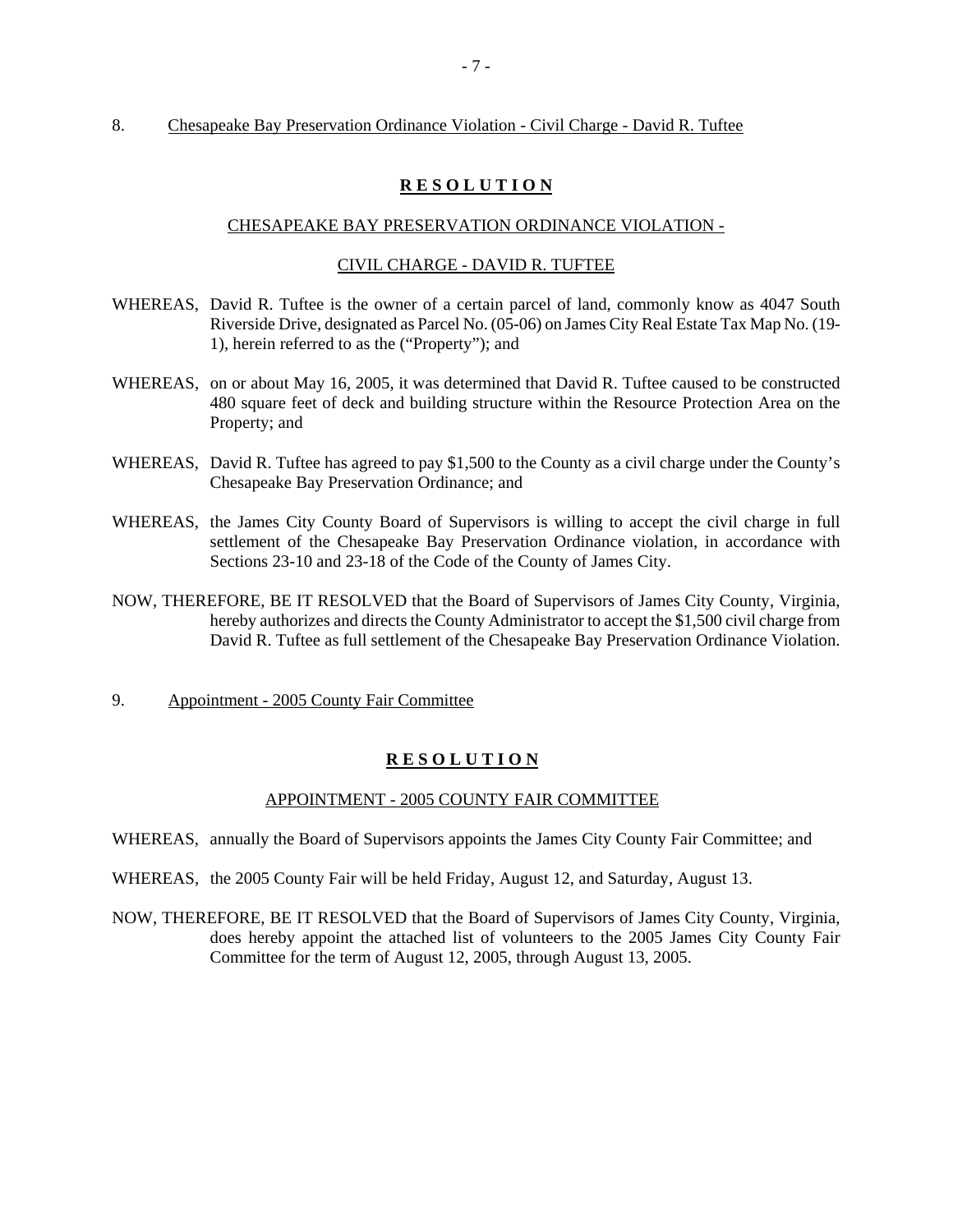#### **2005 James City County Fair Committee Volunteers**

Beamon, Dwight Bradshaw, Andy Bradshaw, Nancy Bradshaw, Richard Bradsher, Jim Danuser, Norman Davis, Ann Dubois Leanne Garrett, Loretta Hazelwood, Sylvia Heath, Doris Jacovelli, Ken Johnson, Greg Jones, Katie Magnant, David

McMichael, William Miller, Lynn Mansfield, Sue Overton, Ed Perkins, Diana Porter, Bill Powell, Ellen Ramirez, Tara Rinehimer, Brad Rupe, Charlie Rupe, Mary Sims, Angie Steward, Edith Townsend, J.D. Webster, Shirley

#### 10. Appointment of Alternate to Virginia Peninsula Regional Jail Authority Board

#### **R E S O L U T I O N**

#### APPOINTMENT OF ALTERNATE TO

#### VIRGINIA PENINSULA REGIONAL JAIL AUTHORITY BOARD

- WHEREAS, the County Administrator is appointed as the County's representative on the Virginia Peninsula Regional Jail Authority (VPRJA); and
- WHEREAS, there are occasions that the representative is unable to attend VPRJA meetings.
- NOW, THEREFORE, BE IT RESOLVED by the Board of Supervisors of James City County, Virginia, that William C. Porter, Jr., Assistant County Administrator, is appointed as the County's alternate to the VPRJA Board.
- 11. Advance Hiring of Administrative Assistant Commonwealth Attorney's Office

#### **R E S O L U T I O N**

#### ADVANCE HIRING OF ADMINISTRATIVE ASSISTANT -

#### COMMONWEALTH ATTORNEY'S OFFICE

WHEREAS, the Administrative Assistant will be leaving employment effective July 22, 2005, after 15 years of service with the Commonwealth Attorney's Office; and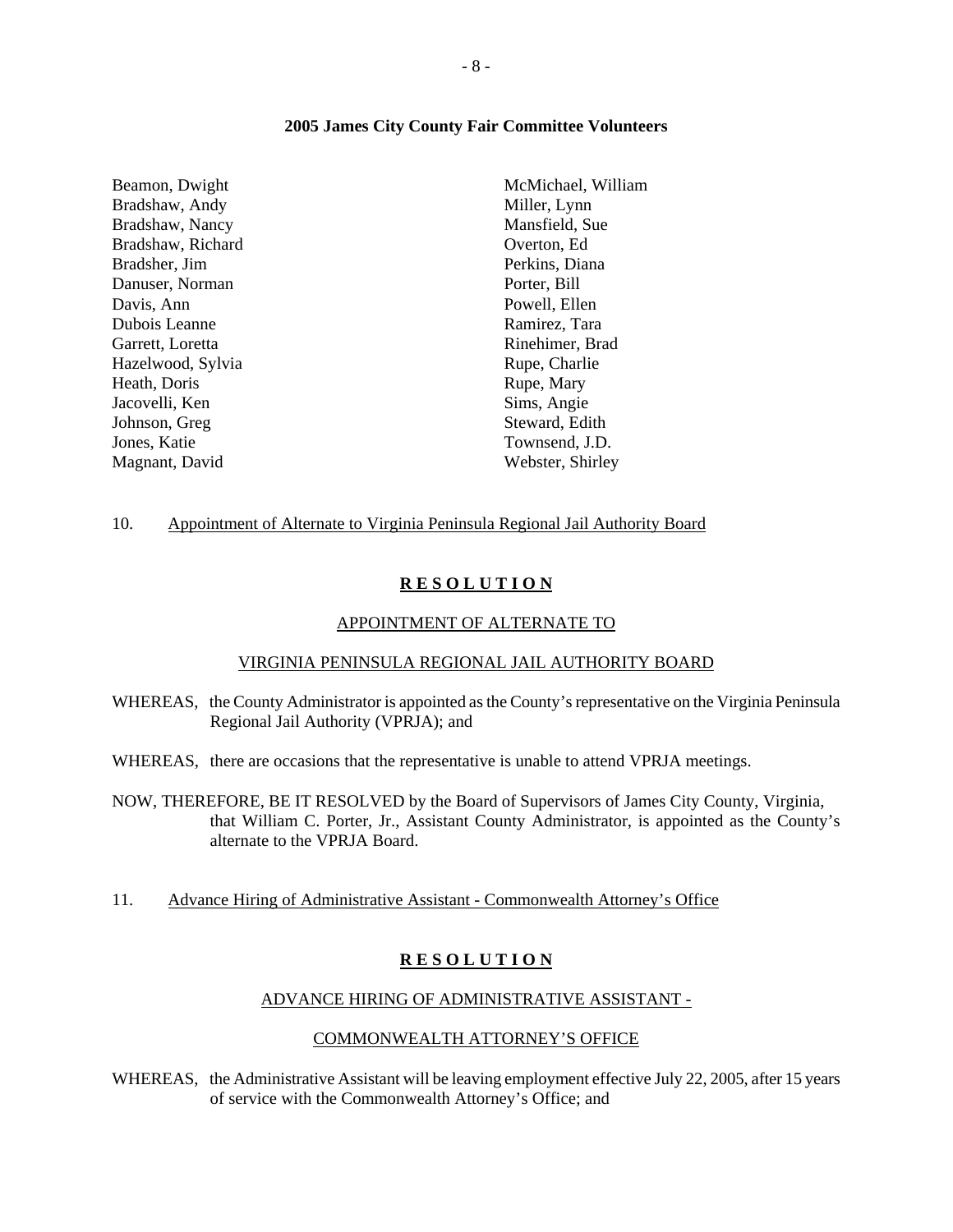- WHEREAS, this position is responsible for the overall administration of the Office as well as preparing indictments and scheduling all Circuit Court matters including the Grand Jury; and
- WHEREAS, it is necessary to have an overlap of the current and new Administrative Assistants for training purposes to ensure a smooth transition and continued quality services; and
- WHEREAS, the State Compensation Board has authorized the transfer of sufficient funds from another line item within the Commonwealth Attorney's FY 2006 Budget to pay the salary and fringe benefits of the newly hired Administrative Assistant during the overlap period.
- NOW, THEREFORE, BE IT RESOLVED that the Board of Supervisors of James City County, Virginia, hereby authorizes the advance hiring of the Administrative Assistant effective July 1, 2005.

## **H. PUBLIC HEARINGS**

#### 1. Case Nos. Z-15-04/MP-11-04/SUP-34-04. Villas at Jamestown (continued from June 14, 2005)

 Ms. Ellen Cook, Planner, stated that Mr. Greg Davis and Mr. Tim Trant submitted an application to rezone 30.36 acres located at 248, 238, 230, and 266 Ingram Road from R-8, Rural Residential, to R-2, General Residential, Cluster, with proffers to construct 23 quadriplexes for a total of 92 units; all units are proffered to be age restricted. The site is further identified as Parcel Nos. (1-15), (1-11), (1-10), and (1-19) on James City County Real Estate Tax Map Nos. (46-2) and (47-1).

 With the submitted proffers, staff found the proposal will not negatively impact surrounding property. Staff also found the proposal to be consistent with surrounding land uses, the Comprehensive Plan, and the Primary Principles for Five Forks Area of James City County.

 At its meeting on May 2, 2005, the Planning Commission recommended approval of the proposal by a vote of 7-0, and also recommended that the applicant revisit the following issues: a 15-foot building setback from the Resource Protection Area (RPA) buffer; options other than curb and gutter streets; regional stormwater commitment; nutrient management plan provisions; and the impact of the proposed development on Fire and EMS services.

 Staff recommended approval of the rezoning, special use permit, and master plan applications, and acceptance of the voluntary proffers.

Mr. McGlennon inquired why the proposed management plan now satisfies staff concerns.

 Ms. Cook stated that the voluntary proffers now specifically clarify the amount of Nitrogen loading and enforcement.

Mr. McGlennon inquired when the enforceability will be determined.

 Ms. Cook stated that the Homeowners Association on environmental conditions will determine when enforceability of the plan is to be exercised.

Mr. Brown opened the Public Hearing.

 1. Mr. Greg Davis, Kaufman & Canoles, introduced the project consultant in the audience, provided an overview of the proposed project, and requested approval of the applications.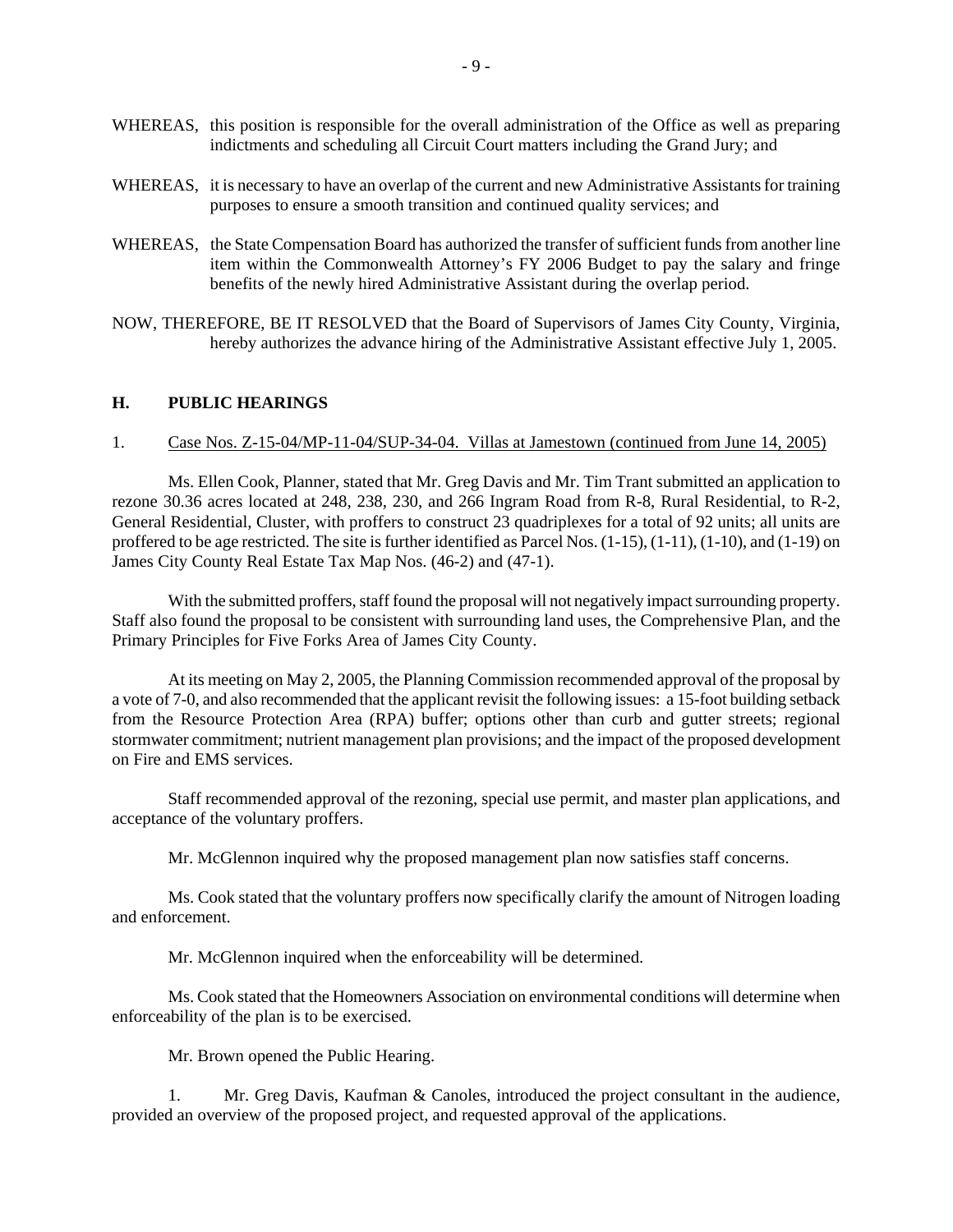The Board and Mr. Davis discussed the cost to make improvements to Ingram Road for the proposed project; AES research to determine the figures for amounts of nutrients for the Nutrient Management Plan for the maintenance of lawns and landscaping on the property to limit nutrient runoff into Powhatan Creek and its tributaries; and the age-restricted portion of the proffers.

 The Board requested clarification on the language in the proffers that states in Item No. 7: (a) that the units shall be occupied by persons 55 years of age or older and that no residential unit shall be occupied by a person under the age of 18, and inquired if the interpretation would be correct that there would be no residents of the proposed development under the age of 18.

 Mr. Davis stated that the proffer is in compliance with applicable Federal and State laws regulating housing intended for persons 55 years of age or older, and that no less than 80 percent of the residents in the project will be less than the age of 55 years.

Mr. Rogers stated that the proffers do not prohibit residents under the age of 18.

1. Mr. Gerald Johnson, representing the Historic Route 5 Association, stated that the Association wants to preserve and enhance the Route 5 corridor; complimented the applicant for keeping the community informed and working with the existing community in the development of the proposed project; stated concern about the current traffic levels in the Five Forks area and the safety of traffic and pedestrians; encouraged the Board to work with VDOT to improve the traffic conditions in the Five Forks area; and asked the Board to assist the applicant in changing to grass swales which are more economical and environmentally responsible manner.

2. Mr. Sasha Digges, 3612 Ironbound Road, stated concern that the proposed project would prohibit families from assisting loved ones in need by not permitting residents under the age of 18; and requested the Board to take care of the children of the community and support the family in those endeavors.

As no one else wished to speak to this matter, Mr. Brown closed the Public Hearing.

 Mr. Harrison stated concern that the proposed development singles out a demographic of the population and stated concern that an applicant can take advantage of loopholes in the law.

 Mr. Goodson stated that the developers should not be held accountable for public services that the development is not going to impact, and recommended that the Board address impacts of development proposal when it considers the development of a cash proffer policy.

 Mr. Bradshaw stated that the presumption that an age-restricted community such as this proposal will not impact schools is incorrect, that such a proposal will place higher demands on certain services, and concurred with the suggestion that such considerations be discussed at the appropriate time in connection with the cash proffer policy.

 Mr. McGlennon stated that age-restricted housing is a concern and inquired if there are adequate medical services for the senior population with continued development such as this proposal.

Mr. Harrison made a motion to adopt the resolutions.

 On a roll call vote, the vote was: AYE: Harrison, Goodson, Bradshaw, Brown (4). NAY: McGlennon (1).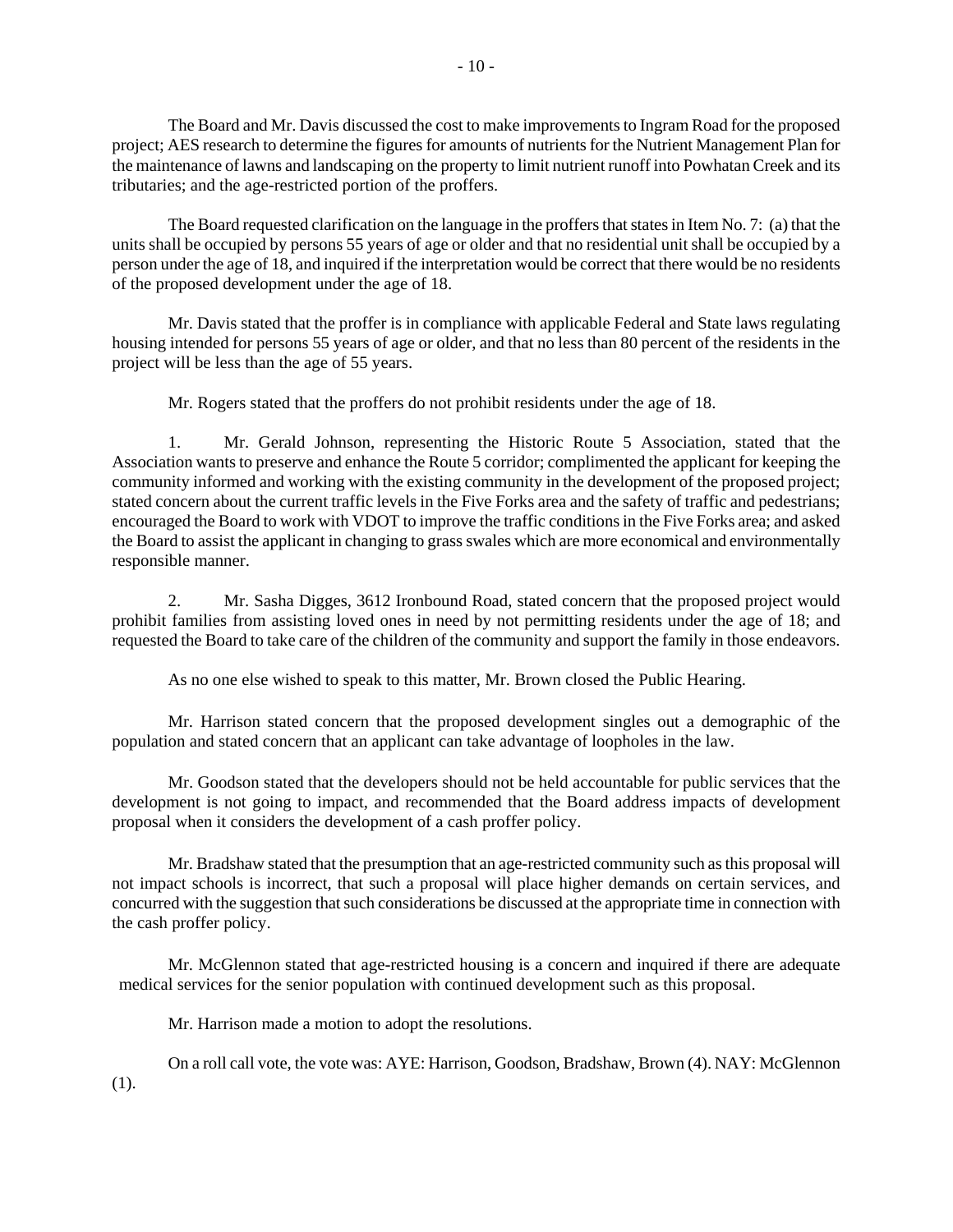## **R E S O L U T I O N**

#### CASE NO. Z-15-04/MP-11-04. VILLAS AT JAMESTOWN

- WHEREAS, in accordance with § 15.2-2204 of the Code of Virginia and Section 24-13 of the James City County Zoning Ordinance, a public hearing was advertised, adjoining property owners were notified, and a hearing was scheduled on Zoning Case No. Z-15-04/MP-11-04 for rezoning 30.36 acres from R-8, Rural Residential, to R-2, General Residential, Cluster with proffers; and
- WHEREAS, the Planning Commission of James City County, following its Public Hearing on May 2, 2005, recommended approval of Case No. Z-15-04/MP-11-04, by a vote of 7 to 0; and
- WHEREAS, the proposed residential cluster is shown on the master plan prepared by AES, dated April 18, 2005, and entitled "Master Plan for Rezoning of Villas at Five Forks for Villa Development, LLC;" and
- WHEREAS, the properties are located at 248, 238, 230, and 226 Ingram Road and further identified as Parcel Nos. (1-15), (1-11), and (1-10) on James City County Real Estate Tax Map No. (46-2) and Parcel No. (1-19) on James City County Real Estate Tax Map No. (47-1).
- NOW, THEREFORE, BE IT RESOLVED that the Board of Supervisors of James City County, Virginia, does hereby approve Case No. Z-15-04/MP-11-04 and accepts the voluntary proffers.

#### **R E S O L U T I O N**

#### CASE NO. SUP-34-04. VILLAS AT JAMESTOWN

- WHEREAS, the Board of Supervisors of James City County has adopted by ordinance specific land uses that shall be subjected to a special use permit (SUP) process; and
- WHEREAS, Mr. Greg Davis and Mr. Tim Trant have applied for an SUP to allow for a density of up to three units per acre in a residential cluster; and
- WHEREAS, the proposed residential cluster is shown on the master plan prepared by AES, dated April 18, 2005, and entitled "Master Plan for Rezoning of Villas at Five Forks for Villa Development, LLC"; and
- WHEREAS, the Planning Commission of James City County, following its Public Hearing on May 2, 2005, recommended approval of Case No. SUP-34-04 by a 7-0 vote to permit the construction of a 92-unit development with a gross density not to exceed three units per acre at 248, 238, 230, 226 Ingram Road and further identified as Parcel Nos. (1-15), (1-11), and (1-10) on James City County Real Estate Tax Map No. (46-2) and Parcel No. (1-19) on James City County Real Estate Tax Map No. (47-1).
- NOW, THEREFORE, BE IT RESOLVED that the Board of Supervisors of James City County, Virginia, does hereby approve the issuance of Special Use Permit No. 34-04 as described herein with the following conditions:
	- 1. If construction has not commenced on this project within 36 months from the issuance of an SUP, the SUP shall become void. Construction shall be defined as obtaining a landdisturbing permit.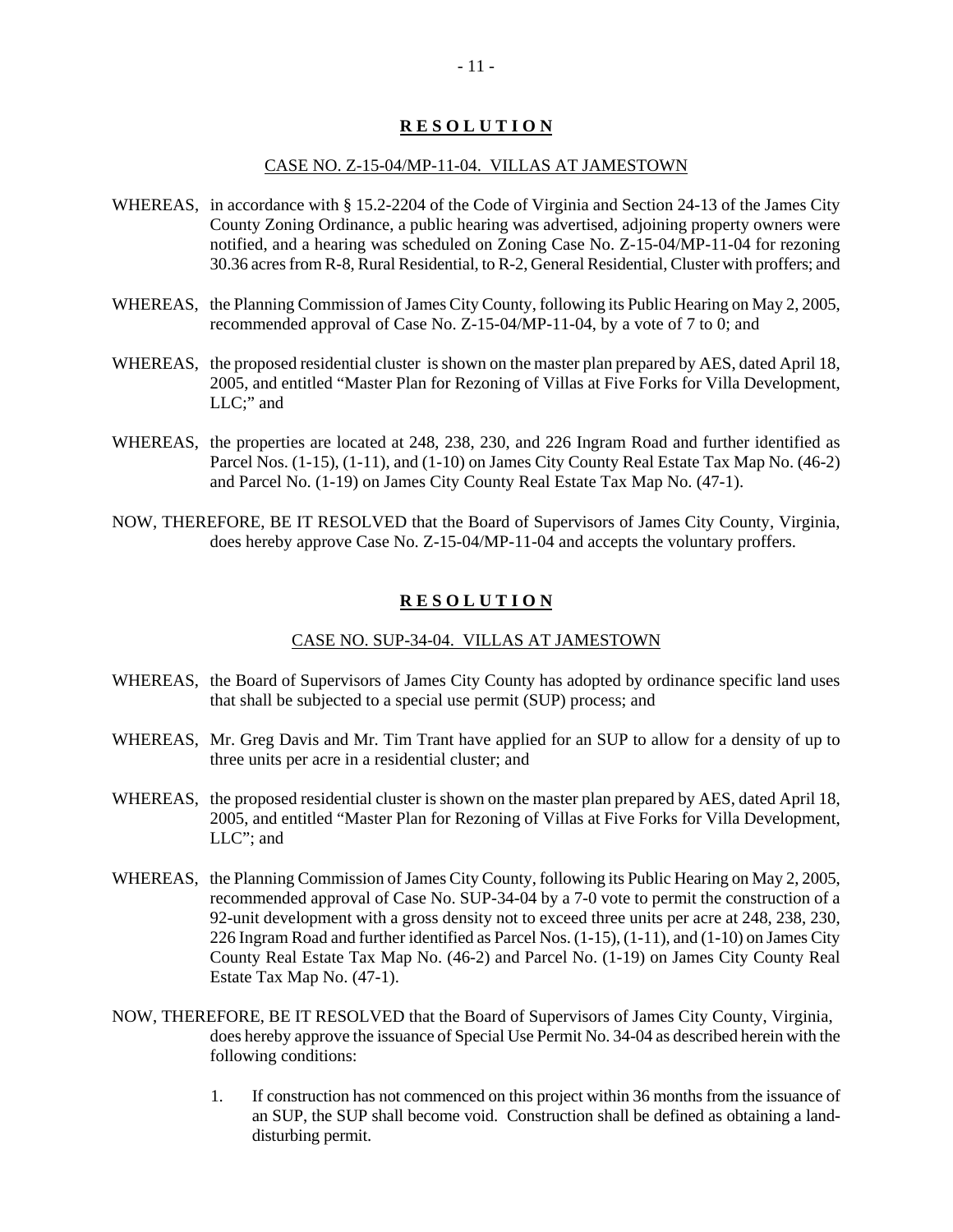- 2. The applicant shall implement LID practices on the site in accordance with the Master Plan and compatible with existing conditions, proposed grading, and drainage patterns. Such LID practices shall be shown on the site plan and shall be consistent with the County's Comprehensive Plan, the goals and strategies of the Powhatan Creek Watershed Management Plan adopted by the County Board of Supervisors, the Primary Principles for Five Forks Area, and applicable laws, ordinances, and regulations.
- 3. Any site or other development plan for the Property shall provide for curb and gutter design of all internal streets as required by Section  $24-549(a)(3)(a)$  of the County Code; provided, however, that if the County Zoning Ordinance is amended in the future to eliminate the requirement for curb and gutter design of internal streets or if authority to waive the same is otherwise granted by the Board of Supervisors, then this condition may be waived in accordance with any such future amendment or waiver provision.
- 4. This special use permit is not severable. Invalidation of any word, phrase, clause, sentence, or paragraph shall not invalidate the remainder.

## 2. Ordinance Amendment - Chapter 8, Erosion and Sediment Control, Section 8-5, Permits, Fees, Bonding, etc.; to Increase Fees

 Mr. Darryl E. Cook, Environmental Director, presented an ordinance amendment to increase the fee schedule for residential subdivision projects from \$50 per lot to \$70 per lot; residential site plans increase from \$600 per acre for the first 15 acres plus \$400 per acre for each additional acre over 15 acres to \$850 per acre for the first 15 acres and \$560 per acre for each acre over 15; and the fee for each single-family lot would increase from the current level of \$75 to \$100.

 Mr. Cook stated that the fees will more fully recover administrative costs associated with the program and requested that the Board adopt the proposed ordinance amendment.

 Mr. Bradshaw inquired what the administrative costs and the associated activities are that the increased fees will be utilized for.

 Mr. Cook stated that currently seven percent of total department expenditure costs are associated with these projects and that there is one staff member serving all the administrative needs of the division.

 Mr. McGlennon stated that he understands the revenue from the increased fees will be utilized for an administrative position which will then permit other staff to focus on duties other than administrative and that the professionals will be back in the field.

Mr. Goodson inquired how much additional revenue would be generated.

 Mr. Cook stated that staff anticipates an additional \$45,000, and that if the fee increase proposal is denied, staff would find alternative funding for the position.

Mr. Brown opened the Public Hearing.

 1. Mr. Robert Duckett, Director of Public Affairs with the Peninsula Housing and Building Association, stated that developers will accept fee increases if demonstration is provided to show how the increase in fees will provide better service and how the position will be related to the associated fee tasks; and requested that since those points have not been demonstrated, the Board should vote down the proposal.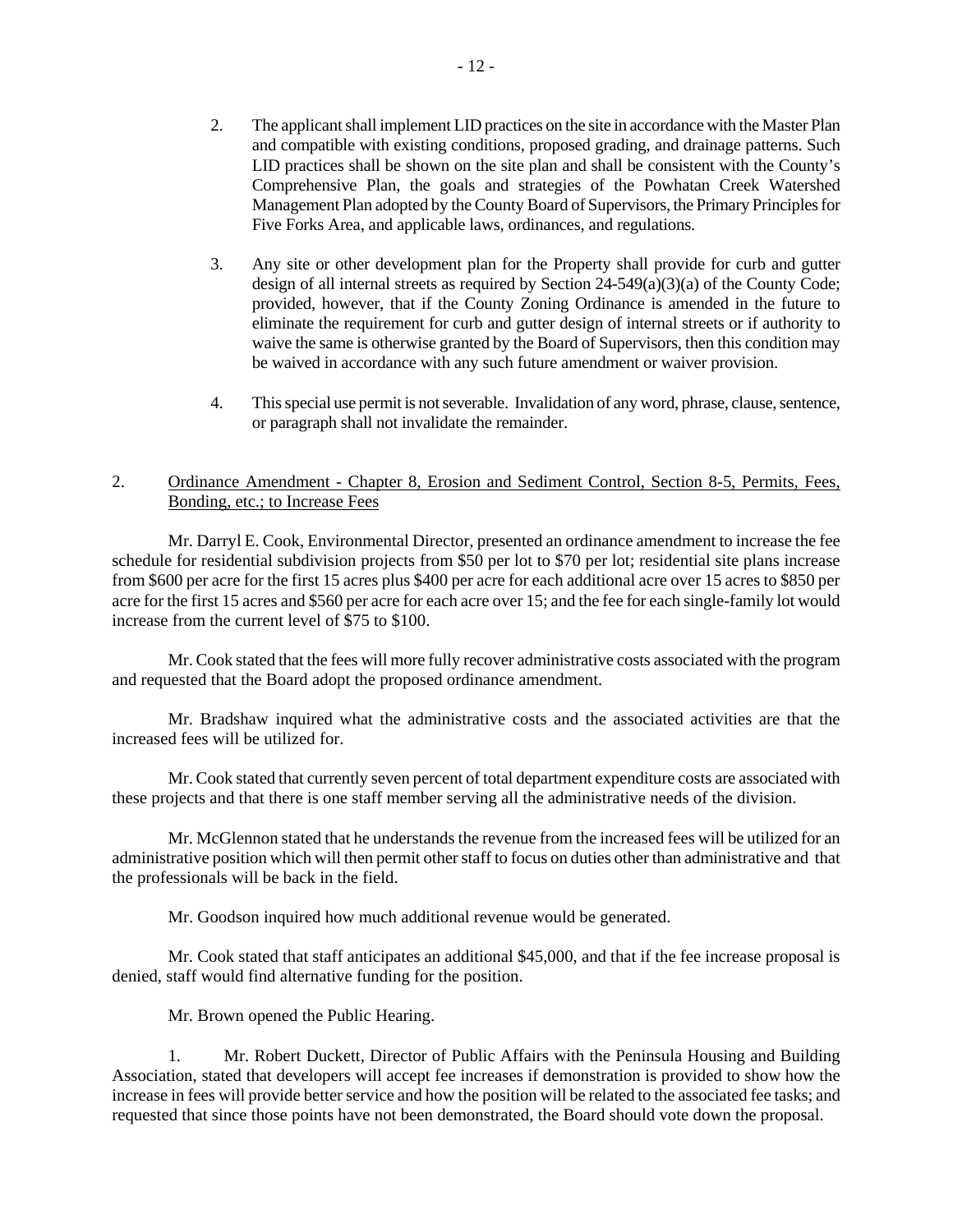As no one else wished to speak to this matter, Mr. Brown closed the Public Hearing.

 Mr. McGlennon made a motion to adopt the amended ordinance and stated that the fees will provide the additional administrative support to the Division which will provide more service to customers and is an equitable way to find an alternative to the real estate tax.

 Mr. Harrison supported the efforts to look for ways to diversify the County's tax revenue and stated concern about this particular proposal that does not take into consideration the long-term costs associated with the additional position.

 On a roll call vote, the vote was: AYE: McGlennon, Bradshaw, Brown (3). NAY: Harrison, Goodson (2).

## 3. Ordinance to Amend and Reordain Chapter 13, Motor Vehicles and Traffic, Article I, In General, Section 13-7, Adoption of State Law; and Article II, Driving Automobiles, Etc., While Intoxicated or Under the Influence of any Drug, Section 13-28, Adoption of State Law Generally

Mr. Rogers introduced Ms. Jennifer Lyttle, a Paralegal, working in the County Attorney's Office.

 Ms. Lyttle requested that the Board adopt the proposed ordinance amendments that incorporate by reference into the County Code the 2005 amendments made by the General Assembly to Driving Under the Influence (D.U.I.) and traffic laws that will be effective July 1, 2005.

Mr. Brown opened the Public Hearing.

As no one wished to speak to this matter, Mr. Brown closed the Public Hearing.

Mr. Harrison made a motion to adopt the amended ordinance.

 On a roll call vote, the vote was: AYE: Harrison, Goodson, McGlennon, Bradshaw, Brown (5). NAY: (0).

## **I. BOARD CONSIDERATION**

1. Resolution Requesting the Circuit Court to Order an Election on Issuance of General Obligation Bonds in the Maximum Amount of \$15,000,000 for Parks and Recreation Improvements and \$20,000,000 for Land or Voluntary Land Easements

 Ms. Suzanne R. Mellen, Director of Budget and Accounting, provided an overview of the proposed request to the Circuit Court to order an election on two questions of issuing general obligation bonds to: finance a portion of the costs of improvements to parks, greenways, trails, and recreational facilities, not to exceed \$15,000,000; and to issue general obligation bonds to finance a portion of the cost of acquiring land or voluntary land conservation agreements that would serve as greenspace for the County and preserve agricultural, forestal, or environmentally sensitive lands in the County, not to exceed \$20,000,000.

 Staff recommended approval of the resolution that will certify that the project for which general obligation bonds are contemplated is necessary and will promote the public welfare of the residents of the County; that it is advisable to determine the interest of the voters of the County to incur debt in an amount not to exceed \$15,000,000 and \$20,000,000 to finance the projects; and requested that the referendum questions be placed on the ballot.

Mr. Goodson made a motion to adopt the resolution.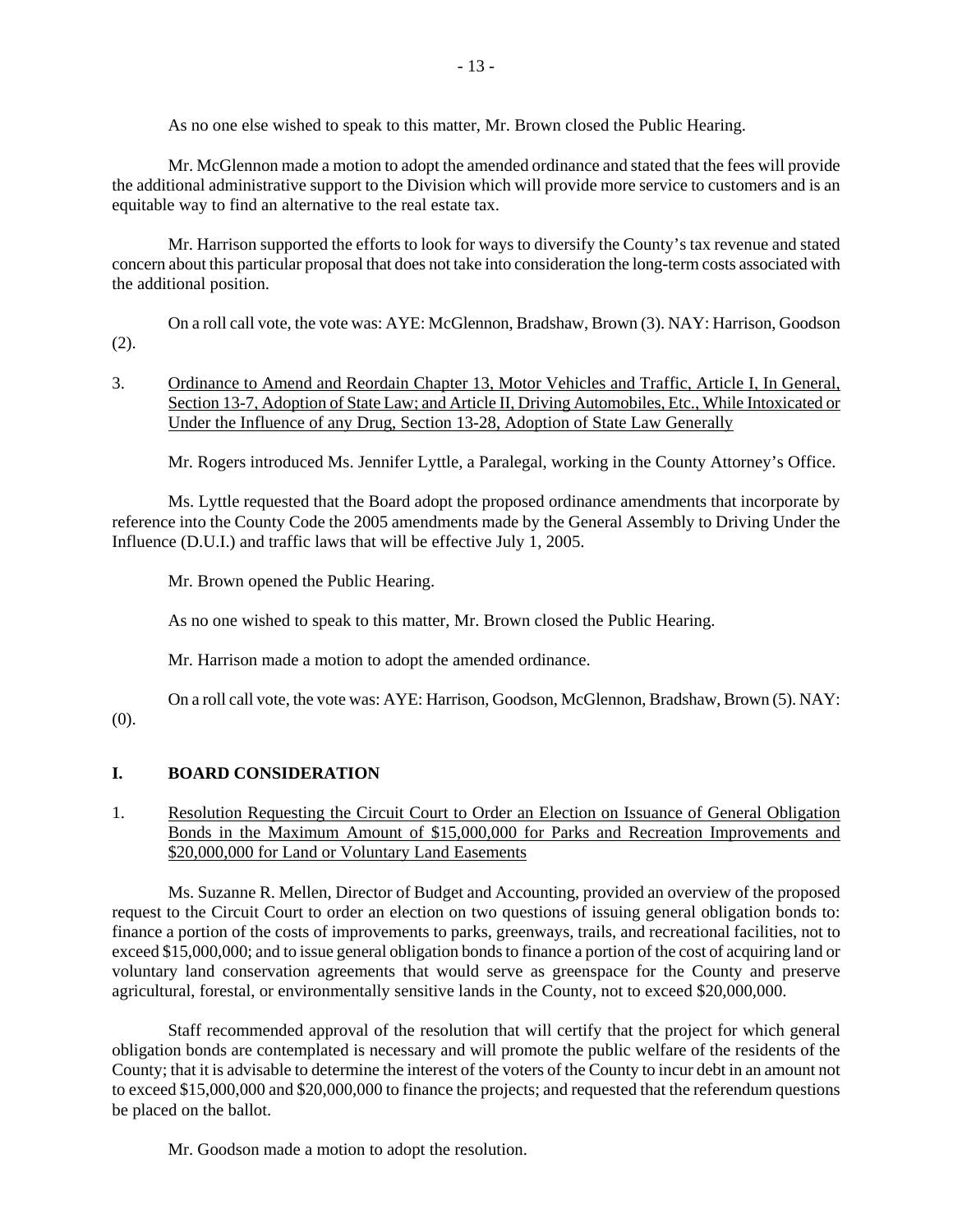On a roll call vote, the vote was: AYE: Harrison, Goodson, McGlennon, Bradshaw, Brown (5). NAY: (0).

## **J. PUBLIC COMMENT**

 1. Mr. David Gosselin, 4205 Colonies Crossing, representing the Friends of Parks and Recreation, thanked the Board for approving the bond referendum, reminded the Board about the increased cost over time of projects that are delayed and requested that the Board recognize that the delay of projects is not fiscally responsible; requested that the Board look for alternative ways to fund the other park and recreation facilities; and the Friends of Parks and Recreation will be encouraging citizen approval of the bond referendums this fall.

 2. Mr. Jack Schmidt, President of the Board of the Williamsburg Land Conservancy, thanked the Board for supporting the bond referendum.

 3. Mr. Ed Oyer, 139 Indian Circle, thanked Mr. Bradshaw for his comments regarding Mr. Jack Massie.

## **K. REPORT OF THE COUNTY ADMINISTRATOR**

 Mr. Wanner stated that the Dog Park ribbon-cutting ceremony will be held on June 29 at 10 a.m. and recommended that when the Board completed its business, it adjourn until 7 p.m. on July 12, 2005.

#### **L. BOARD REQUESTS AND DIRECTIVES**

 Mr. Harrison recommended following directives to staff: 1) a Board briefing on best property management practices on homeless and the background and diversity of what classifies one as homeless; 2) move forward with having staff develop zoning classification for a homeless shelter and transitional housing in the County; and 3) put together or adopt a task force committee to have a homeless program in the County.

 Mr. Wanner stated that he has asked Mr. Doug Powell, Acting Manager of Community Services, to prepare a briefing to the Board on the topic and stated that the data and material for the briefing will take time to compile.

#### **M. ADJOURNMENT**

Mr. McGlennon made a motion to adjourn.

 On a roll call vote, the vote was: AYE: Harrison, Goodson, McGlennon, Bradshaw (4). NAY: (0). ABSENT: Brown (1).

At 8:38 p.m., Mr. Harrison adjourned the Board until 7 p.m. on July12, 2005.

Sanford B. Wanner Secretary to the Board

\_\_\_\_\_\_\_\_\_\_\_\_\_\_\_\_\_\_\_\_\_\_\_\_\_\_\_\_\_\_\_\_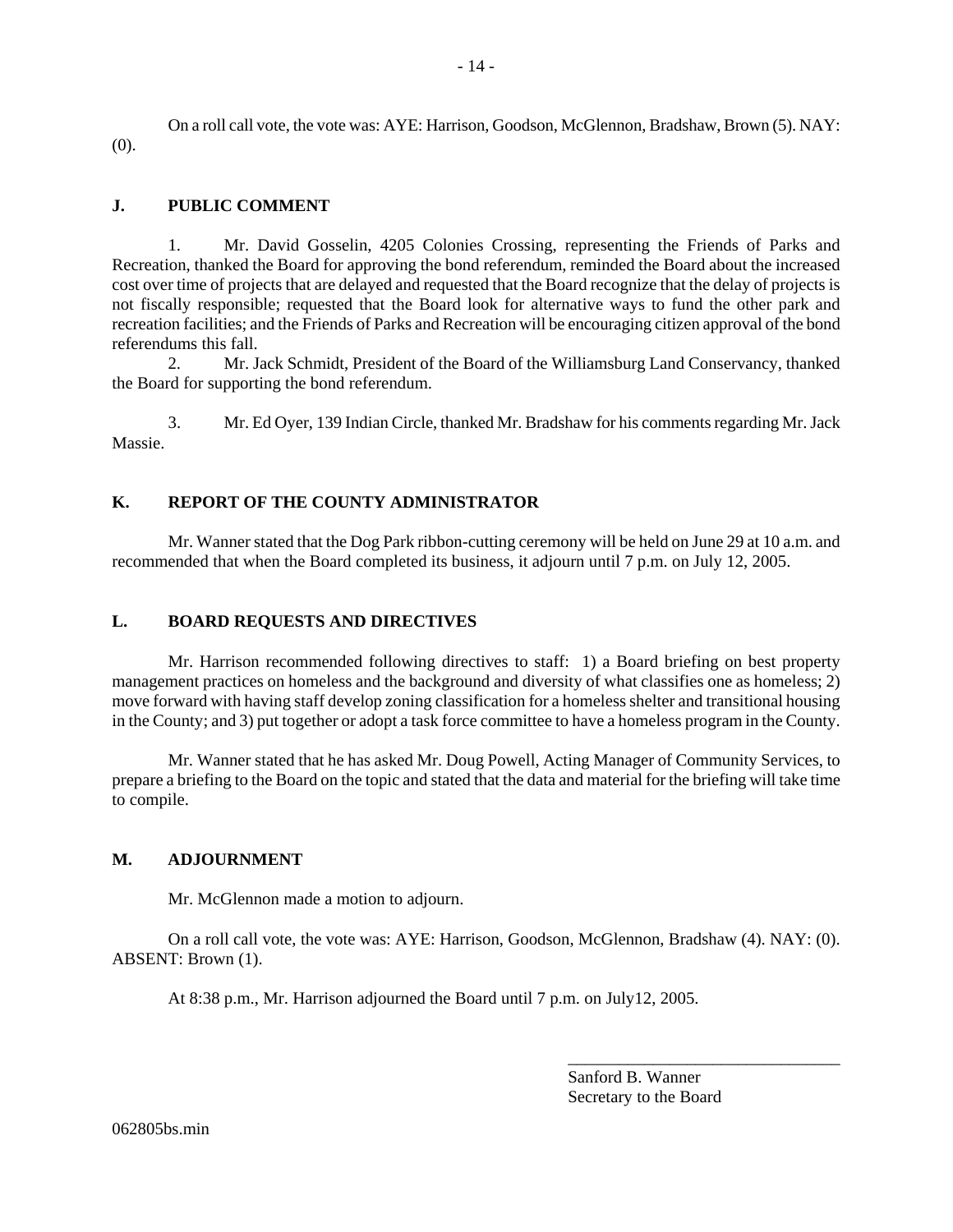# **AT A REGULAR MEETING OF THE BOARD OF SUPERVISORS OF THE COUNTY OF JAMES CITY, VIRGINIA, HELD ON THE 12TH DAY OF JULY 2005, AT 7:00 P.M. IN THE COUNTY GOVERNMENT CENTER BOARD ROOM, 101 MOUNTS BAY ROAD, JAMES CITY COUNTY, VIRGINIA.**

## **A. ROLL CALL**

 Michael J. Brown, Chairman, Powhatan District Jay T. Harrison, Sr., Vice Chairman, Berkeley District, Absent Bruce C. Goodson, Roberts District John J. McGlennon, Jamestown District M. Anderson Bradshaw, Stonehouse District

 Sanford B. Wanner, County Administrator Leo P. Rogers, County Attorney

## **B. MOMENT OF SILENCE**

Mr. Brown requested that the Board and citizens observe a moment of silence.

## **C. PLEDGE OF ALLEGIANCE**

 Sarah Morales, an eighth-grade student at James Blair Middle School, led the Board and citizens in the Pledge of Allegiance.

## **D. PRESENTATIONS**

## 1. Resolution of Appreciation – James D. Dorsey

 Mr. Brown, on behalf of the Board of Supervisors, presented Mr. James D. Dorsey with a Resolution of Appreciation in recognition of Mr. Dorsey's 16 years of service to the Community on the Parks and Recreation Advisory Commission during which time he actively participated in the public planning and development of the programs that would best fill the park and recreation needs of the community, and was a champion of innovative new ideas, programs, policies, and citizen involvement in County government as well as an advocate for improving the quality of life for all County citizens.

 Mr. Dorsey thanked the Chairman for the resolution and acknowledged Director of Parks and Recreation Needham Cheely's role in the success of the County's Park and Recreation program.

## 2. July – Recreation and Parks Month

 Mr. Brown, on behalf of the Board of Supervisors, presented Mr. David Jarman, Chair of the Parks and Recreation Advisory Commission, with a resolution proclaiming July as Recreation and Parks month.

Mr. Jarman thanked the Chairman and recognized and thanked the other members of the Commission.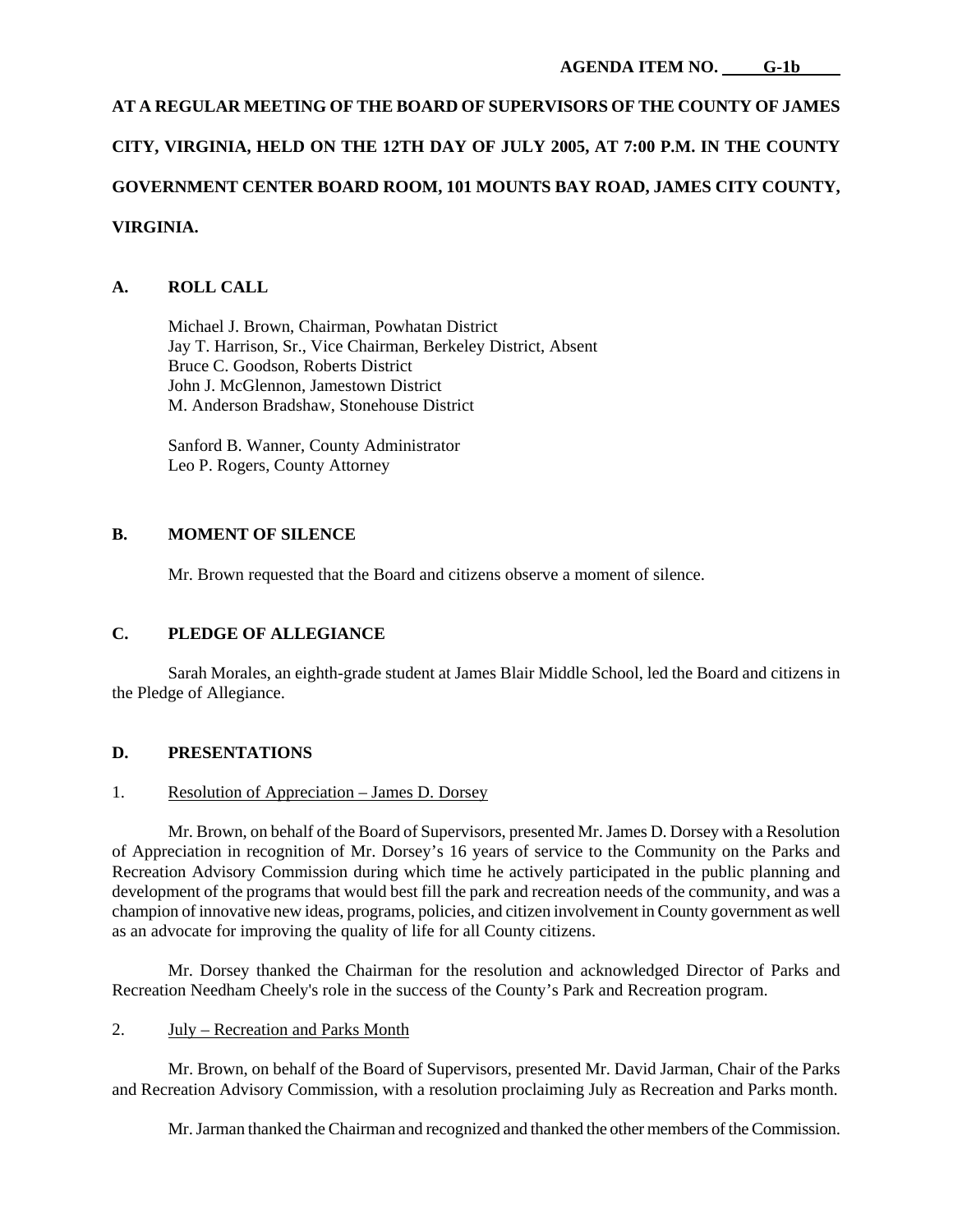Mr. Brown recognized Ms. Ingrid Blanton, member of the Planning Commission, in attendance this evening.

## **E. PUBLIC COMMENT**

 1. Mr. Andy Bradshaw commented on the death of Jack Hunt and the legacy of benefits to the community Mr. Hunt left behind, and sent heartfelt sympathy to the family of Mr. Hunt.

 2. Ms. Linda Rice, 2394 Forge Road, stated that at its meeting on July 12, 2005, the Planning Commission recommended a study for the guiding principles of Toano and Anderson's Corner, and Ms. Rice requested the Board's support of the study when it is presented for consideration.

 3. Mr. Ed Oyer, 139 Indian Circle, commented on a recent news article regarding the decline of quality Marine aviators and Mr. Oyer suggested that the decline may be due to poor education; inquired if the staff flies first-class airfare for official business; inquired about the status of the fire chief investigation; commented on the density of development in the County and need for less development in the rural areas; suggested that when the Villages at Whitehall case comes before the Board, it votes for by-right development and not rezoning; and stated that Route 60 east was backed up again due to traffic.

## **F. CONSENT CALENDAR**

 Mr. McGlennon requested that Item No. 4, Revision to Personnel Policies and Procedures Manual – Chapter 5, Section 5.4 E.5 – Military Leave, be pulled.

 Mr. Goodson made a motion to adopt the remaining items on the consent calendar including the amended resolution for Item No. 3.

 On a roll call vote, the vote was: AYE: Goodson, McGlennon, Bradshaw, Brown (4). NAY: (0). ABSENT: Harrison (1).

- 1. Minutes June 28, 2005, Work Session
- 2. Resolution of Appreciation James D. Dorsey

## **R E S O L U T I O N OF A P P R E C I A T I O N**

#### JAMES D. DORSEY

- WHEREAS, James Dorsey served on the James City County Parks and Recreation Advisory Commission from April 17, 1989, until March 16, 2005; and
- WHEREAS, during his terms in office Mr. Dorsey actively participated in the public planning and development of programs that would best fill the park and recreation needs of the community; and
- WHEREAS, Mr. Dorsey's love for Parks and Recreation and interest in local government has been critical to the successful acquisition of waterfront property, the planning and development of Little Creek Reservoir Park and Mid County Park to include Kidsburg, and the creation of the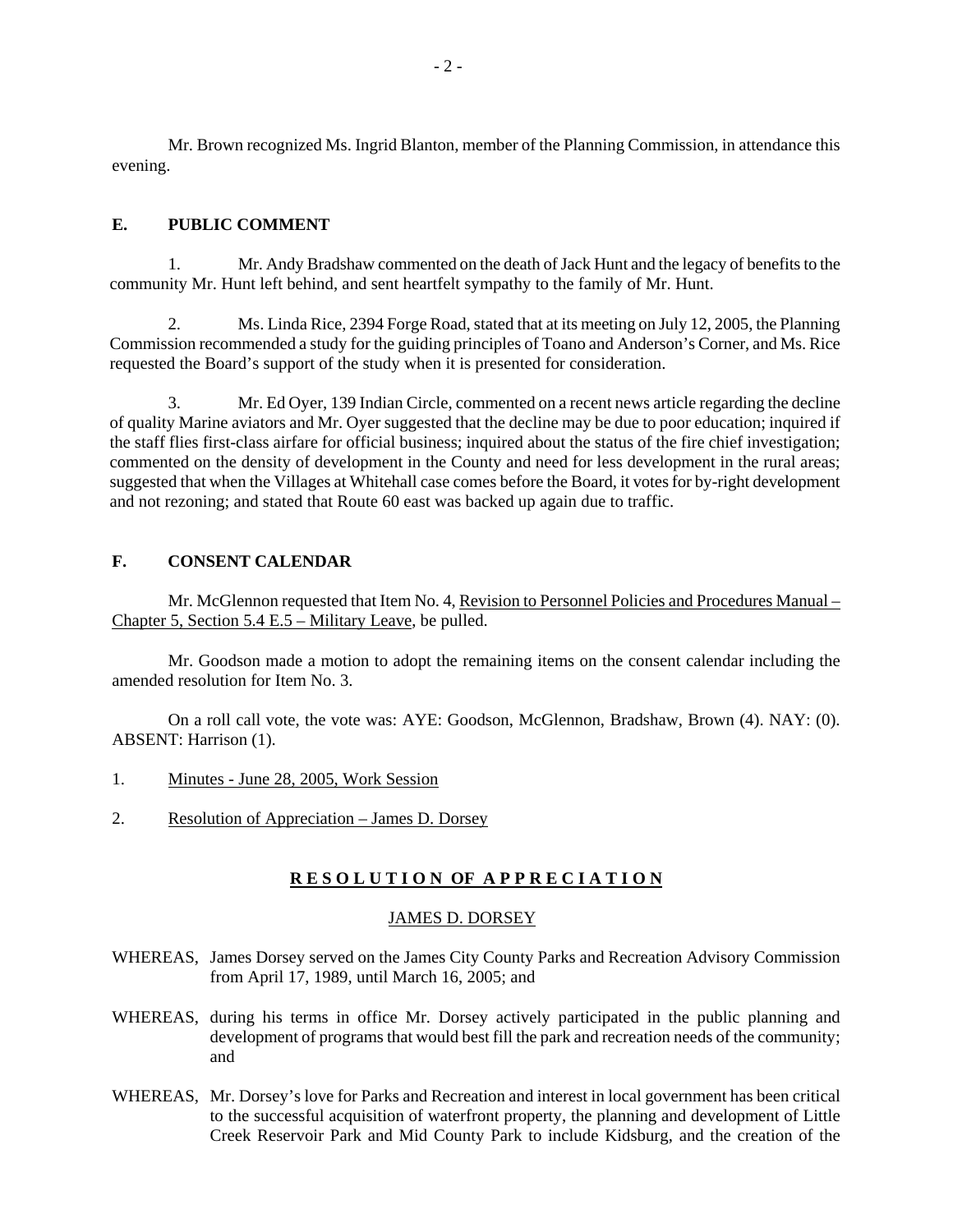Greenway Master Plan; and

- WHEREAS, Mr. Dorsey played a key role in promoting Parks and Recreation through his involvement in community conversations and through his tireless efforts to pass the 1994 bond referendum that increased the amount and quality of recreation facilities in the County; and
- WHEREAS, Mr. Dorsey was a champion of innovative new ideas, programs, policies, and citizen involvement in County government as well as an advocate for improving the quality of life for all County citizens.
- NOW, THEREFORE, BE IT RESOLVED that the Board of Supervisors of James City County, Virginia, hereby expresses its deep gratitude and honors James D. Dorsey for his16 years of dedicated service to the citizens of James City County.
- 3. July Recreation and Parks Month

## **R E S O L U T I O N**

## JULY - RECREATION AND PARKS MONTH

- WHEREAS, parks and recreation activities generate opportunities for people to come together and experience a sense of community through fun, recreational pursuits; and
- WHEREAS, parks, playgrounds, ball fields, nature trails, open spaces, community and cultural centers, and historic sites make a community attractive and desirable places to live, work, play, and visit, all of which contribute to our ongoing economic vitality; and
- WHEREAS, parks and recreation agencies touch the lives of individuals, families, groups, and the entire community, which positively impacts upon the social, economic, health, and environmental quality of our community.
- NOW, THEREFORE, BE IT RESOLVED that the Board of Supervisors of James City County, Virginia, hereby proclaims July as Recreation and Parks Month and encourages all citizens of James City County to utilize recreation and park services and to recognize that they are essential to the quality of life.
- 5. Department of Criminal Justice Services Grant Award \$68,949

## **R E S O L U T I O N**

#### DEPARTMENT OF CRIMINAL JUSTICE SERVICES - GRANT AWARD - \$68,949

WHEREAS, the Virginia Department of Criminal Justice Services (DCJS) has approved a grant within the Police Department for the amount of \$68,949, with a State share of \$51,712 for the establishment of a Crime Analyst position and the purchase of related equipment; and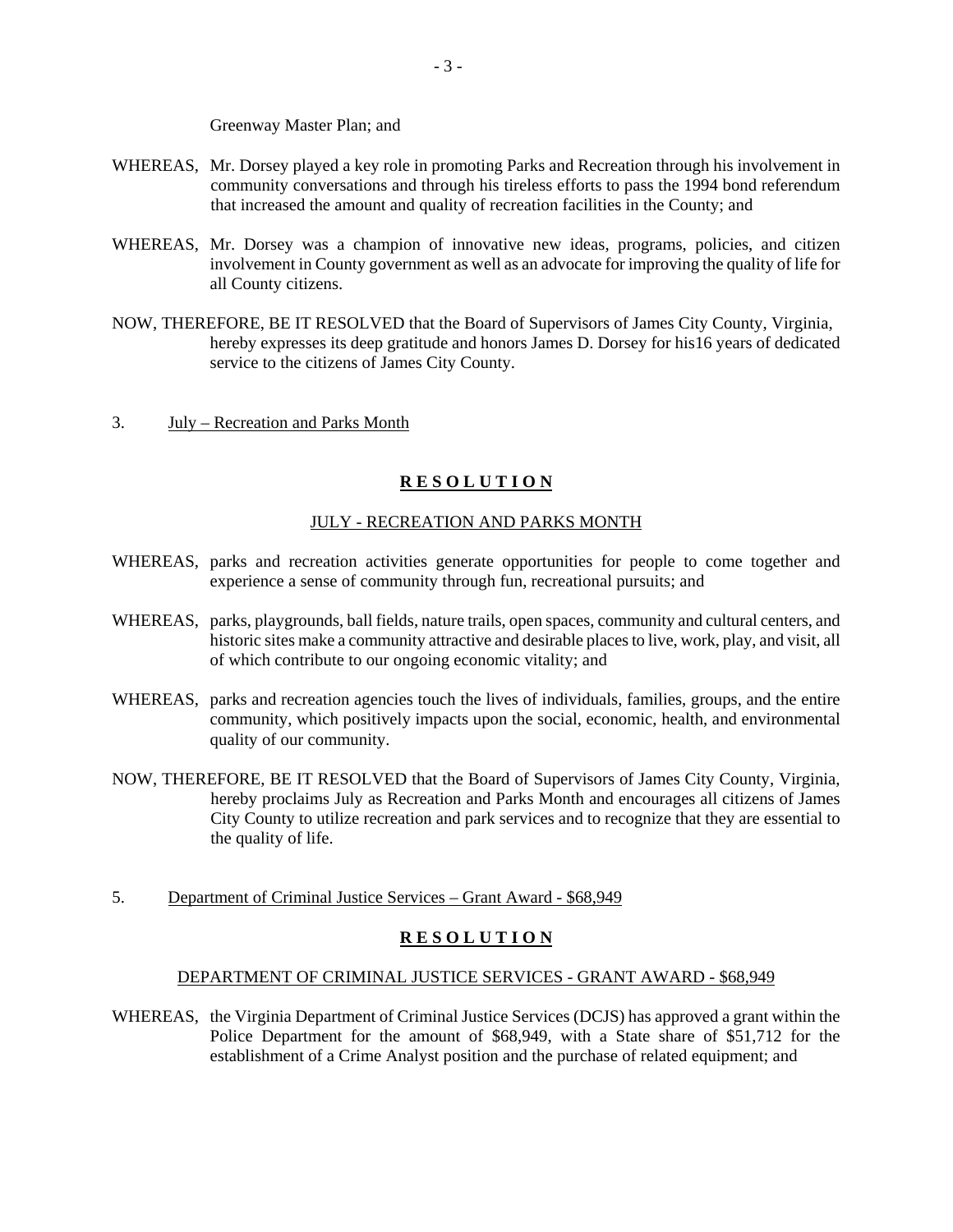- WHEREAS, the grant requires a cash local match of \$17,237, which is available in the County's General Fund Grant Match Account; and
- WHEREAS, the grant will be administered by DCJS, with a grant period of July 1, 2005, through June 30, 2006.
- NOW, THEREFORE, BE IT RESOLVED that the Board of Supervisors of James City County, Virginia, hereby authorizes the following appropriation to the Special Projects/Grants Fund:

Revenues:

| DCJS – Crime Analyst<br><b>General Fund Grant Match Revenue</b> | \$51,712<br>17.237 |
|-----------------------------------------------------------------|--------------------|
|                                                                 | \$68.949           |

#### Expenditure:

DCJS – Crime Analyst \$68,949

- BE IT FURTHER RESOLVED that the Board of Supervisors of James City County does hereby create a full-time Crime Analyst position and should fully fund the position at the end of the grant period.
- 4. Revision to Personnel Policies and Procedures Manual Chapter 5, Section 5.4 E.5 Military Leave

Mr. McGlennon voiced support for the amended resolution to remove the sunset clause in the policy and made a motion to adopt the amended resolution.

 On a roll call vote, the vote was: AYE: Goodson, McGlennon, Bradshaw, Brown (4). NAY: (0). ABSENT: Harrison (1).

#### **R E S O L U T I O N**

#### REVISION TO PERSONNEL POLICIES AND PROCEDURES MANUAL

## CHAPTER 5, SECTION 5.4 E.5 - MILITARY LEAVE

- WHEREAS, the portion of the Military Leave Policy that provides for a military pay differential for employees called to active military duty and for up to one year's accrual of leave for Reservists returning to County employment expires June 30, 2005, unless extended by the Board of Supervisors; and
- WHEREAS, the Board of Supervisors desires to continue its support of employees called to active military duty.
- NOW, THEREFORE, BE IT RESOLVED that the Board of Supervisors of James City County, Virginia, does hereby adopt the attached revision to Chapter 5, Section 5.4 E.5, Military Leave, of the James City County Personnel Policies and Procedures Manual, and that the portion of the Military Leave Policy referenced above hereby be adopted.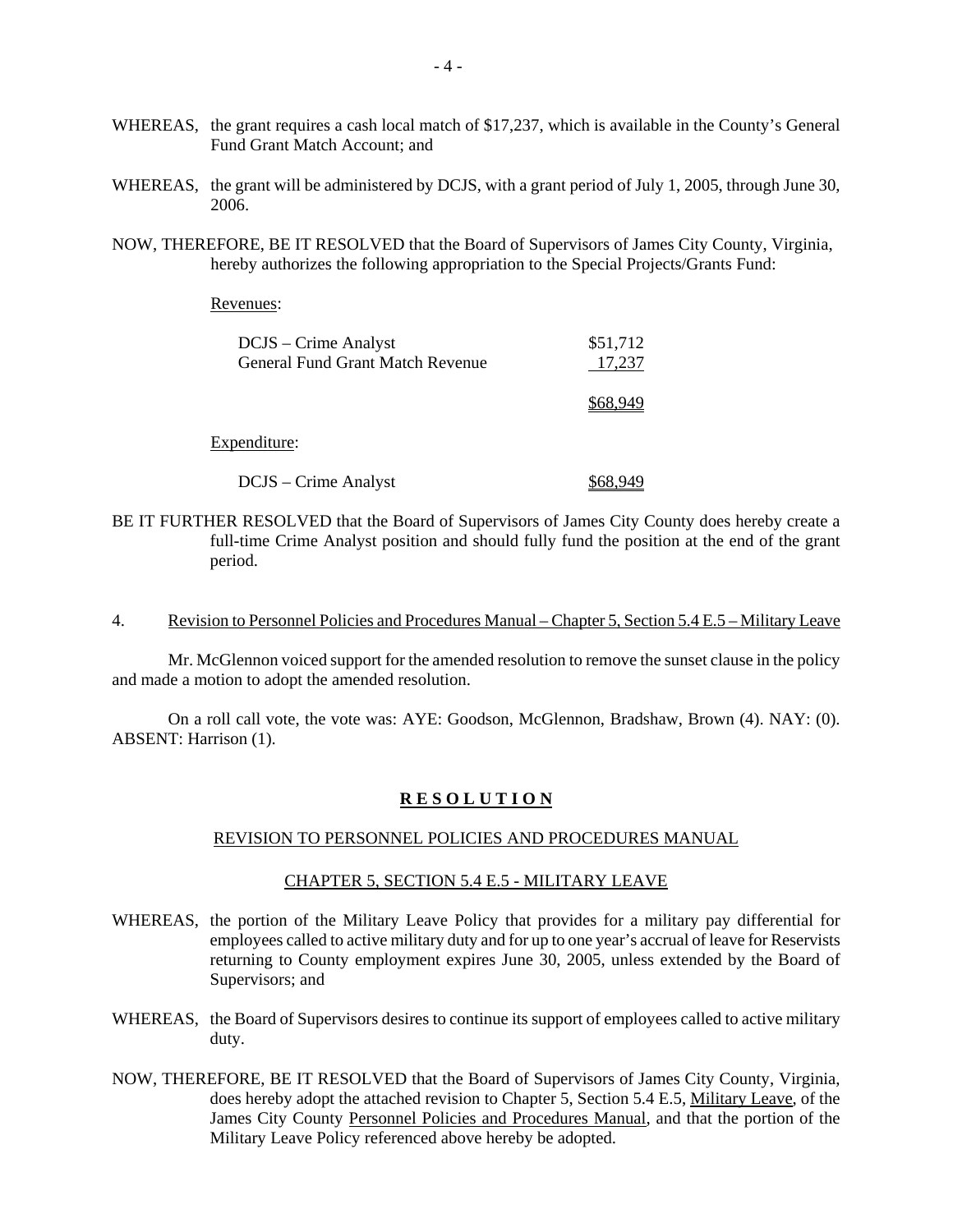#### **G. PUBLIC HEARINGS**

#### 1. Case Nos. AFD-7-86. Mill Creek – Andrews Addition

 Mr. Matthew D. Arcieri, Planner, stated that Eugene and Mary Andrews applied to add approximately 102.85 acres, zoned A-1, General Agricultural, to the Mill Creek Agricultural and Forestal District (District). The parcel is located at 3408 North Riverside Drive and can be further identified as Parcel No. (1-8N) on James City County Real Estate Tax Map No. (9-4).

 Staff found the proposed addition met the minimum area and proximity requirements for inclusion into an Agricultural and Forestall District (AFD) and is consistent with surrounding zoning and development and Comprehensive Plan.

 At its meeting on May 26, 2005, the AFD Advisory Committee recommended approval of this application by a vote of 7-0.

At its meeting on June 6, 2005, the Planning Commission recommended approval by a vote of 7-0.

 Staff recommended approval of the addition to the District subject to the conditions of the existing District as listed in the resolution.

Mr. Brown opened the Public Hearing.

As no one wished to speak to this matter, Mr. Brown closed the Public Hearing.

Mr. Bradshaw made a motion to adopt the resolution.

 On a roll call vote, the vote was: AYE: Goodson, McGlennon, Bradshaw, Brown (4). NAY: (0). ABSENT: Harrison (1).

#### **R E S O L U T I O N**

#### MILL CREEK AGRICULTURAL AND FORESTAL DISTRICT -

#### ANDREWS ADDITION (AFD-7-86)

WHEREAS, an Agricultural and Forestal District (AFD) has been established in the Mill Creek area; and;

- WHEREAS, in accordance with Section 15.2-4311 of the Code of Virginia, property owners have been notified, public notices have been filed, public hearings have been advertised, and public hearings have been held on the continuation of the Mill Creek Agricultural and Forestal District; and
- WHEREAS the Agricultural and Forestal District Advisory Committee at its meeting of May 26, 2005, unanimously recommended approval of the application; and
- WHEREAS, the Planning Commission following its Public Hearing on June 6, 2005, unanimously recommended approval of the application.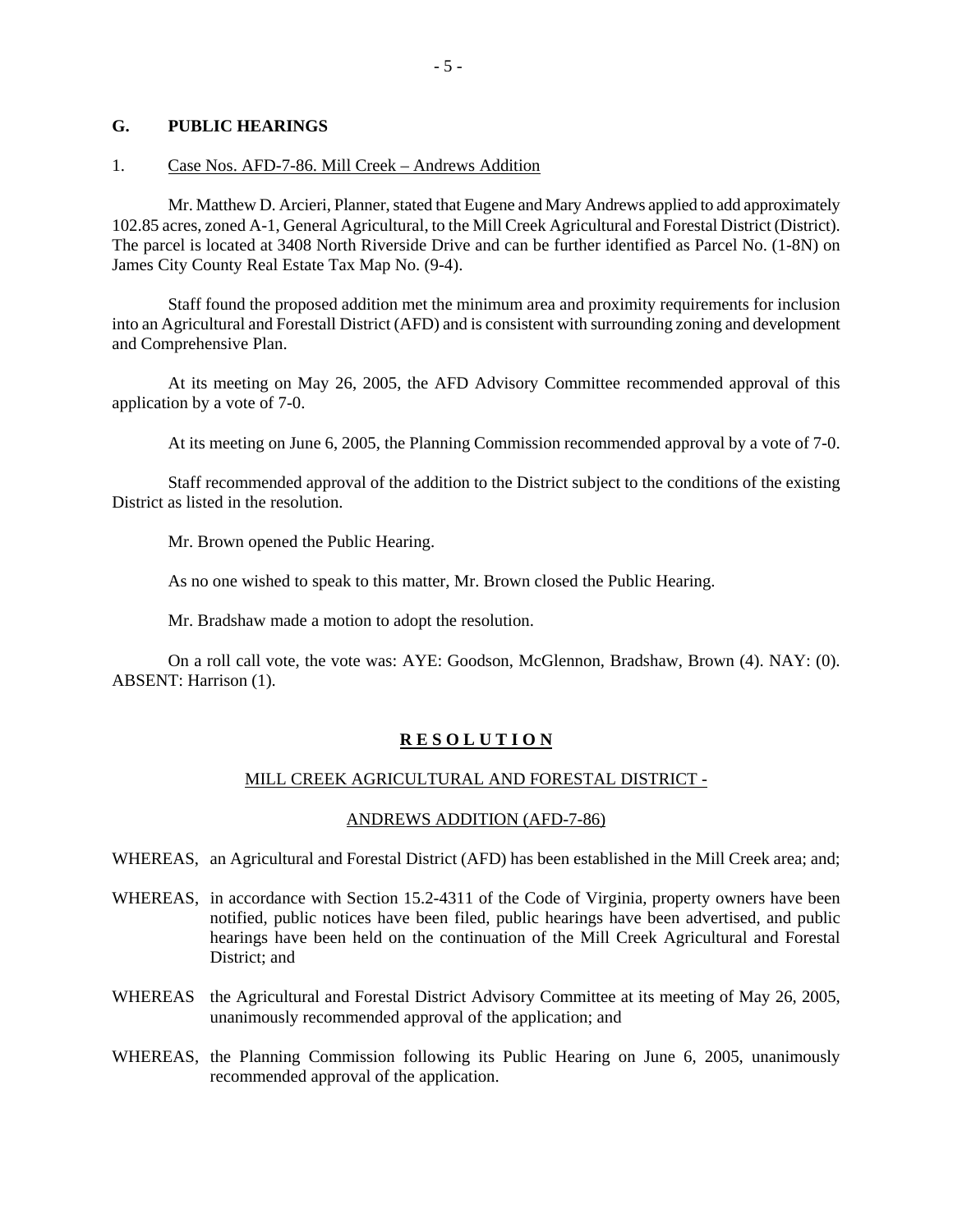NOW, THEREFORE, BE IT RESOLVED by the Board of Supervisors of James City County, Virginia, that:

 1. The Mill Creek Agricultural and Forestal District is hereby amended by the addition of the following parcel:

| Mr. Eugene C. and<br>Mary K. Andrews Living Trust | $(9-4)(1-8N)$ | 102.85 acre |             |
|---------------------------------------------------|---------------|-------------|-------------|
|                                                   |               | Total       | 102.85 acre |

provided, however, that all land within 25 feet of the road right-of-way of North Riverside Drive (Route 715) shall be excluded from the District.

- 2. Pursuant to the Virginia Code, Sections 15.2-4312 and 15.2-4313, as amended, the Board of Supervisors requires that no parcel in the Mill Creek AFD be developed to a more intensive use without prior approval of the Board of Supervisors. Specifically, the following restrictions shall apply:
	- a. The subdivision of land is limited to 25 acres or more, except where the Board of Supervisors authorizes smaller lots to be created for residential use by members of the owner's immediate family. Parcels of up to five acres, including necessary access roads, may be subdivided for the siting of communications towers and related equipment provided: a). The subdivision does not result in the total acreage of the District to drop below 200 acres; and b). The subdivision does not result in a remnant parcel of less than 25 acres.
	- b. No land outside the Primary Service Area (PSA) and within the AFD may be rezoned, and no application for such rezoning shall be filed earlier than six months prior to the expiration of the District. Land inside the PSA and within the AFD may be withdrawn from the District in accordance with the Board of Supervisors' policy pertaining to "Withdrawal of Lands from Agricultural and Forestal Districts Within the Primary Service Area," adopted September 24, 1996.
	- c. No special use permit shall be issued except for agricultural, forestal, or other activities and uses consistent with the State Code Section 15.2-4301 et. seq., which are not in conflict with the policies of this District. The Board of Supervisors, at its discretion, may issue special use permits for wireless communications facilities on AFD properties that are in accordance with the County's policies and ordinances regulating such facilities.

#### 2. Sale of Surplus Real Property – 4001-E Mt. Laurel Road

 Ms. Jennifer C. Lyttle, County Paralegal, stated that a certain parcel of land containing 2.34 acres is no longer needed for the Ware Creek Reservoir Project and adjoining property owners would like to purchase 2.23 acres of the property for a total purchase price of \$1,700. The property is designated as Tax Parcel No. 131010001E on the James City County Real Estate Tax Map.

 Staff recommended that the Board approve the resolution to sell and transfer the portions of property to the adjacent property owners.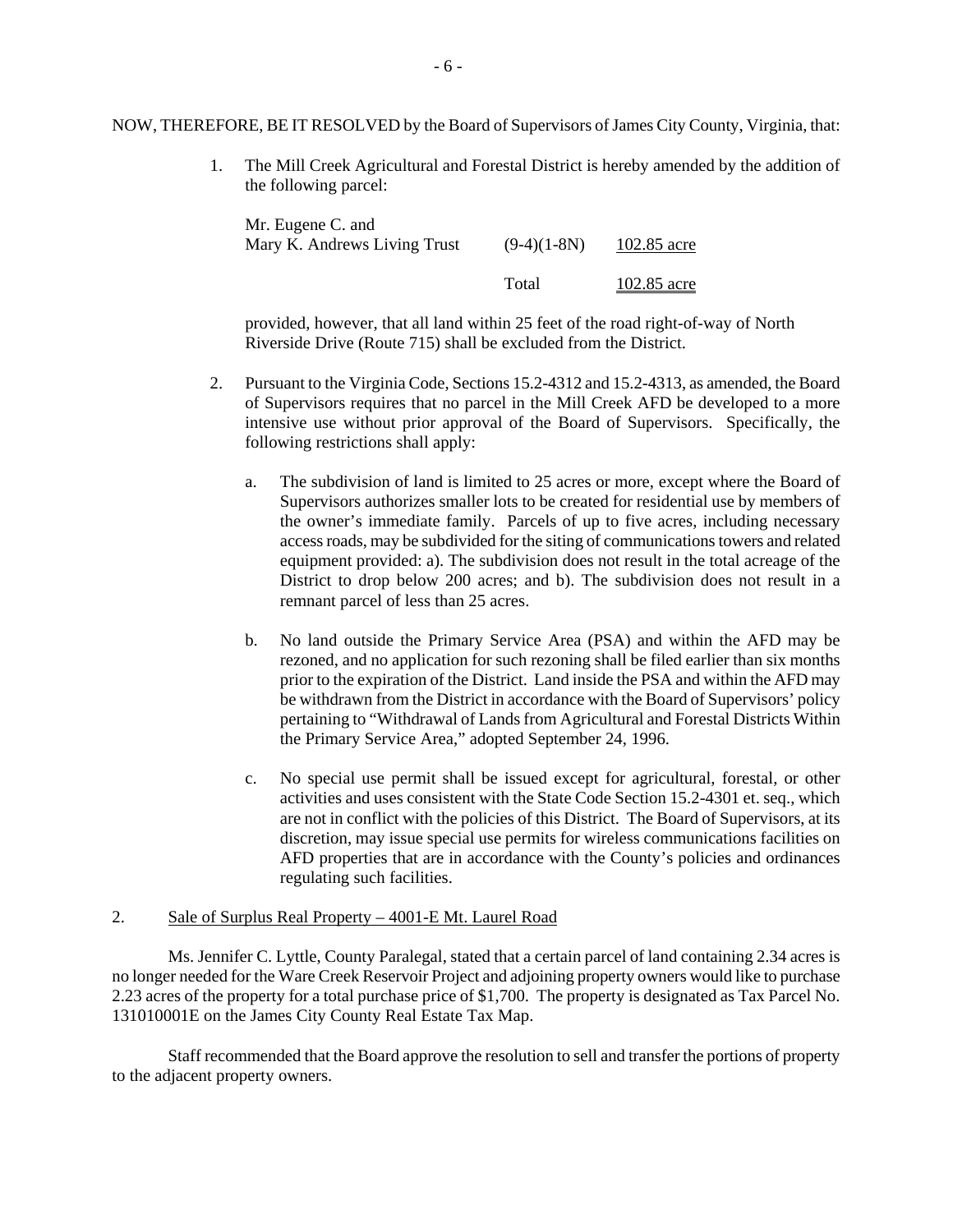Mr. Goodson inquired if the potential property owners are advised that the parcels fall under the category of the Resource Protection Area and what that would mean to them as property owners.

Ms. Lyttle stated that the adjoining property owners are aware of the conditions.

Mr. Brown opened the Public Hearing.

As no one wished to speak to this matter, Mr. Brown closed the Public Hearing.

 Mr. Bradshaw stated that he wished to disclose that he has had represented the Davis family including some property matters involving this property and nonetheless he is not currently representing them on any matter, and feels that he can fairly and objectively vote on this matter.

Mr. McGlennon made a motion to adopt the resolution.

 On a roll call vote, the vote was: AYE: Goodson, McGlennon, Bradshaw, Brown (4). NAY: (0). ABSENT: Harrison (1).

#### **R E S O L U T I O N**

#### SALE OF SURPLUS REAL PROPERTY -

## 4001-E MT. LAUREL ROAD

- WHEREAS, James City County currently owns a certain parcel of land, located in the County of James City, containing 2.34 acres, and designated as Tax Parcel No. 1310100001E (the "Property"); and
- WHEREAS, the Property was acquired by the County for the Ware Creek Reservoir Project (the "Project") and is no longer needed for the Project; and
- WHEREAS, Richard Sebastian, Director of Real Estate Assessments, has estimated that the current market value of the Property is \$1,700; and
- WHEREAS, adjoining property owners, Paula and Warren Raines ("Raines") would like to purchase 1.62 acres of the Property for \$1,235, and Rowena Cay Davis and Robert Davis ("Davis") would like to purchase .61 acres of the Property for \$465, for a total purchase price of \$1,700; and
- WHEREAS, the Board of Supervisors, following a public hearing, is of the opinion the County should sell and transfer the above-mentioned portions of the Property to Raines and Davis.
- NOW, THEREFORE, BE IT RESOLVED that the Board of Supervisors of James City County, Virginia, does hereby authorize and direct the County Administrator to execute the deeds and any other documents necessary for the sale and transfer of the above-mentioned portions of the Property to Raines and Davis.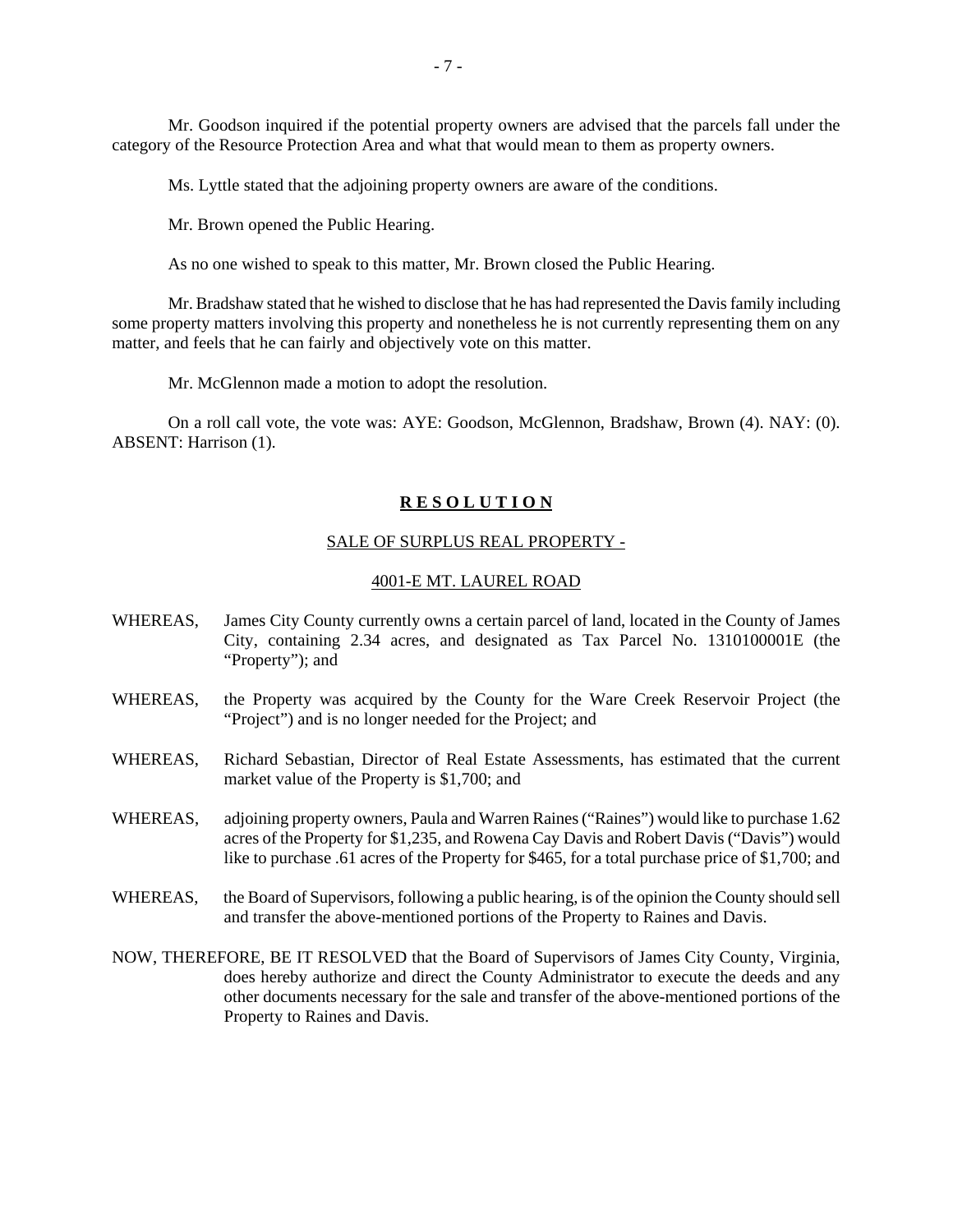#### 3. Case No. ZO-3-04. Zoning Ordinance Amendment – Mixed Use Fast Food

 Mr. Matthew D. Arcieri, Senior Planner, stated that during the review of several recent mixed use case, it came to staff's attention that fast food restaurants are neither permitted nor specially permitted in the Mixed Use (MU) Zoning District and recommended that the Zoning Ordinance be amended to permit fast food restaurants in the Mixed Use Zoning Districts by a special use permit only.

 At its meeting on June 6, 2005, the Planning Commission recommended approval of the amendment to the Ordinance by a vote of 6-0 with one abstention.

 Mr. McGlennon stated that the Zoning Ordinance being considered for amendment is to permit fast food restaurants in the Mixed Use Zoning Districts by a special use permit only which requires Board review and approval.

Mr. Brown opened the Public Hearing.

As no one wished to speak to this matter, Mr. Brown closed the Public Hearing.

Mr. Goodson made a motion to adopt the Ordinance.

 On a roll call vote, the vote was: AYE: Goodson, McGlennon, Bradshaw, Brown (4). NAY: (0). ABSENT: Harrison (1).

#### **H. BOARD CONSIDERATIONS**

#### 1. Case No. SUP-16-05. Treleaven Warehouse and Nursery (Deferred from June 14, 2005)

 Mr. Trey Davis, Planner, stated that Stanley Treleaven of T&S Associates, Inc., applied for a special use permit (SUP) to allow for a contractors warehouse, in addition to a nursery, in an existing building located on 4.74 acres, zoned A-1, General Agriculture, at 4191 Rochambeau Drive, and further identified as Parcel No. (1-9B) on James City County Real Estate Tax Map No. (13-4). The site is also designated as Rural Lands on the Comprehensive Plan Land Use Map.

 Since the deferral on June 14, 2005, the applicant has met with staff, the adjacent property owners, and the potential user of the site to discussed the issues raised on June 14. The SUP conditions have been altered to reflect the results of the discussions.

 The adjacent property owner has expressed support for this proposed use with the conditions as amended.

 Staff still finds the proposal, with conditions, to be consistent with surrounding land uses, the Land Use policies of the Comprehensive Plan, and the Comprehensive Plan Land Use Map designation.

 At its meeting on May 2, 2005, the Planning Commission recommended approval of the application by a vote of 7-0.

Staff recommended approval of the application with the listed conditions in the resolution.

 Mr. Bradshaw inquired about the outdoor storage material condition and that the storage will not increase the traffic to the site.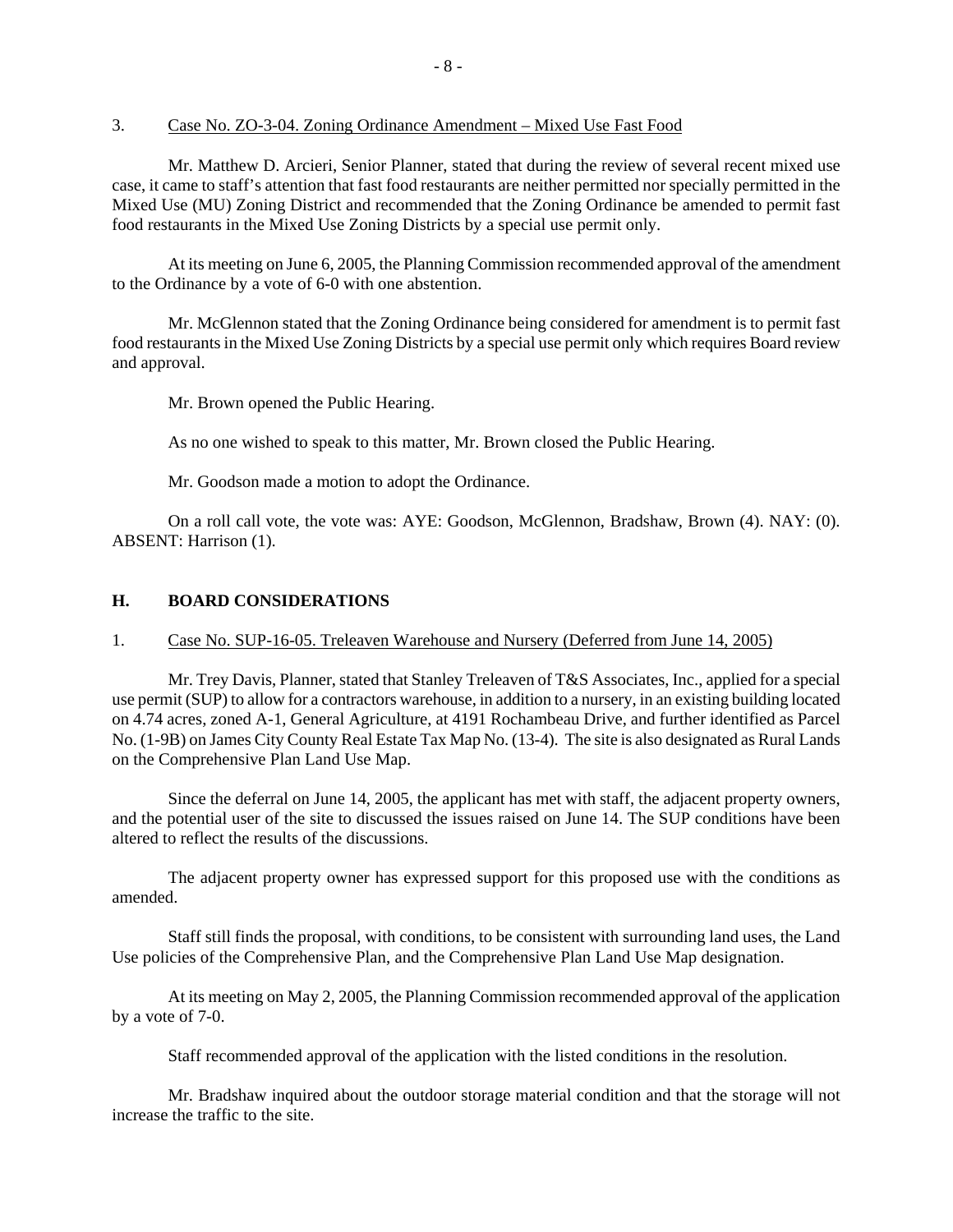Mr. Davis stated that the storage area will be reviewed by the Planning Director, that the outdoor storage is specifically identified, and that landscaping and fencing requirements are outlined.

Mr. Bradshaw made a motion to adopt the resolution.

 On a roll call vote, the vote was: AYE: Goodson, McGlennon, Bradshaw, Brown (4). NAY: (0). ABSENT: Harrison (1).

#### **R E S O L U T I O N**

#### CASE NO. SUP-16-05. TRELEAVEN WAREHOUSE AND NURSERY

- WHEREAS, the Board of Supervisors of James City County has adopted by ordinance, specific land uses that shall be subjected to a Special Use Permit (SUP) process; and
- WHEREAS, the applicant has requested a SUP to allow for a contractors warehouse in an A-1, General Agricultural District, located at 4109 Rochambeau Drive, further identified as Parcel No. (1- 9B) on James City County Real Estate Tax Map No. (13-4); and
- NOW, THEREFORE, BE IT RESOLVED that the Board of Supervisors of James City County, Virginia, does hereby approve the issuance of Special Use Permit 16-05 as described herein with the following conditions:
	- 1. The contractors warehouse shall be limited to the storage of lumber, drywall, plumbing fixtures, pipes, insulation, flooring, glass, concrete, fasteners, wires, and electrical fixtures, or other materials as approved by the Planning Director. There shall be no outdoor storage of any of these materials unless screened by fencing and/or landscaping in a location and manner approved by the Planning Director prior to final site plan approval.
	- 2. There shall be no outdoor operation of machinery in connection with the contractors warehouse other than forklifts and delivery vehicles at the site.
	- 3. Hours of operation for the contractors warehouse shall be limited to the time between 6 a.m. and 9 p.m., except in cases of inclement weather.
	- 4. A site plan shall be submitted by the applicant in accordance with the requirements of the Zoning Ordinance.
	- 5. The applicant shall provide one handicap-accessible parking space on the site.
	- 6. Any outdoor storage of material for the nursery shall be shown on the site plan and shall be screened by landscaping and/or fencing in a manner acceptable to the Planning Director.
	- 7. The applicant shall be responsible for developing water conservation standards to be submitted to and approved by the James City Service Authority prior to final site plan approval. The applicant shall be responsible for enforcing these standards.
	- 8. The applicant shall submit the site plan to the Williamsburg Area Environmental Health Office for review and approval to verify that the existing well, septic tank, and drainfield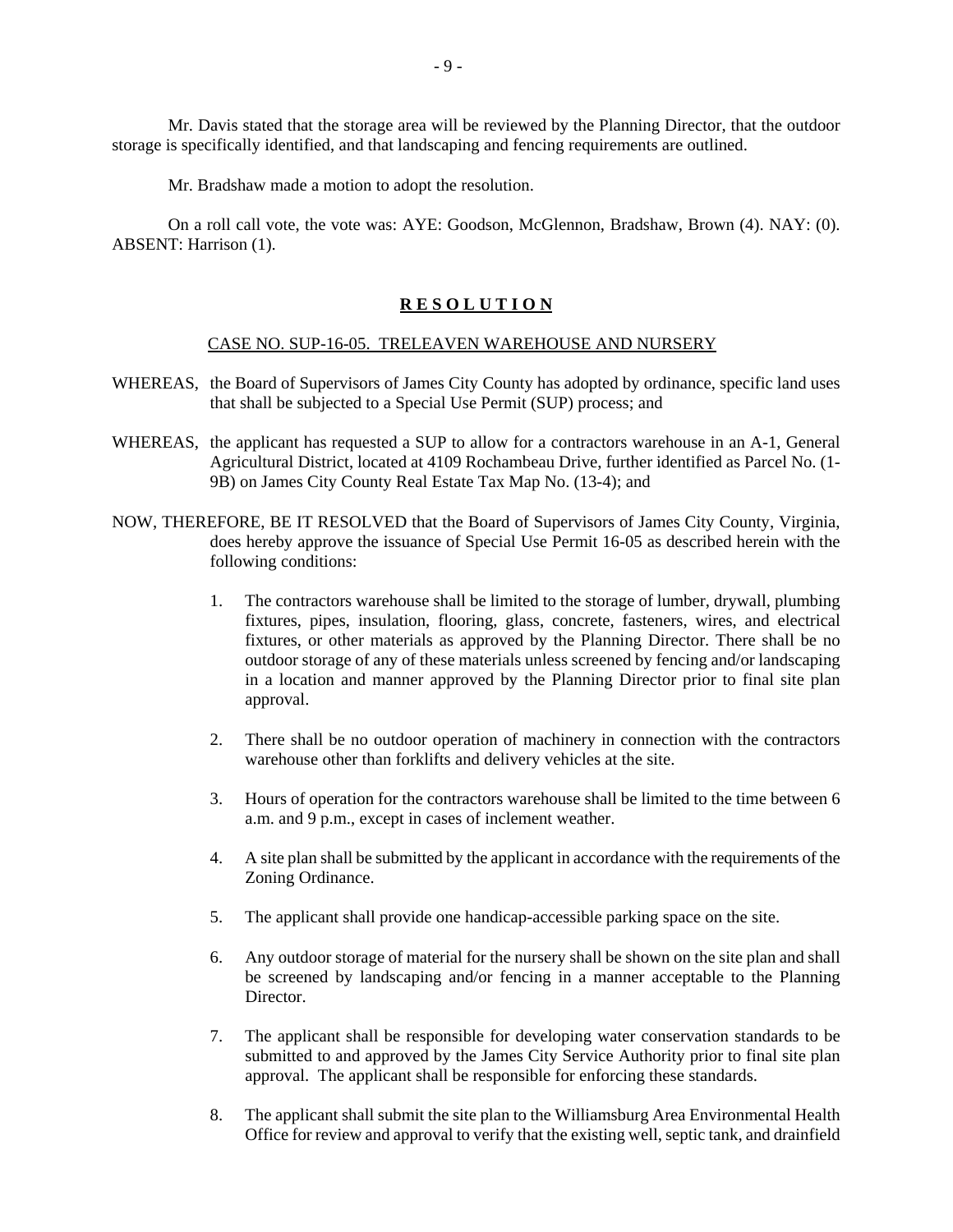are adequate to serve the intended use of the building.

- 9. The installation of a stop sign at the entrance onto Rochambeau Drive shall be included on the site plan.
- 10. The installation of a "Children at Play" sign and two speed bumps on the driveway shall be included on the site plan.
- 11. Intercom and other speaker systems shall operate in such a manner that they shall not be audible from adjacent properties.
- 12. If final site plan approval is not obtained within 36 months of the issuance of the SUP, it shall become void.
- 13. This Special Use Permit is not severable. Invalidation of any word, phrase, clause, sentence, or paragraph shall invalidate the remainder.

#### 2. Lease Financing – Warhill Property Infrastructure and Sports Stadium

 Mr. John E. McDonald, Manager of Financial and Management Services, stated that the County needs to construct the roads, utilities, stormwater drainage, and other infrastructure for the Warhill property, both on-site and off-site, to serve the needs of the new Thomas Nelson Community College campus and the new high school. The improvements are proposed to be financed by the issuance of \$23,500,000 in lease revenue bonds by the Economic Development Authority (EDA) of James City County and then the improvements would be leased to the County.

 Staff recommended that the Board adopt the resolution that was prepared with the assistance of the County's Bond Counsel.

Mr. McGlennon inquired what a likely interest rate would be.

Mr. McDonald stated the anticipated interest rate may be approximately 4.5 to 4.75 percent.

Mr. McGlennon made a motion to adopt the resolution.

 On a roll call vote, the vote was: AYE: Goodson, McGlennon, Bradshaw, Brown (4). NAY: (0). ABSENT: Harrison (1).

#### **R E S O L U T I O N**

#### LEASE FINANCING-WARHILL PROPERTY INFRASTRUCTURE AND SPORTS STADIUM

WHEREAS, the Board of Supervisors of James City County, Virginia (the "Board of Supervisors") has determined that James City County, Virginia (the "County") has an immediate need for the construction of (i) roads, utilities, stormwater drainage, and other infrastructure for the Warhill property, both on-site and off-site, to serve the needs of the new Thomas Nelson Community College campus and the new high school and (ii) a new sports stadium (collectively, the "Project"); and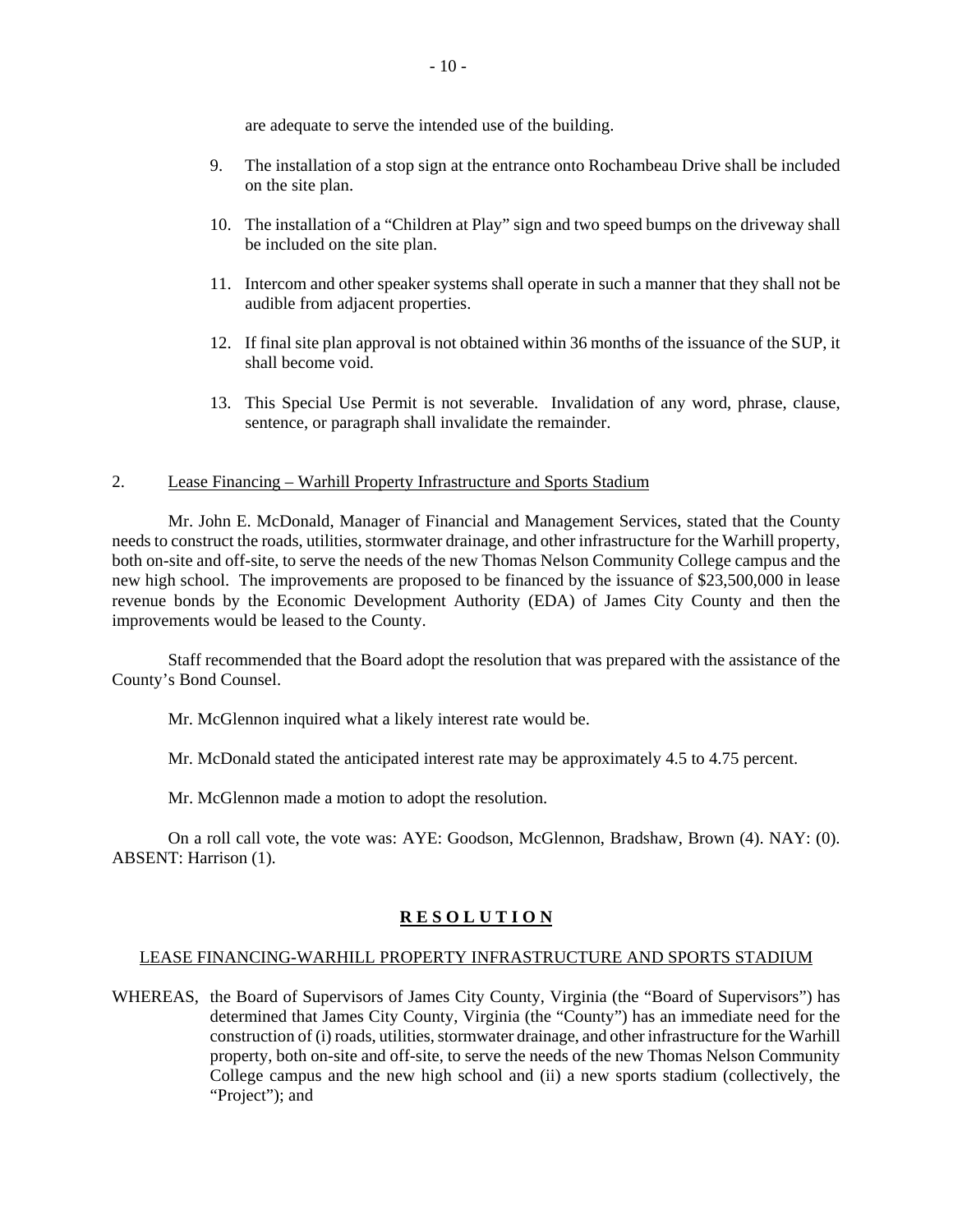- WHEREAS, there has been presented to the Board of Supervisors a plan for the lease financing of the Project which would not create debt of the County for purposes of the Virginia Constitution; and
- WHEREAS, pursuant to such financing plan, the Economic Development Authority of James City County, Virginia (the "Authority") would issue its lease revenue bonds in an amount not to exceed \$23,500,000 (the "Bonds") to finance the Project, which would be leased by the Authority to the County, and to finance other related costs and to fund any required reserves associated with the issuance of the Bonds; and
- WHEREAS, there have been presented to this meeting preliminary drafts of the following documents (collectively, the "Documents") in connection with the transactions described above, copies of which shall be filed with the records of the Board of Supervisors:
	- (a) Ground Lease, dated as of August 1, 2005 (the "Ground Lease"), between the County and the Authority conveying to the Authority interests in certain real property;
	- (b) Lease Agreement, dated as of August 1, 2005 (the "Lease"), between the Authority and the County conveying to the County a leasehold interest in the Project;
	- (c) Indenture of Trust, dated as of August 1, 2005 (the "Indenture"), between the Authority and SunTrust Bank, as trustee (the "Trustee"), pursuant to which the Bonds are to be issued;
	- (d) Assignment of Rents and Leases, dated as of August 1, 2005 (the "Assignment"), between the Authority and the Trustee, assigning to the Trustee certain of the Authority's rights under the Ground Lease and the Lease;
	- (e) Preliminary Official Statement with respect to the offering and sale of the Bonds (the "Preliminary Official Statement");
	- (f) Notice of Sale pursuant to which the Bonds will be advertised for sale; and
	- (g) Continuing Disclosure Certificate, dated as of August 1, 2005 (the "Continuing Disclosure Certificate"), pursuant to which the County agrees to undertake certain continuing disclosure obligations with respect to the Bonds.
- NOW, THEREFORE, BE IT RESOLVED by the Board of Supervisors of James City County, Virginia, that:
	- 1. The Board of Supervisors hereby finds and determines that it is in the best interests of the County to proceed with the lease financing of the Project.
	- 2. The Bonds to be issued by the Authority shall have such terms as are approved by the Authority in a duly adopted resolution; *provided*, that the Bonds (a) shall have a true or "Canadian" interest cost not to exceed 6.00% per year, taking into account any original issue discount or premium; (b) shall be sold to the successful bidder at a price not less than 98% nor more than 108% of the original aggregate principal amount thereof; (c) shall have a weighted average maturity of no more than twenty-five (25) years; (d) shall be issued in an aggregate amount not to exceed \$23,500,000; and (e) shall be subject to optional redemption, so long as the Bonds may be optionally redeemed after eleven years (or such shorter period as deemed advisable in the sale of the Bonds), with a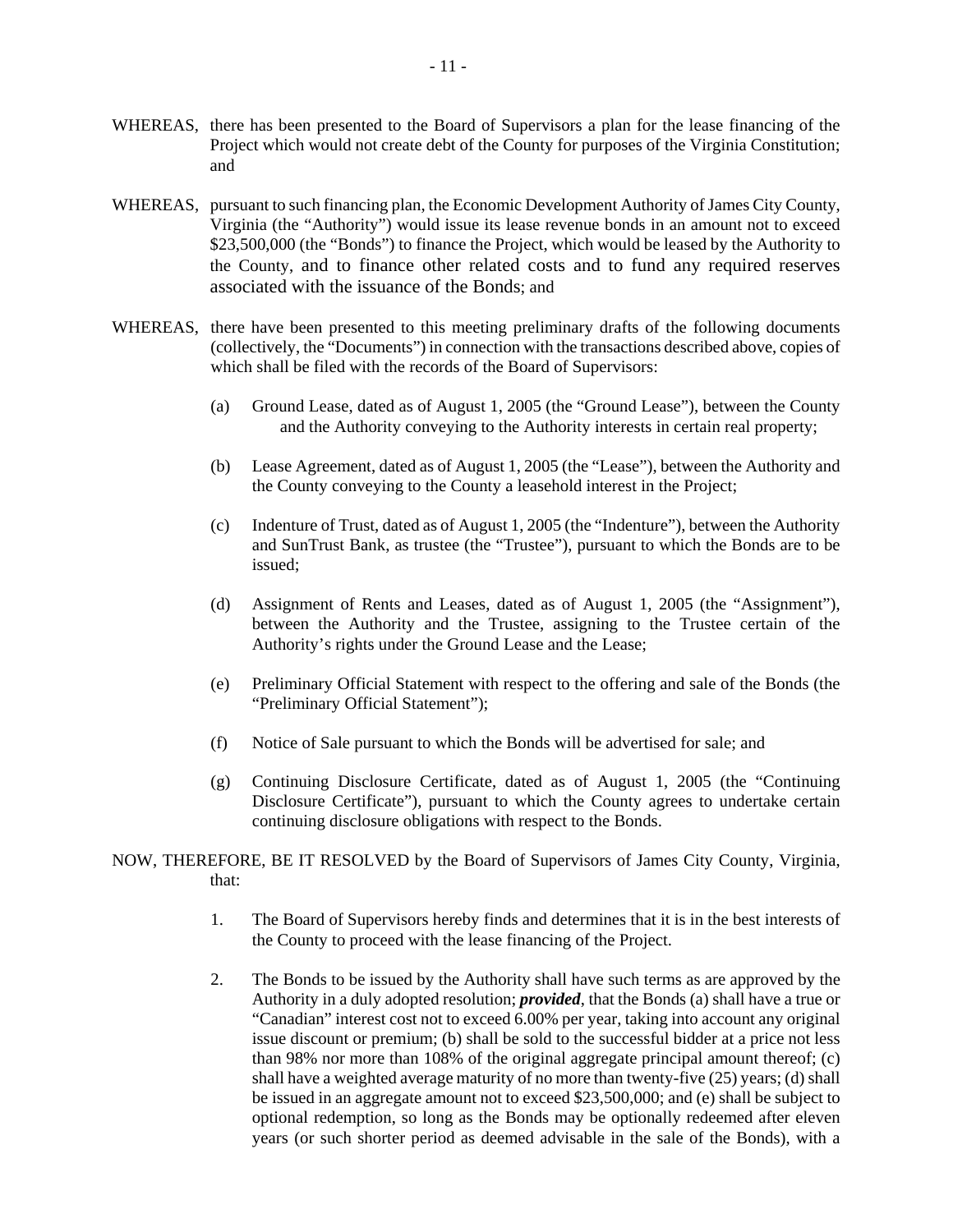redemption premium no greater than two percent (2.00%) of the principal amount of the Bonds to be optionally redeemed.

- 3. The Documents shall be in substantially the forms submitted to this meeting, which are hereby approved, with such completions, omissions, insertions, and changes as may be subsequently approved by the Chairman or Vice Chairman of the Board of Supervisors, which approval shall be evidenced conclusively by the execution and delivery of the Documents to which the County is a party by such Chairman or Vice Chairman.
- 4. The Chairman and Vice Chairman of the Board of Supervisors, either of whom may act, are each hereby authorized and directed to execute the Ground Lease, the Lease, the Continuing Disclosure Certificate, the Preliminary Official Statement, and the final Official Statement relating to the Bonds. The County Administrator and the County Attorney are hereby authorized to record or cause to be recorded the Ground Lease, the Lease (or a memorandum thereof) and the Assignment in the Clerk's Office of the Circuit Court of the County.
- 5. The Chairman and Vice Chairman of the Board of Supervisors, either of whom may act, are each hereby authorized and directed to acknowledge and consent, if necessary, to the provisions of the Indenture and the Assignment.
- 6. The appropriate officers and agents of the County are hereby authorized and directed to prepare, and the Chairman and Vice Chairman of the Board of Supervisors are each authorized and directed to execute, the Preliminary Official Statement with respect to the issuance and sale of the Bonds, with such supplements as either the Chairman or Vice Chairman may consider necessary or desirable in connection therewith. The Chairman and Vice Chairman of the Board of Supervisors are each authorized, on behalf of the County, to deliver the Preliminary Official Statement to Davenport & Company LLC (the "Financial Advisor") and to deem the Preliminary Official Statement to be in final form as of its date within the meaning of Rule 15c2-12 of the Securities and Exchange Commission, except for the omission of certain pricing and other information allowed to be omitted pursuant to such Rule 15c2-12. The delivery of the Preliminary Official Statement to the Financial Advisor shall be conclusive evidence that it has been deemed final as of its date by the County, except for the omission of such pricing and other information. The use and distribution of the Preliminary Official Statement are hereby authorized.

 The appropriate officers and agents of the County are hereby authorized and directed to assist with the preparation of a final Official Statement, appropriately dated, in the form of the Preliminary Official Statement, with appropriate completions, insertions, omissions, and changes as shall be necessary to accurately describe, among other things, the Bonds, the security therefor, and the Documents. The Chairman and the Vice Chairman of the Board of Supervisors, either of whom may act, are each authorized and directed to execute and deliver the final Official Statement on behalf of the County. The use and distribution of such final Official Statement are hereby approved.

 7. The Board of Supervisors hereby selects and designates SunTrust Bank as Trustee and Troutman Sanders LLP as Bond Counsel with respect to the Bonds, and the Authority is hereby requested to designate them as such.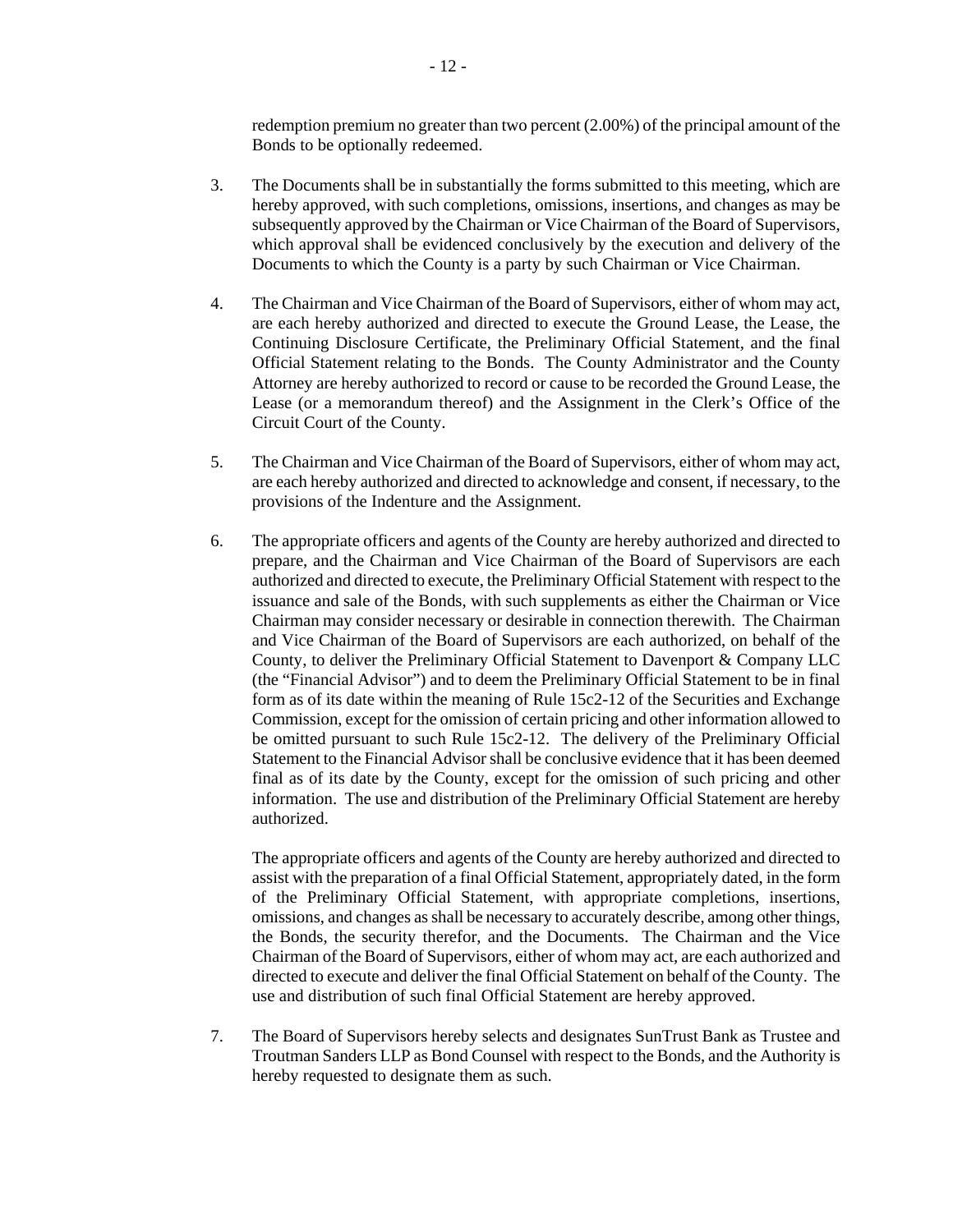- 8. The County covenants that it shall not take or omit to take any action the taking or omission of which will cause the Bonds to be "arbitrage bonds" within the meaning of Section 148 of the Internal Revenue Code of 1986, as amended, including regulations issued pursuant thereto (the "Code"), or otherwise cause interest on the Bonds to be includable in the gross income for federal income tax purposes of the registered owners thereof under existing law. Without limiting the generality of the foregoing, the County shall comply with any provision of law that may require the County at any time to rebate to the United States any part of the earnings derived from the investment of the gross proceeds of the Bonds.
- 9. All acts of the Chairman and Vice Chairman of the Board of Supervisors and other officers of the County, regardless of whether such acts occurred prior to or occur after the adoption of this Resolution, that are in conformity with the purposes and intent of this Resolution and in furtherance of the plan of financing, the issuance and sale of the Bonds, and the undertaking of the Project are hereby approved and ratified.
- 10. The Project is hereby declared to be essential to the efficient operation of the County, and the Board of Supervisors anticipates that the Project will continue to be essential to the operation of the County during the term of the Lease. The Board of Supervisors, while recognizing that it is not empowered to make any binding commitment to make appropriations beyond the current fiscal year, hereby states its intent to make annual appropriations in future fiscal years in amounts sufficient to make all payments under the Lease and hereby recommends that future Boards of Supervisors do likewise during the term of the Lease. If the County exercises its right not to appropriate money for rent payments under the Lease, the Trustee may terminate the Lease or otherwise exclude the County from possession of the Project.
- 11. This Resolution shall take effect immediately.

## **I. PUBLIC COMMENT** - None

## **J. REPORTS OF THE COUNTY ADMINISTRATOR**

 Mr. Wanner stated that the State Police investigation continues regarding the alleged offense by the former Fire Chief.

 Mr. Wanner stated that the attending audience for the Work Session on July 26 can sit in the Board Room to view the meeting, and should the Board move forward with the item, it will be brought forward to a Regular Meeting of the Board during which the citizens can speak to the matter.

## **K. BOARD REQUESTS AND DIRECTIVES**

 Mr. Brown commented on the groundbreaking ceremony for the Virginia Capital Trail that was held earlier in the day at Mainland Farm.

 Mr. McGlennon stated that this is the last meeting Amy Johnson, *The Virginia Gazette*, will be attending and thanked her for her professional and informative service to the community.

#### **L. ADJOURNMENT**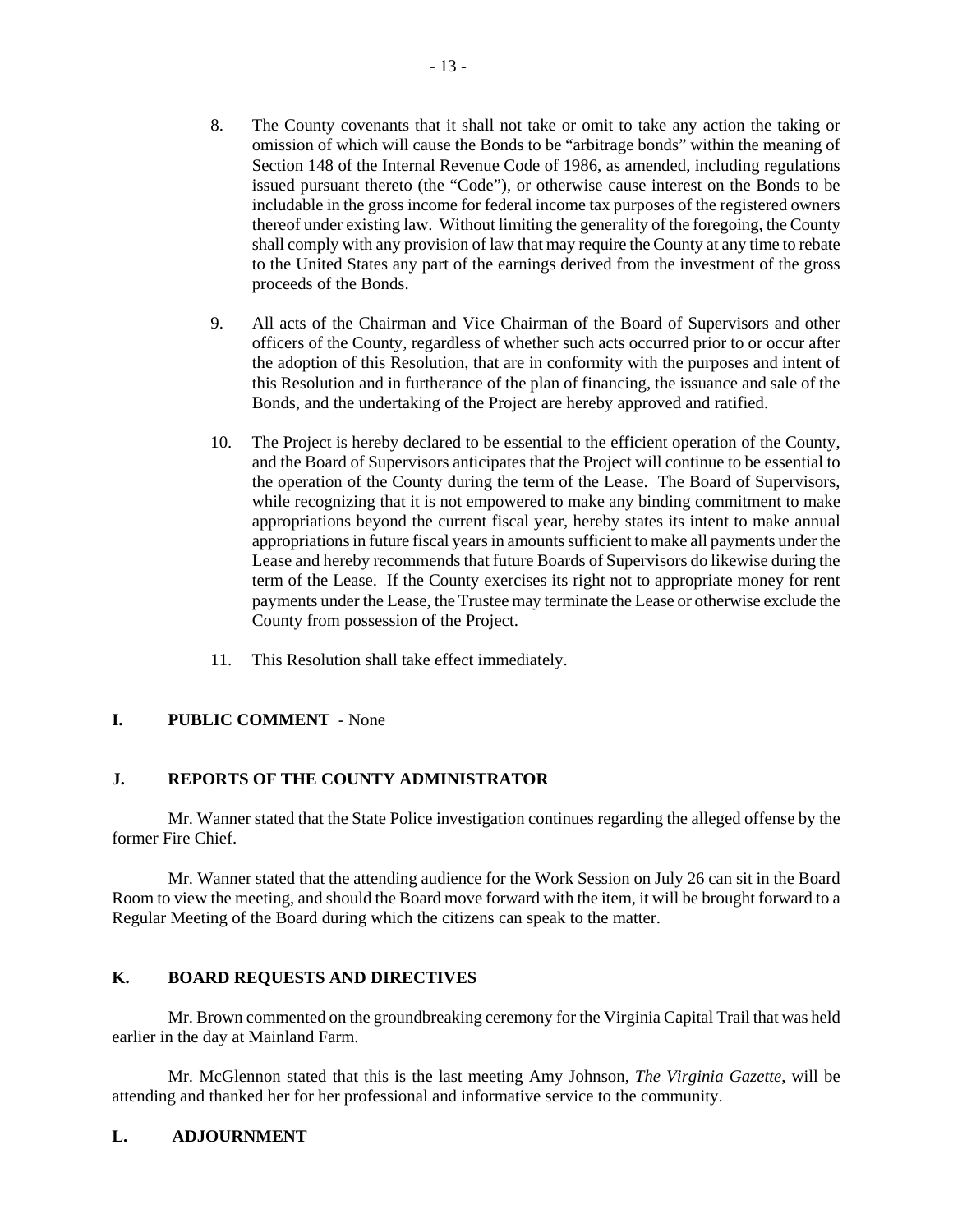Mr. Goodson made a motion to adjourn.

 On a roll call vote, the vote was: AYE: Goodson, McGlennon, Bradshaw, Brown (4). NAY: (0). ABSENT: Harrison (1).

At 7:37 p.m. Mr. Brown adjourned the Board until 4 p.m. on July 26, 2005.

Sanford B. Wanner Secretary to the Board

\_\_\_\_\_\_\_\_\_\_\_\_\_\_\_\_\_\_\_\_\_\_\_\_\_\_\_\_\_\_\_\_

071205bos.min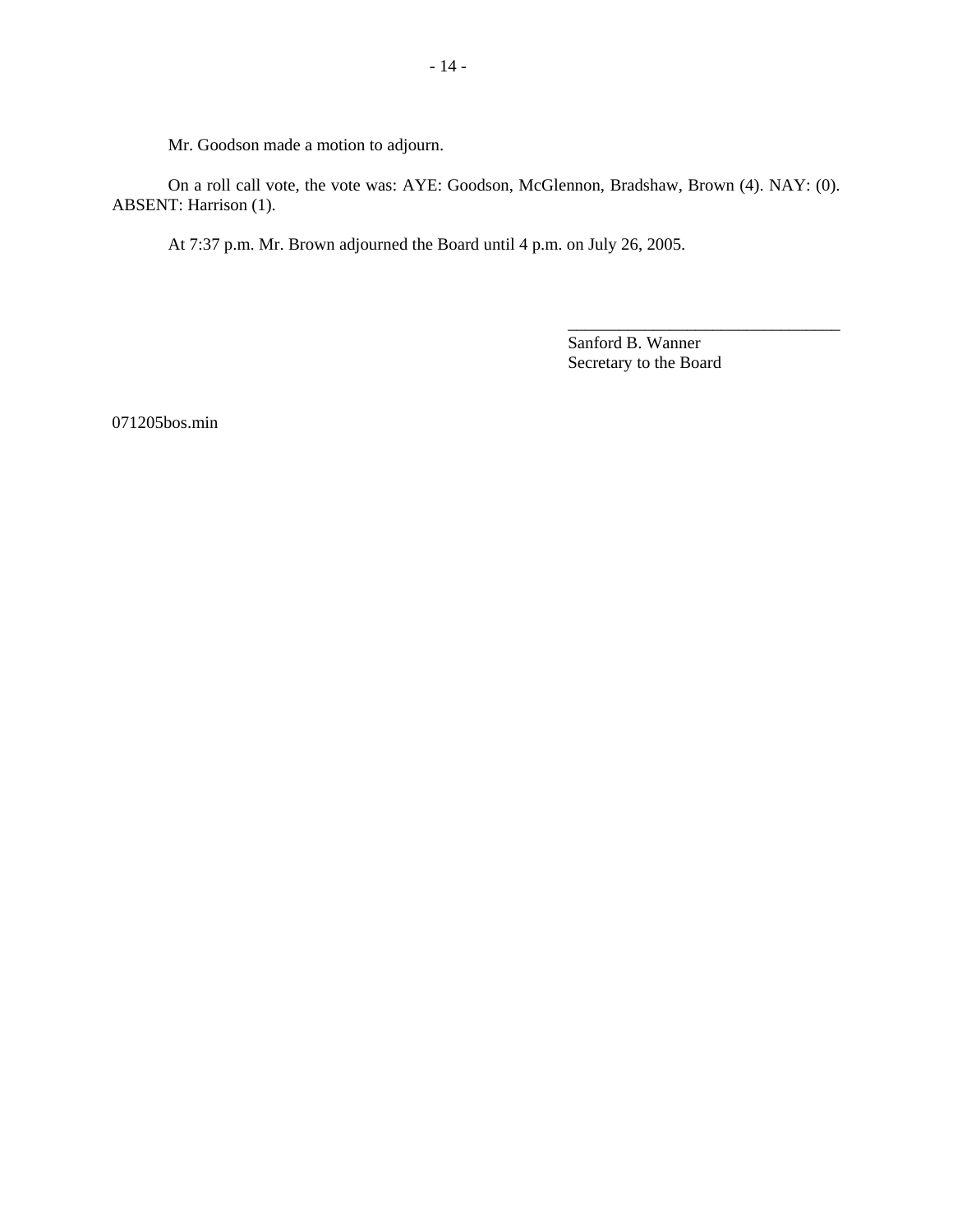#### **M E M O R A N D U M**

| July 26, 2005                                                    |
|------------------------------------------------------------------|
| The Board of Supervisors                                         |
| Emmett H. Harmon, Deputy Chief of Police                         |
| Department of Criminal Justice Services - Grant Award - \$27,500 |
|                                                                  |

The Virginia Department of Criminal Justice Services (DCJS) has advised that James City County Police Department's Criminal Justice Record Systems Improvement grant application in the amount of \$27,500 has been approved (DCJS share - \$20,625, County match - \$6,875). The matching funds are available in the County's Special Projects/Grants Fund.

The grant is to be used to enhance the current Police Records Management System (RMS) by purchasing and installing desktop reporting software and licenses to allow for officers' reports to be instantly entered into RMS without having to be retyped by Police Records Clerks. This upgrade will result in a savings of numerous man-hours and the cost of some report forms.

Staff recommends that the attached resolution to accept the grant and appropriate funds from the County's Special Projects/Grants Fund be adopted.

CONCUR:

auu

EHH/gs RMSgrant.mem

Attachment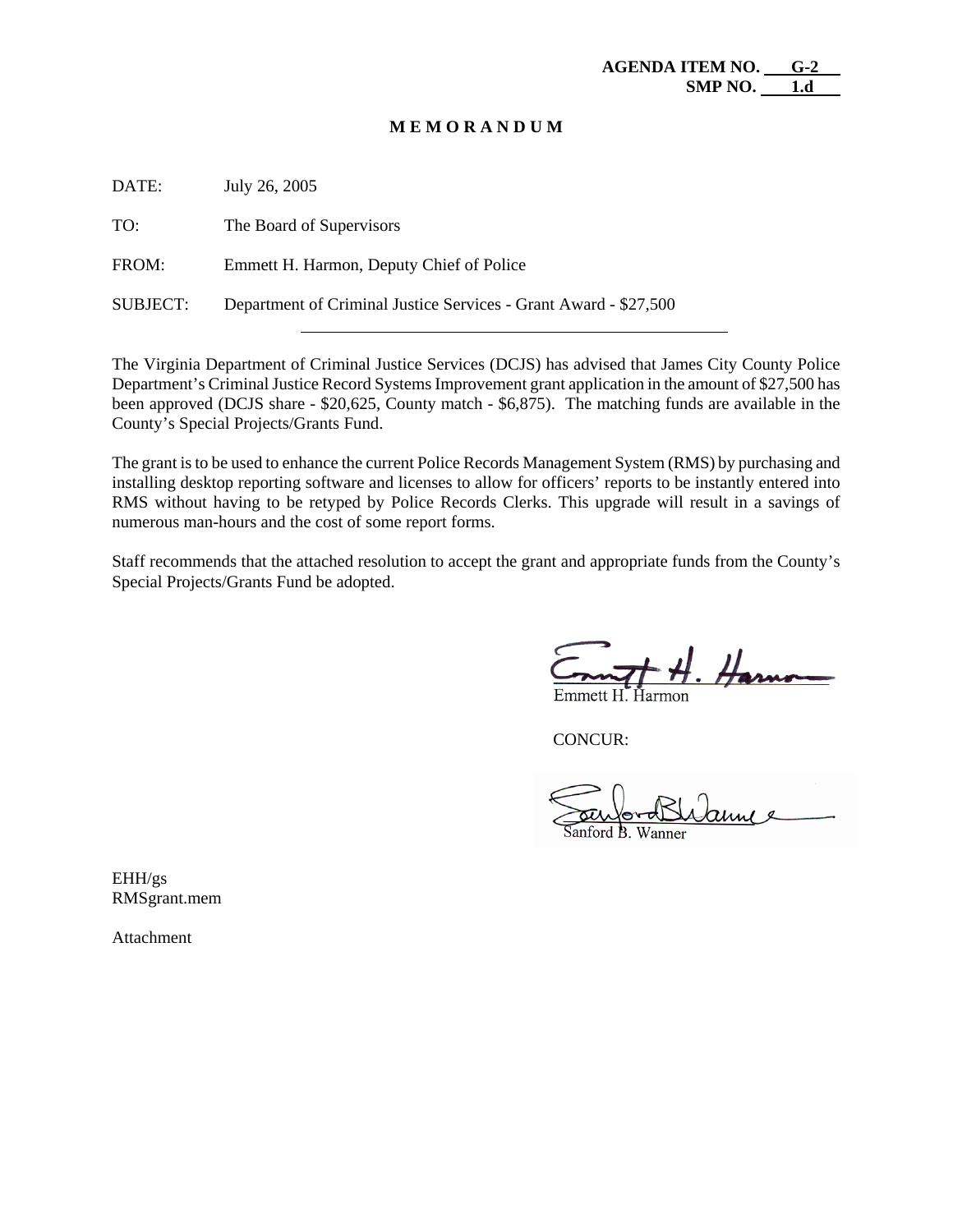## **R E S O L U T I O N**

## DEPARTMENT OF CRIMINAL JUSTICE SERVICES - GRANT AWARD - \$27,500

- WHEREAS, the Virginia Department of Criminal Justice Services (DCJS) has approved a grant to the James City County Police Department for the amount of \$27,500, with a State share of \$20,625 for the enhancement of the Department's current Records Management System (RMS); and
- WHEREAS, the grant requires a cash local match of \$6,875, which is available in the County's Special Projects/Grants Fund; and
- WHEREAS, the grant will be administered by DCJS with a grant period of July 1, 2005, through June 30, 2006.
- NOW, THEREFORE, BE IT RESOLVED that the Board of Supervisors of James City County, Virginia, hereby authorizes the following appropriation:

## Revenues:

| DCJS - Criminal Justice Record Systems Improvement<br>County Special Projects/Grants Fund | \$20,625<br>6,875 |
|-------------------------------------------------------------------------------------------|-------------------|
| Total                                                                                     | \$27,500          |
| Expenditure:                                                                              |                   |
| DCJS - Criminal Justice Record Systems Improvement                                        | \$27,500          |

Michael J. Brown Chairman, Board of Supervisors

\_\_\_\_\_\_\_\_\_\_\_\_\_\_\_\_\_\_\_\_\_\_\_\_\_\_\_\_\_\_\_\_\_\_\_\_

ATTEST:

\_\_\_\_\_\_\_\_\_\_\_\_\_\_\_\_\_\_\_\_\_\_\_\_\_\_\_\_\_\_\_\_ Sanford B. Wanner Clerk to the Board

Adopted by the Board of Supervisors of James City County, Virginia, this 26th day of July, 2005.

RMSgrant.res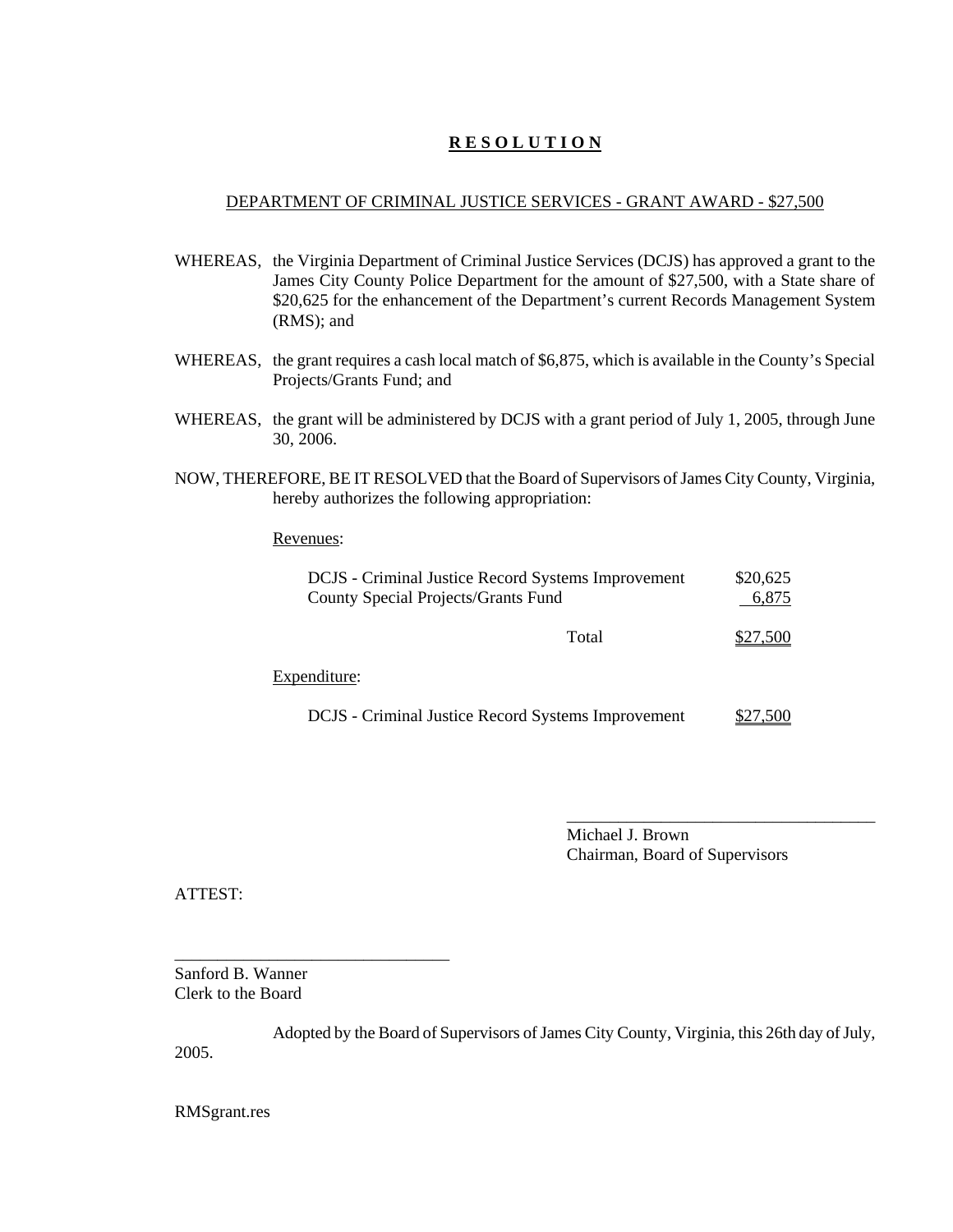#### **M E M O R A N D U M**

| DATE:    | July 26, 2005                          |
|----------|----------------------------------------|
| TO:      | The Board of Supervisors               |
| FROM:    | William T. Luton, Acting Fire Chief    |
| SUBJECT: | Award of Contract - Ambulance Purchase |

Funds are available in the FY 2006 Capital Improvements Program budget for purchase of a new ambulance for Fire Station 5.

The Fire Department and Purchasing staff determined the most efficient procurement method for this purchase was to use a cooperative purchasing contract issued by the City of Newport News to Performance Specialty Vehicles, LLC, as a result of a competitive sealed Request for Proposal that was conducted earlier this year. This cooperative procurement action is authorized by Chapter 1, Section 5, of the James City County Purchasing Policy and the Virginia Public Procurement Act.

By participating in the cooperative procurement action, staff believes that the County will increase efficiency, reduce administrative expenses, and benefit from an accelerated delivery process. The Fire Department currently uses ambulances delivered from this vendor and has been satisfied with design, construction, delivery schedule, and the field performance of these units.

Staff determined the contract specifications met the County's performance requirements for a medium-duty ambulance and negotiated a price of \$174,023 for a Freightliner M2/American LaFrance medium-duty ambulance unit.

Staff recommends approval of the attached resolution.

Within delute

William T. Luton

WTL/gs FS5ambul.mem

Attachment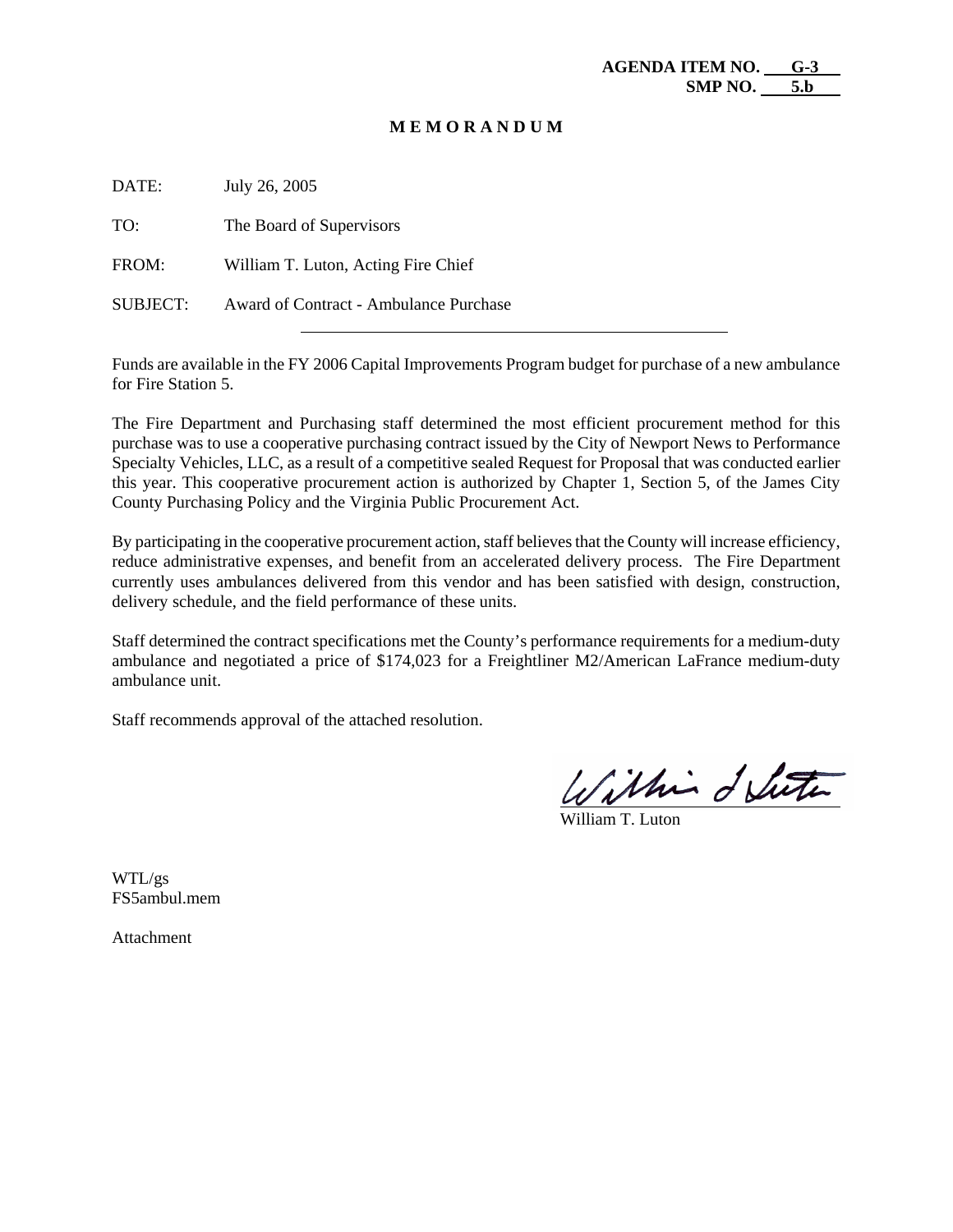## **R E S O L U T I O N**

#### AWARD OF CONTRACT - AMBULANCE PURCHASE

- WHEREAS, funds are available in the Capital Improvements Program budget for purchase of a new ambulance for Fire Station 5; and
- WHEREAS, cooperative purchasing action is authorized by Chapter 1, Section 5, of the James City County Purchasing Policy and the Virginia Public Procurement Act, and the City of Newport News issued a cooperative purchasing contract to Performance Specialty Vehicles, LLC, as a result of a competitive sealed Request for Proposal; and
- WHEREAS, the Fire Department and Purchasing staff determined the contract specifications met the County's performance requirements for a medium-duty ambulance and negotiated a price of \$174,023 with Performance Specialty Vehicles, LLC, for a Freightliner M2/American LaFrance medium-duty ambulance unit.
- NOW, THEREFORE, BE IT RESOLVED that the Board of Supervisors of James City County, Virginia, hereby authorizes the County Administrator to execute a contract between James City County and Performance Specialty Vehicles, LLC, in the amount of \$174,023.

Michael J. Brown Chairman, Board of Supervisors

\_\_\_\_\_\_\_\_\_\_\_\_\_\_\_\_\_\_\_\_\_\_\_\_\_\_\_\_\_\_\_\_\_\_\_\_

ATTEST:

Sanford B. Wanner Clerk to the Board

\_\_\_\_\_\_\_\_\_\_\_\_\_\_\_\_\_\_\_\_\_\_\_\_\_\_\_\_\_\_\_\_

Adopted by the Board of Supervisors of James City County, Virginia, this 26th day of July, 2005.

FS5ambul.res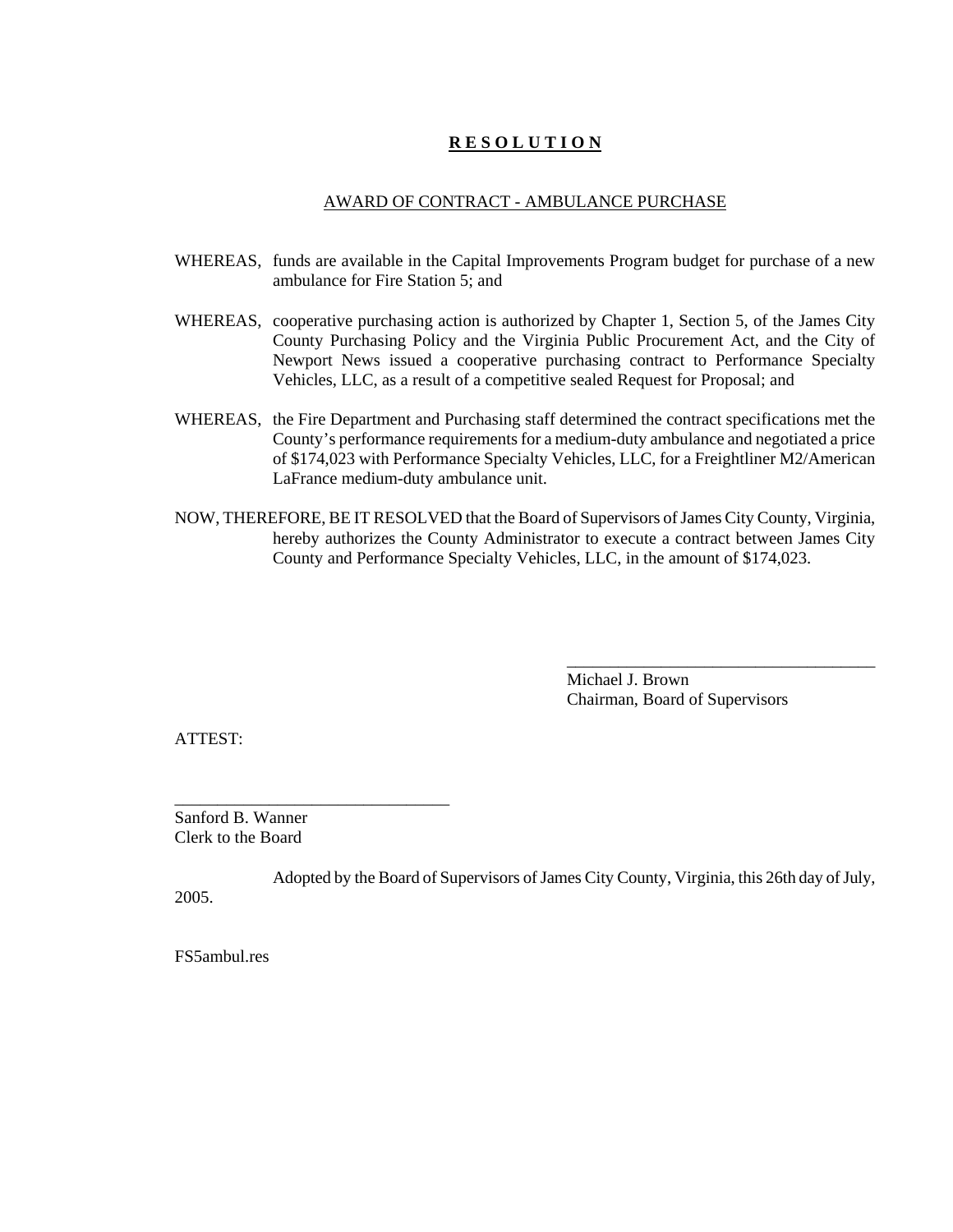## **M E M O R A N D U M**

DATE: July 26, 2005

TO: The Board of Supervisors

FROM: Sanford B. Wanner, County Administrator

SUBJECT: Resolution of Appreciation - Dr. Carol S. Beers

After 22 years of dedicated service to the citizens of James City County, Dr. Carol S. Beers has left the employment of the Williamsburg/James City County Public School Division.

In recognition of her commitment and pursuit of excellence in the education of the County's youth during that time, I recommend the Board adopt the attached resolution honoring Dr. Beers.

fordBhanne Wanner

SBW/tlc cbeers.mem

Attachment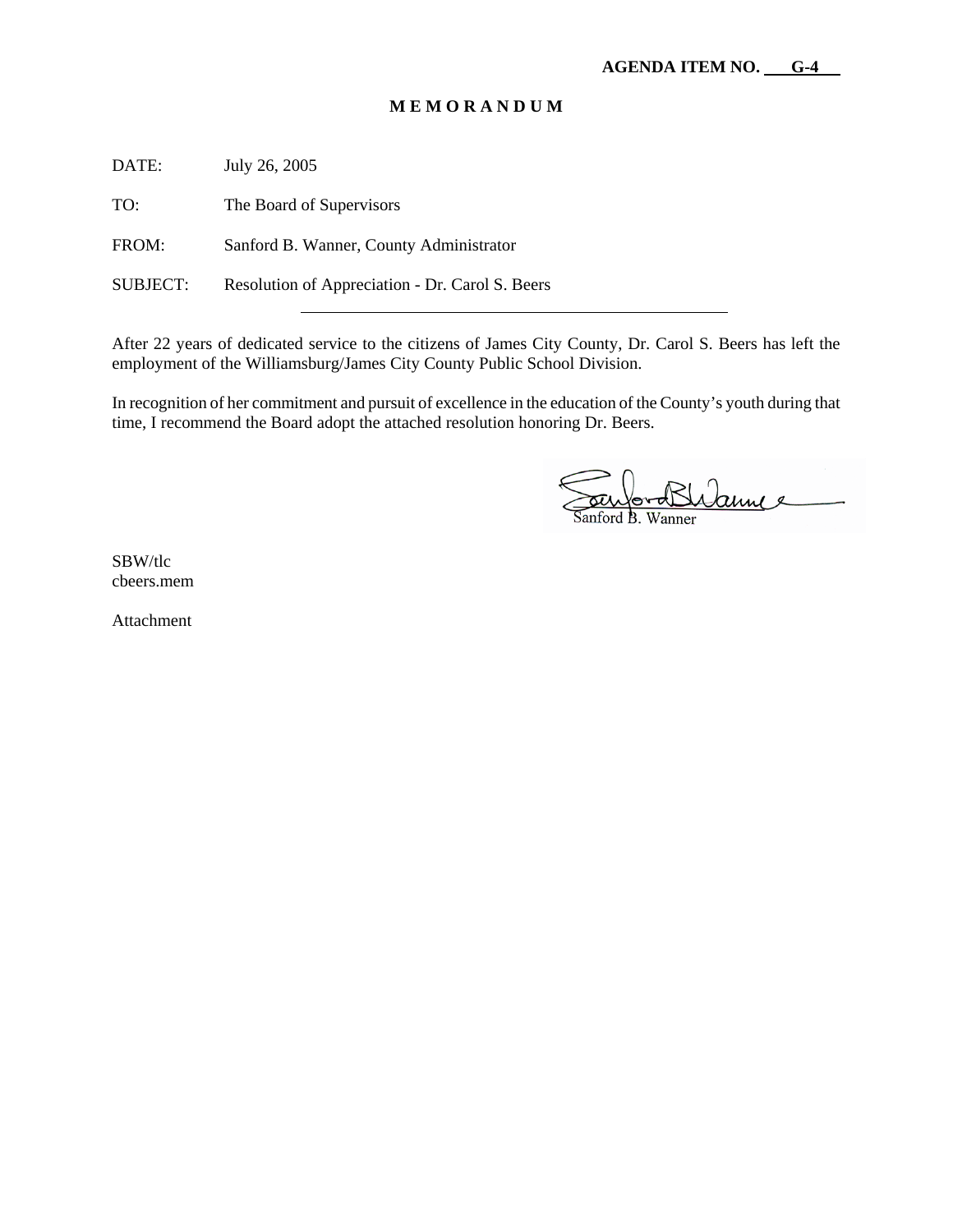## **RESOLUTION OF APPRECIATION**

#### DR. CAROL S. BEERS

- WHEREAS, Dr. Carol S. Beers is a dedicated professional who sought excellence in the education of the County's youth while she provided exemplary service for 22 years in the Williamsburg/ James City County Public Schools; and
- WHEREAS, Dr. Carol S. Beers has held a variety of positions during her career with the Williamsburg/ James City County Public Schools which include being the superintendent of schools, assistant superintendent of schools, an elementary school principal, the Gifted & Talented program supervisor, and has received Fulbright Awards for study in Japan and Germany; and
- WHEREAS, in 1992(3) the Rawls Byrd Elementary School, while under Dr. Beers leadership as the principal, received the U. S. Department of Education's Blue Ribbon School award; and
- WHEREAS, Dr. Beers has also served on the National Joint Council for Learning Disabilities, the National Commission for Diverse Learners, and the Manuscript and Policy Review Board for the International Reading Association.
- NOW, THEREFORE, BE IT RESOLVED that the Board of Supervisors of James City County, Virginia, hereby expresses its deep gratitude for her commitment and honors Dr. Carol S. Beers for her 22 years of dedicated service to the citizens of James City County.

Michael J. Brown Chairman, Board of Supervisors

\_\_\_\_\_\_\_\_\_\_\_\_\_\_\_\_\_\_\_\_\_\_\_\_\_\_\_\_\_\_\_\_\_\_\_\_

ATTEST:

Sanford B. Wanner Clerk to the Board

\_\_\_\_\_\_\_\_\_\_\_\_\_\_\_\_\_\_\_\_\_\_\_\_\_\_\_\_\_\_\_\_

Adopted by the Board of Supervisors of James City County, Virginia, this 26th day of July, 2005.

cbeers.res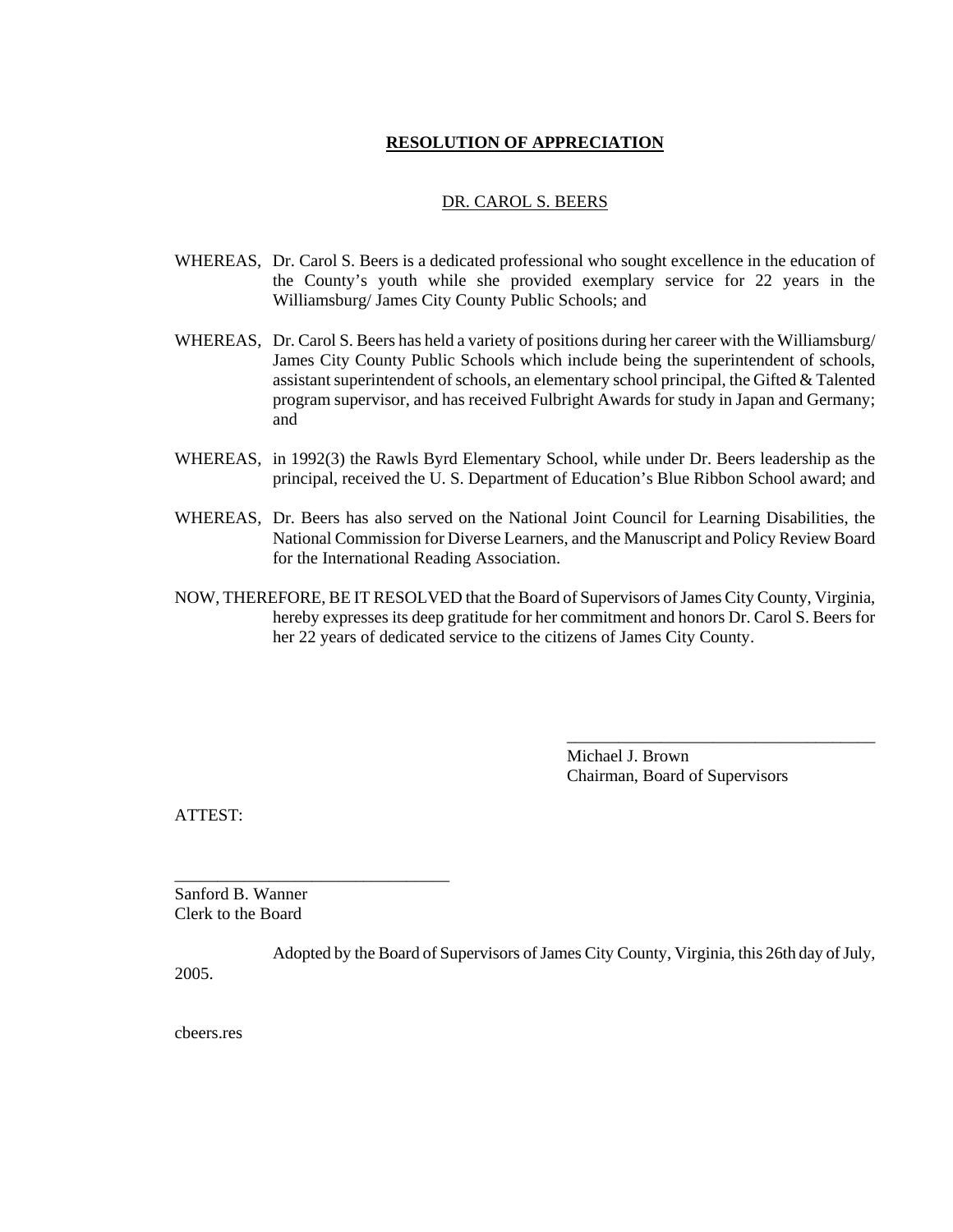#### **M E M O R A N D U M**

DATE: July 26, 2005 TO: The Board of Supervisors FROM: Matthew D. Arcieri, Senior Planner Trey Davis, Planner SUBJECT: Stonehouse Request for Private Streets (Deferred from June 14, 2005)

Mr. V. Marc Bennett of AES Consulting Engineers on behalf of his client, Futura, LLC, has submitted a request for approval of private streets for two projects in the Stonehouse Master Planned Community. The Board voted to defer this issue at its June 14, 2005, meeting in order to address concerns raised about the construction of private streets and the method of maintaining private streets through a sub-association.

The Stonehouse Master Planned Community is zoned PUD, Planned Unit Development. Section 24-497(d) of the James City County Zoning Ordinance states that "Private streets may be permitted upon approval of the Board of Supervisors." Private street issues are typically handled at the rezoning level; however, the current Stonehouse master plan and proffers do not include provisions for private streets in multifamily portions of the development.

The two projects under review are the Fairways (Case No. SP-6-05), a 16-unit condominium project and Clubhouse Point (Case No. SP-7-05), an 18-unit condominium project. Both of these site plans represent byright uses and are subject only to administrative review.

The primary public concern with private streets is ensuring that they are properly constructed so as to not create an unusual maintenance issue for the homeowners and that adequate maintenance provisions are established.

James City County began regulating private streets in 1988 as a result of citizen complaints about failing streets in Ford's Colony. The County adopted Private Street Construction Standards (attached) which are administered by the County Engineer. These standards emphasize adequate pavement thickness designed in accordance with Virginia Department of Transportation (VDOT) standards. The Zoning Ordinance requires that construction of private streets be guaranteed in a form approved by the Environmental Division and County Attorney prior to issuance of any certificate of occupancy for the projects. Prior to the release of this surety, a third-party inspection and certification of design and construction practices are required.

This approach has been used in several developments including Ford's Colony, Kingsmill, and Powhatan Plantation. A few problems have occurred such as inadequate drainage along a street in Pheasant's Run and incomplete certifications in Brandon Woods and Waterford. In response to these issues, the County Engineer is now attending preconstruction conferences to brief contractors, developers, and their soils engineers on private street design, construction, and certification requirements.

Regarding maintenance, the Stonehouse proffers require the establishment of a mandatory property owners association for each development to be responsible for permanent care and maintenance of Associationowned property and facilities. The reserve fund for maintenance of these common features would not be tied to the reserve fund for the main Stonehouse Homeowners Association (HOA) and would be operated independently. These documents will be approved by the County Attorney's Office prior to development plan approval. Staff believes that the ordinance and Stonehouse proffers provide the necessary authority to ensure the private streets are properly built and maintained.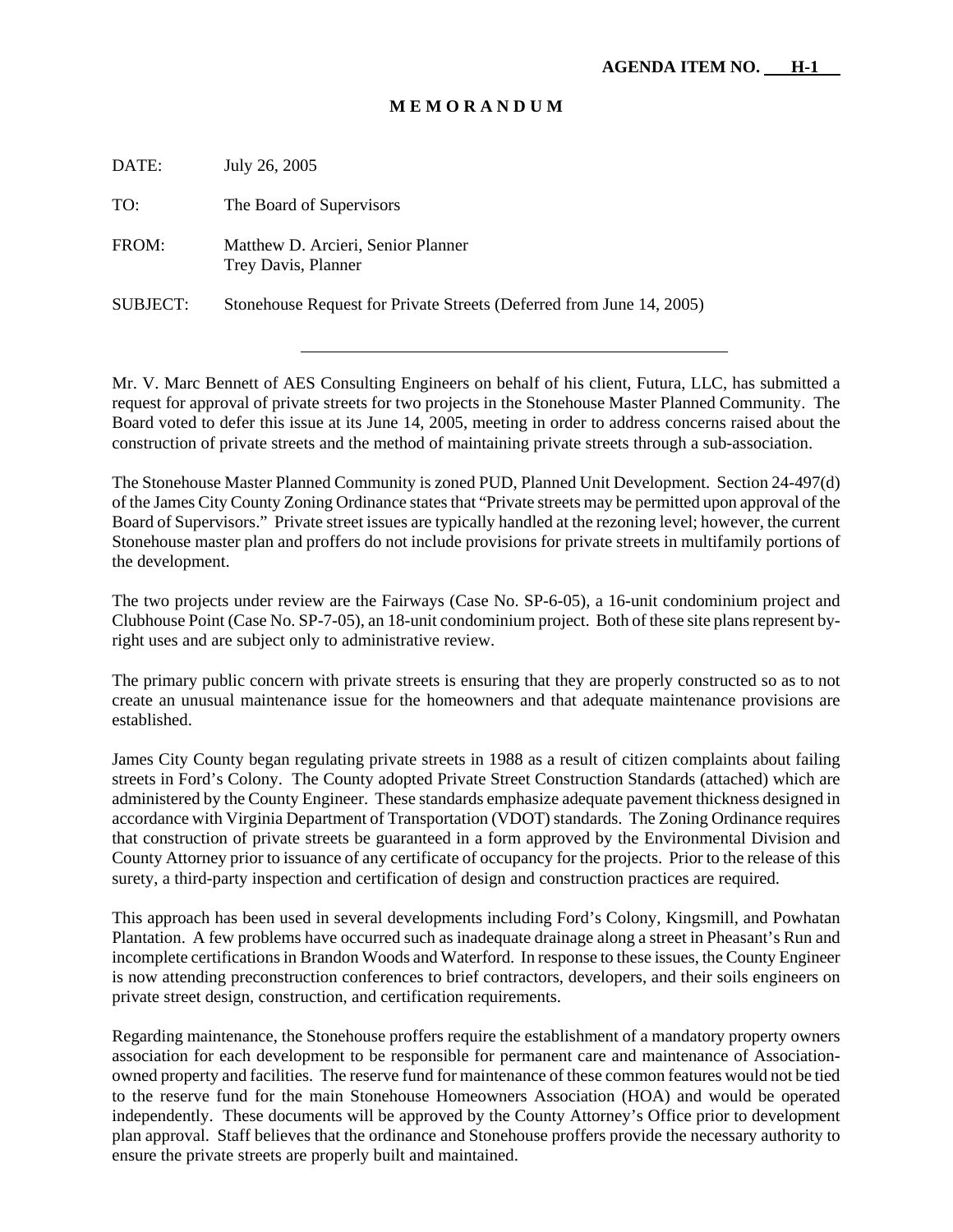Stonehouse Request for Private Streets July 26, 2005 Page 2

Michael Inman of Inman and Strickler, PLC, representatives of the Futura Group, has submitted a letter regarding the responsibility for maintenance of the private streets within the condominium association. Regular assessments would be charged to owners within the neighborhood served by the private street and those funds would be held in a reserve account controlled by that sub-association. Mr. Inman also included a draft copy of the documents for the Fairways which is in the Board's Reading File.

At its June 14, 2005, meeting, the Board requested that the developer and the residents meet to discuss details on the two proposed townhouse developments. A meeting took place on July 6, 2005, between three neighborhood representatives and Rick Gregor of the Futura Group. The issues of private streets and the design of the townhouses were among those discussed at this meeting. Both the residents and the developer's representative have submitted letters (attached) which provide an overview of the meeting and their remaining concerns. Staff is encouraged by the increased interaction between the developer and the residents.

Issues raised by the residents include a desire not to set a precedent for future private streets in Stonehouse. They expressed concerns about the funding of reserve funds to pay for road maintenance and how the width of the private streets might affect traffic flow.

Over half of the approximately 4,400 housing units on the approved Stonehouse master plan are designated to be multifamily units. Staff would note that it is difficult to develop multifamily units without allowing for private streets due to the limitations imposed by VDOT-mandated street widths and turning radii. Public roads would also significantly increase the impervious surface area of such developments, leading to increased runoff. Staff continues to encourage the developer to work with residents on issues related to the architecture of the proposed units and any other concerns. However, staff feels that private streets are appropriate for use in the development of multifamily units within Stonehouse and other master-planned communities, and staff supports the request for private streets in these developments.

Staff recommends approval of the attached resolution permitting private streets in the two Stonehouse projects.

Matthew D. Arcieri

Trey Davis

l

CONCUR:

O. Marvin

MDA/TD/gb PrivateSt\_Stonehouse.mem

Attachments:

- 1. Private Street Standards
- 2. Letter from Mike Inman dated July 12, 2005
- 3. Letter from John Colligan to Rick Gregor dated July 12, 2005
- 4. Letter from Walt Rybak dated July 12, 2005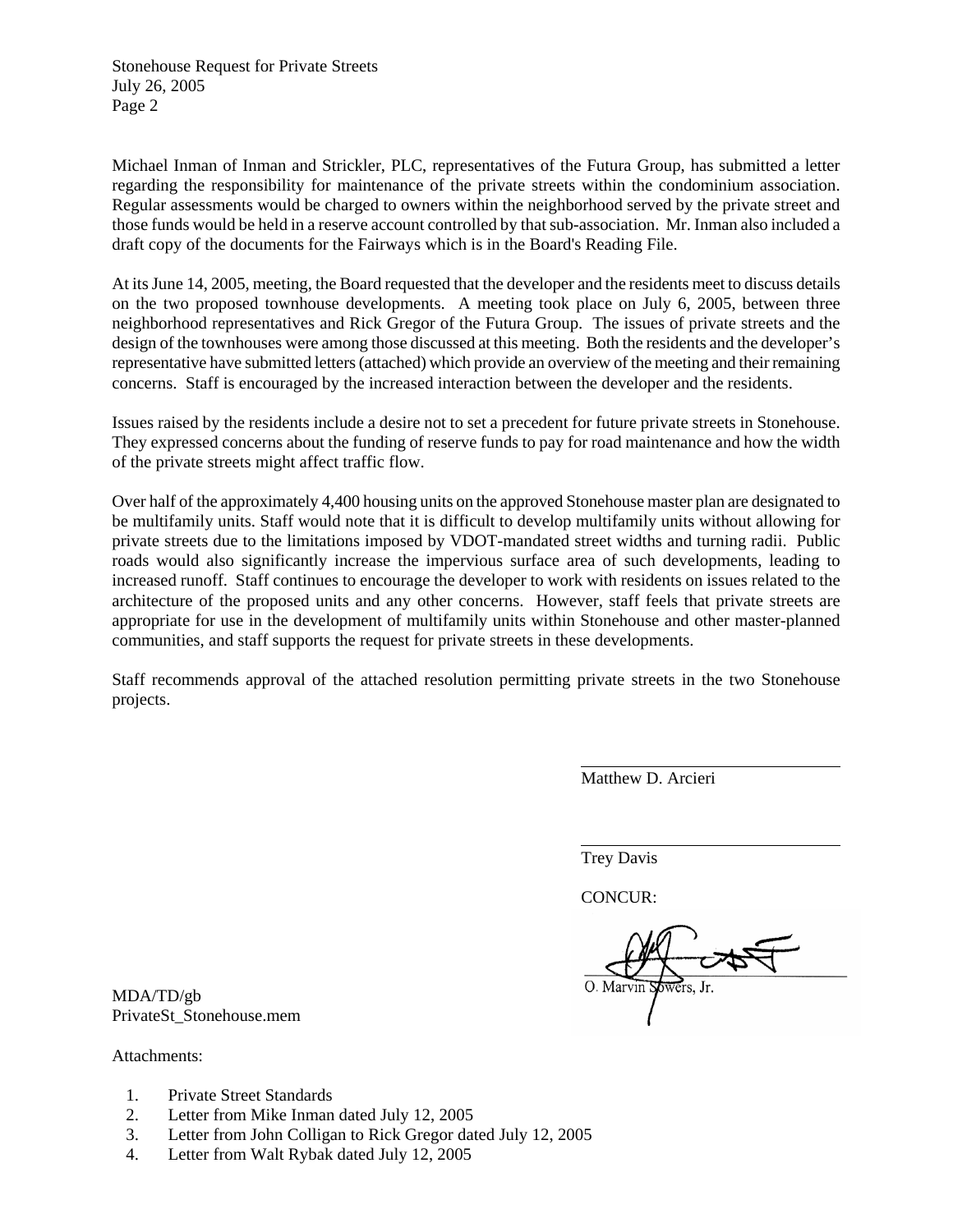Stonehouse Request for Private Streets July 26, 2005 Page 3

5. Resolution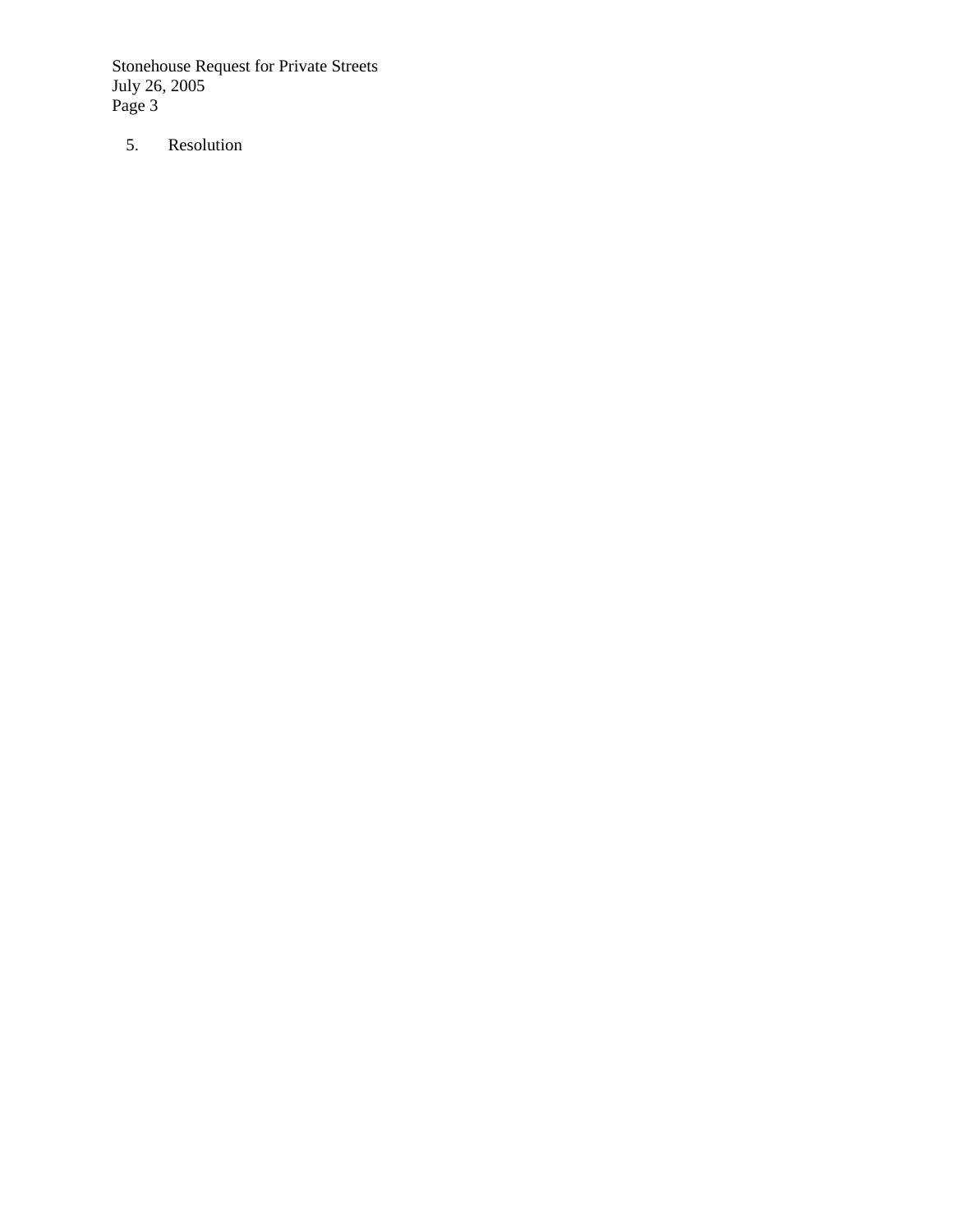## "OUTLINE OF DESIGN AND INSPECTION PROCEDURE FOR CONSTRUCTION OF PRIVATE STREETS"

- $\mathbf{1}$ . Upon completion of road grading to subgrade, the Developer will employ a soils testing firm to obtain representative CBR samples. The location and number of the CBR (California Bearing Ratio) samples is to be determined by the soils engineer. The soils engineer shall then prepare a report which shall include:
	- Number and location (including map) of CBR samples and test results of the a. samples.
	- Soils Engineering analysis. b.
	- c. Recommended pavement design, modifications to subgrade if required, and any revision to the preliminary pavement design shown on the construction drawings. A copy of the soils engineering report shall be submitted to the county engineer. for approval, prior to the placement of base material.
- $2<sub>1</sub>$ All backfill of pipes and related structures, under the payement, shall be inspected and tested by the soils engineer and 95% compaction shall be certified in writing to the county engineer.
- $\overline{\mathbf{3}}$ . All subgrade shall be proof rolled to refusal, witnessed and certified in writing by the soils engineer to the county engineer.
- $\ddot{\mathbf{4}}$ . Base material quality and depth(s) shall be tested, inspected and certified in writing by the soils engineer to the county engineer.
- **S.** During the placement of the bituminous concrete and prior to its compaction, pre-rolled depth measurements of the asphalt shall be inspected by the engineer, at a minimum of 500 feet intervals. For purposes of determining the pre-rolled depth add an additional 1/4 inch of pre-rolled asphalt for each 1.5 inches of rolled/compacted depth called for on the plans. Inadequate depths will require additional bituminous concrete to be immediately installed by the contractor at the appropriate locations. The engineer will certify in writing the test results to the county engineer. The installation of multiple courses will require the testing/inspection of each individual course.
- 6. Interim statements from the engineer, with accompanying documentation, will be submitted to the county engineer prior to partial release of surety.
- $7<sub>1</sub>$ Application for final release of surety will accompanied by the engineer statements and certification that the specifically named private streets have been constructed in accordance with the approved plans and applicable Virginia Department of Transportation standards.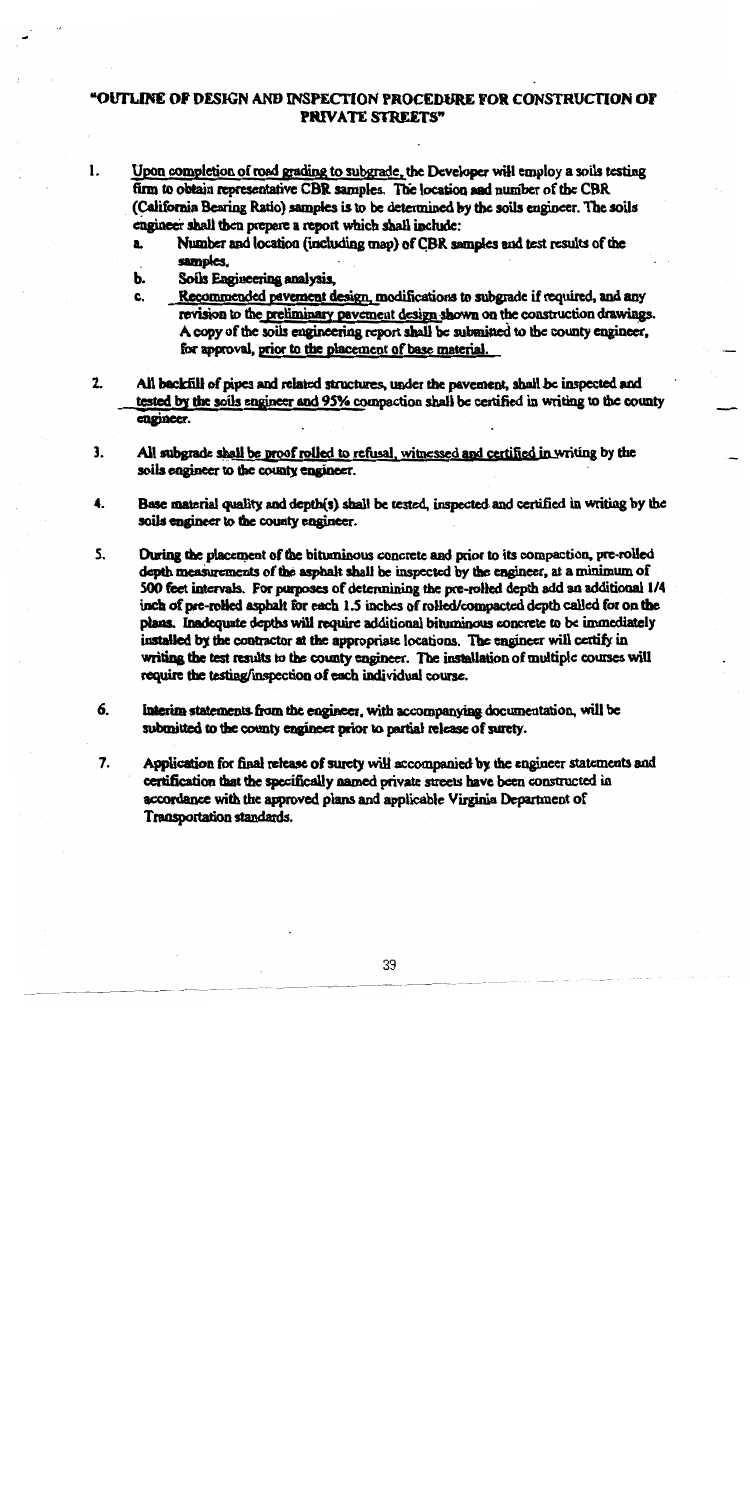# **INMAN & STRICKLER RLC.**

#### **ATTORNEYS** A N D **COUNSELORS**  $\mathbf{A}$  T

MICHAEL A. INMAN . STEWART M. KAHN\* . BARRY RANDOLPH KOCH JEANNE S. LAUER . GREGORY J. MONTERO . VINCENT R. OLIVIERI STEPHEN A. STRICKLER \* ROS R. WILLIS 'Also admitted in NY, PL & SC

July 12, 2005

Mr. Trev Davis, Planner James City County Development Management

#### Request of The Futura Group for Private Streets Re:

Dear Trey:

I write this letter as counsel for The Future Group, LLC, in support of the requests submitted to the Board of Supervisors. I have been advised that there is concern expressed by homeowners and a couple of members of the Board of Supervisors as to the nature of the responsibility that will be assumed by the homeowners under the terms of the condominium documents with respect to the private streets and any other paved areas which may be installed on the sites.

First, let me say that Mr. Gregor, a principal of The Futura Group, has met with a group of owners from Stonehouse on July 6. The meeting went very well. Mr. Gregor had his architect present to present the plans and answer questions. The enclosed letter from John Colligan confirms the positive tone of the meeting and the feeling of comfort and cooperation provided by Mr. Gregor.

Under the condominium concept, all common facilities installed or erected upon the site which is declared to be a condominium become the maintenance responsibility of the condominium association. This is the normal method of handling maintenance in a condominium. All condominiums are required to have budgets to operate the association and maintain the common elements. Also, generally, associations maintain the exterior of the buildings and the landscaping so that there is uniformity of maintenance and a generally good appearance of the entire property.

> 575 Lynnhaven Parkway, Suite 200, Virginia Beach, Virginia 23452-7350 Telephone 757-486-7055 \* Facsimile 757-431-0410 \* Email mainman@inmanstrickler.com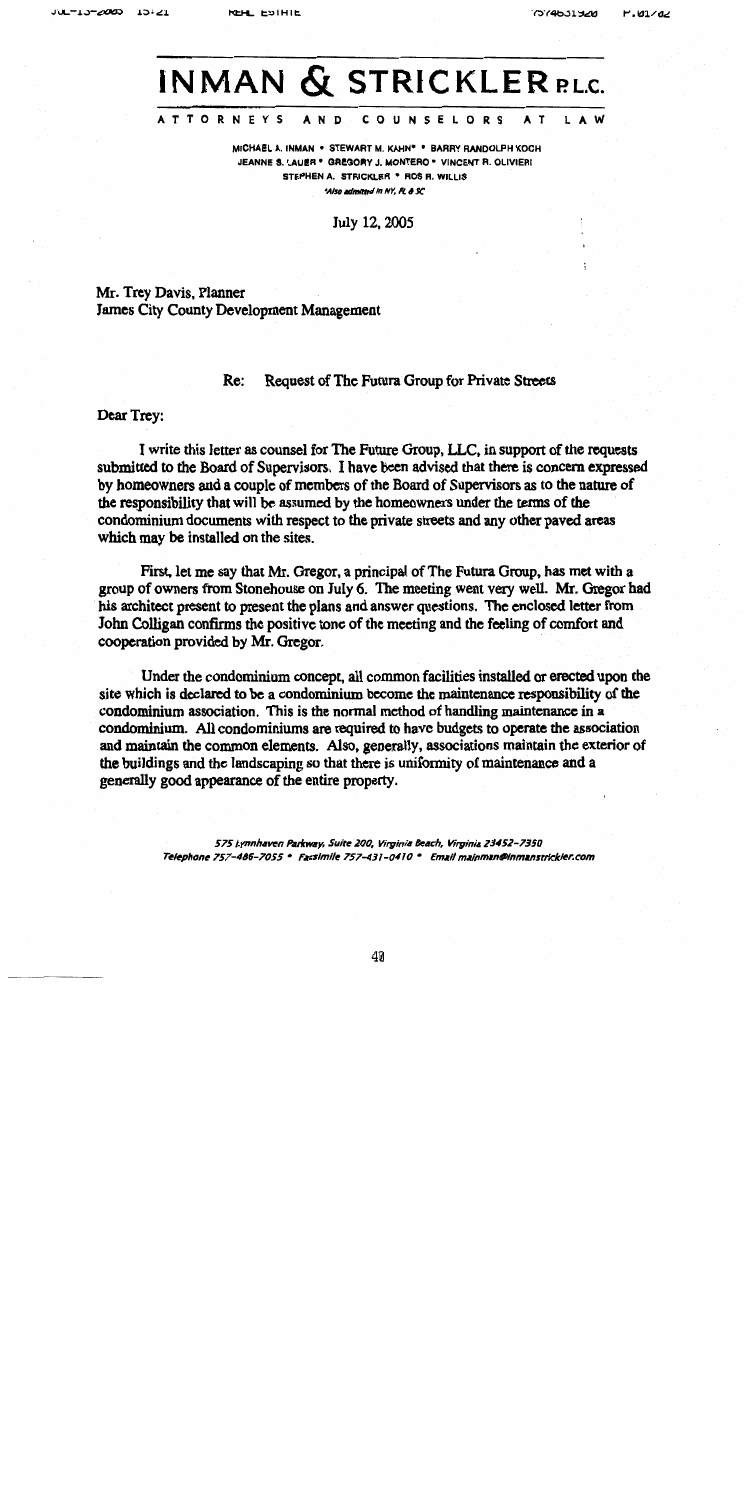**REAL ESTATE** 

## **INMAN & STRICKLER RLC.**

I am enclosing herewith the draft condominium Declaration for The Fairways at Stonehouse. The Clubhouse Point Declaration will be virtually the same with respect to common element maintenance provisions. I suggest that you take a look at particular sections in order to focus in on the maintenance issue. I suggest that you take a look at Section 4.1 for the definition of "common elements", at Article X with regard to maintenance by the association and Article XIII with regard to assessments. Collectively, these sections of the Declaration will tell you that the roads and payed areas are common elements along with a number of other items, that maintenance is responsibility of the Association and that there are regular assessments collected from the unit owners in accordance with the budget of the Association in order to pay for this maintenance. The budget is broken down into two categories for maintenance, regular maintenance and a reserve for future replacements. All proper condominium budgets contain a reserve based on the useful life of the various items that make up the common elements and each month funds are placed in the reserve so that there will be funds on hand to make any major renovations and/or replacements necessary to the common elements, including the paved areas.

Additionally, each condominium is a separate legal entity and as such will have its own budget and bank accounts. Each condominium will have its own reserve funds and will not be receiving any funds from Stonehouse HOA for the performance of any maintenance on the common elements belonging solely to the condominium.

I trust that this explanation will alleviate any concerns about the responsibility for road maintenance and general exterior maintenance at these condominiums which will be assigned to and assumed by the condominium associations that will be created for The Fairways and Clubhouse Point.

If I can answer any questions or supply any further information, please do not hesitate to call.

Very Muly your

Michael A. Inman

**MAI/sms**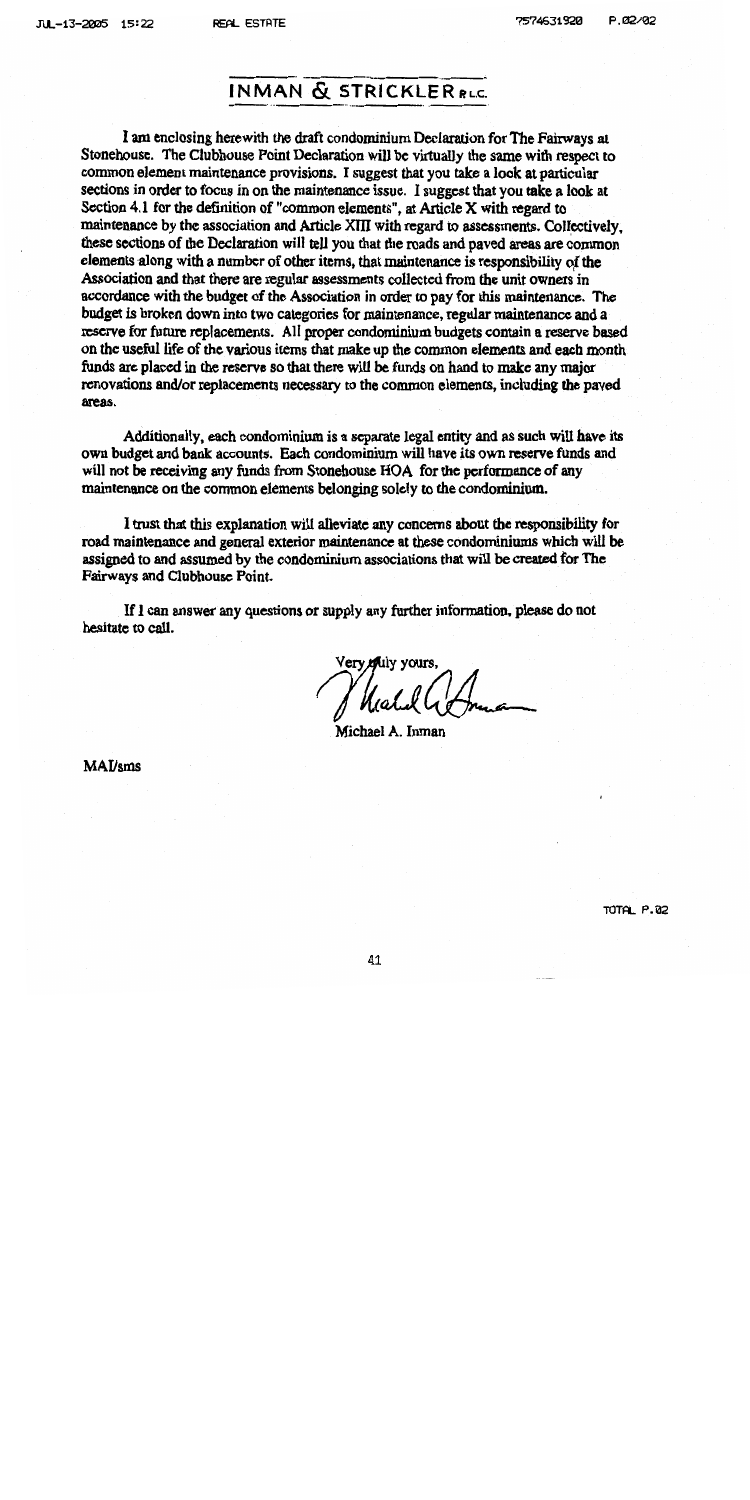Rick,

Thank you, for meeting with us Tuesday last. We appreciate the opportunity to discuss, with you and John Russio, the plans The Futura Group has for the two communities to be build within StoneHouse.

The elevations, sketches, floor plans and finish work as presented, and as describe to us appears to fit nicely with the general "StoneHouse Architectural Scheme." As agreed, we will hold additional meetings as the elevations for the Fairways project are completed, and can be presented to our property owners. We appreciate the spirit of cooperation that prevailed during our open discussion and know that we can build on this to make a good experience for all concerned. To that end please feel free to contact us at anytime if you have questions, concerns or merely want to discuss StoneHouse, per se.

Thanks again Rick, it was good to meet you in person and to have an open discussion of everyone's interests and concerns.

Regards, John Colligan Vice-Chair StoneHouse Neighborhood Representative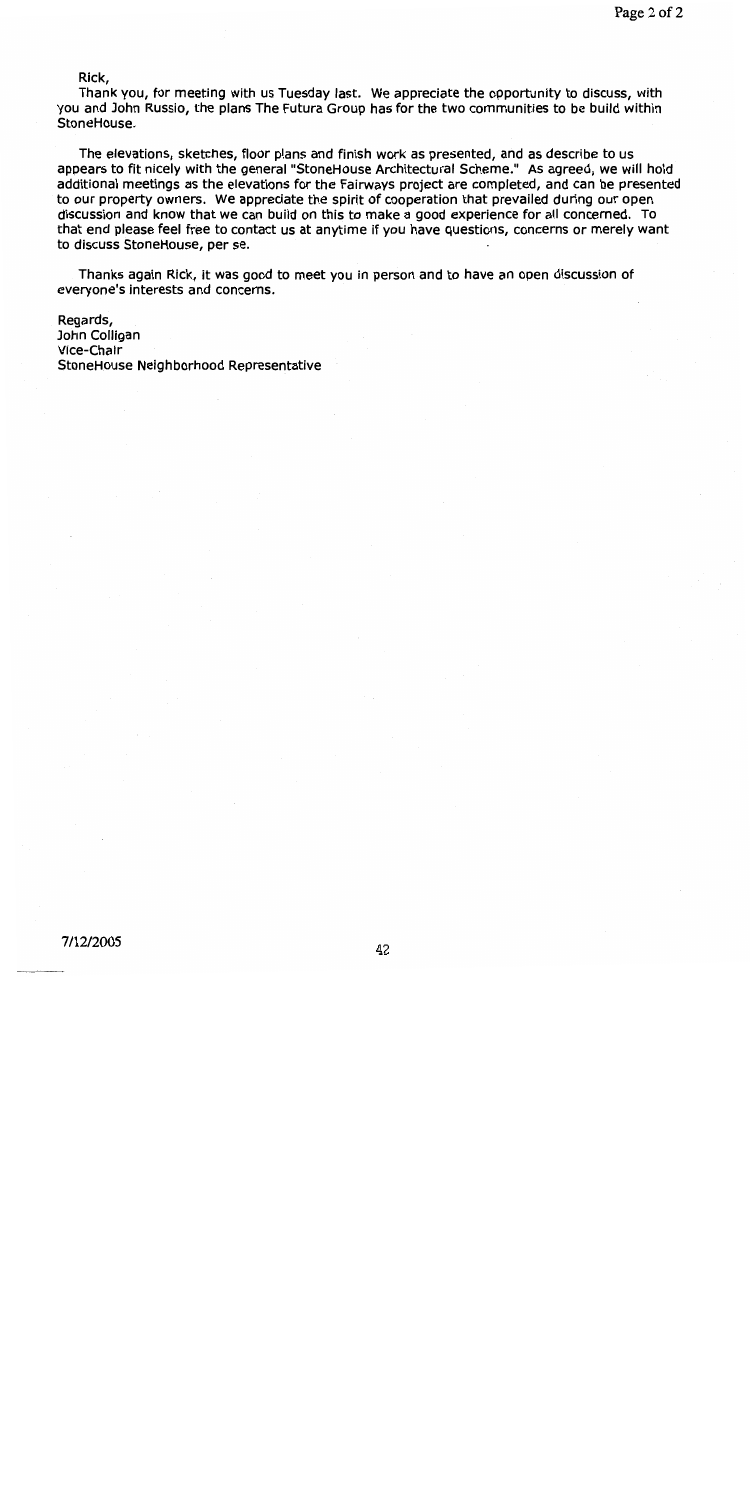July 12, 2005

Mr. Trey Davis James City County Planning Commission 101-A Mounts Bay Road Williamsburg, VA 23187-8784

Subject: The Mill Pond at Stonehouse Fairways and Clubhouse Point proposed projects

This letter is a follow-up to our conversation last week regarding the proposed Fairways and Clubhouse Point condominium projects in the Mill Pond at Stonehouse community. Although our meeting with the Developer, Mr. Rick Gregor of the Futura Group, on July 6, 2005 was somewhat encouraging, we, the Stonehouse Elected Neighborhood Representatives continue to have serious reservations regarding the Developer's request for Private vs VDOT approved streets/roads in each of these projects.

Our Elected Neighborhood Representatives requested the July 6th meeting with Mr. Gregor specifically to review the Developer's elevations for The Fairways and Clubhouse Point condominium projects. Much to our surprise, the Developer showed us a "Conceptual Study" of The Fairways project and an "Architectural Rendering" of The Clubhouse Point project. This meeting was a positive first step but came up short of our expectations leaving us without any insight regarding the elevations. To his credit, he did offer his thoughts regarding square footage, price points, living space amenities, etc.

The Stonehouse community project is zoned PUD. Reading from the Code of James City County, Chapter 24, Article V-Districts, Division 14-Planned Unit Development, Section 24-497, Paragraph (d), which states "Street". "All streets shall meet the requirements of the Virginia Department of Transportation or the requirements of the county subdivision regulations, whichever is greater. Such streets shall be coordinated with the major transportation network shown in the county Comprehensive Plan. The construction of streets, whether public or private, shall be guaranteed by appropriate surety, letter of credit, cash escrow or other form of guarantee approved by the county attorney and environmental director. Private streets may be permitted upon approval of the Board of Supervisors."

As you know, we appeared before the James City County Board of Supervisors on June 14, 2005 requesting that no approval be given to the Developer's request for private roads in The Fairways or Clubhouse Point projects. The Board members consequently voted to defer on this request until the July 26<sup>th</sup> Board meeting.

We want you to know that we intend to appear at the July  $26<sup>th</sup>$  meeting and restate our request that the Board of Supervisors not approve the Developer's request for private streets for the following reasons:

1. Approving the Developer's request for private streets will establish a precedent that is both unwarranted and unwanted by the Property Owners in the Stonehouse at Mill Pond Community.

 $\mathbf{1}$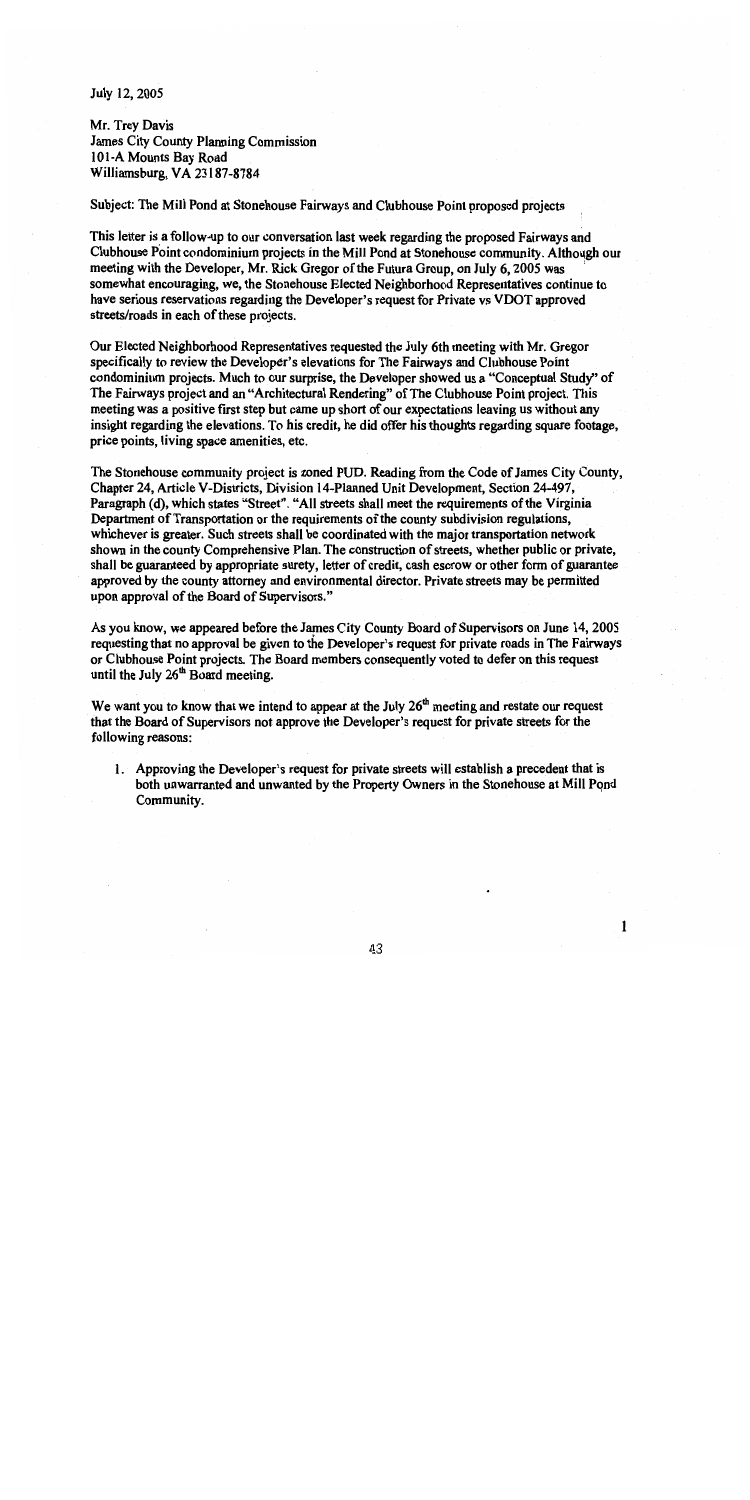- 2. At this time, there are no other Neighborhood sub-associations with private streets in the Mill Pond at Stonehouse Community. Mr. Gregor was honest with us and responded to us that this is the way it was when he acquired the property from 2J Investments, LLC. It was 2J Investments, LLC and AES Engineering who originally submitted the plans to the County requesting private roads unbeknownst to the Stonehouse Property Owners. This should not necessarily mean that the engineering drawings cannot be resubmitted to the JCC Planning Commission requesting that the roads in question become VDOT approved roads.
- 3. It should be noted that 2J Investments, LLC who is also the Declarant for the Mill Pond at Stonehouse Community, owns other parcels of undeveloped land in Stonehouse. Approving this request for private roads could establish a precedent that may not be in the best interests of the Stonehouse Property Owners and our Community.
- 4. If the request for private streets is approved, this will require establishing a Reserve Fund to provide for the proper care and maintenance of these private streets. What assurance, if any, will we have that the Reserve Fund would be sufficiently funded and that any required road maintenance would be completed? It was recently discovered that the HOA Reserve Fund was under-funded in excess of \$220,000 and after many months of futile negotiations with the Mill Pond at Stonehouse Developer, at this time he has not agreed to assist the HOA in covering the long-term financial costs. This issue has been a major stumbling block to the Transition of the HOA to the property owners. Therefore, let's not add potential problems to an already difficult set of circumstances.
- 5. Private streets tend to be somewhat narrower than VDOT approved roads leading to onstreet parking that potentially impairs safe traffic flow.

Regarding the issue of our request with the Futura Developer to submit his plans to the Environmental Review Committee (ERC), we do not have agreement at this time. All property owners in Stonehouse, including the Stonehouse Presbyterian Church, were required to follow the "Mill Pond at Stonehouse Design Standards" and to submit their building plans to the ERC. We understand that the Board of Supervisors cannot mandate that the Developer comply with our request, but we believe that it is important for the Board members to understand the key issues that we are dealing with.

We, the Elected Neighborhood Representatives, respectfully request that the Board of Supervisors either deny the Developer's request for private roads or "defer" until our issues and concerns can be completely resolved.

Respectfully submitted,

#### Walt Rybak,

Appointed spokesperson for the Mill Pond at Stonehouse Property Owners and Elected Neighborhood Representatives

 $\overline{2}$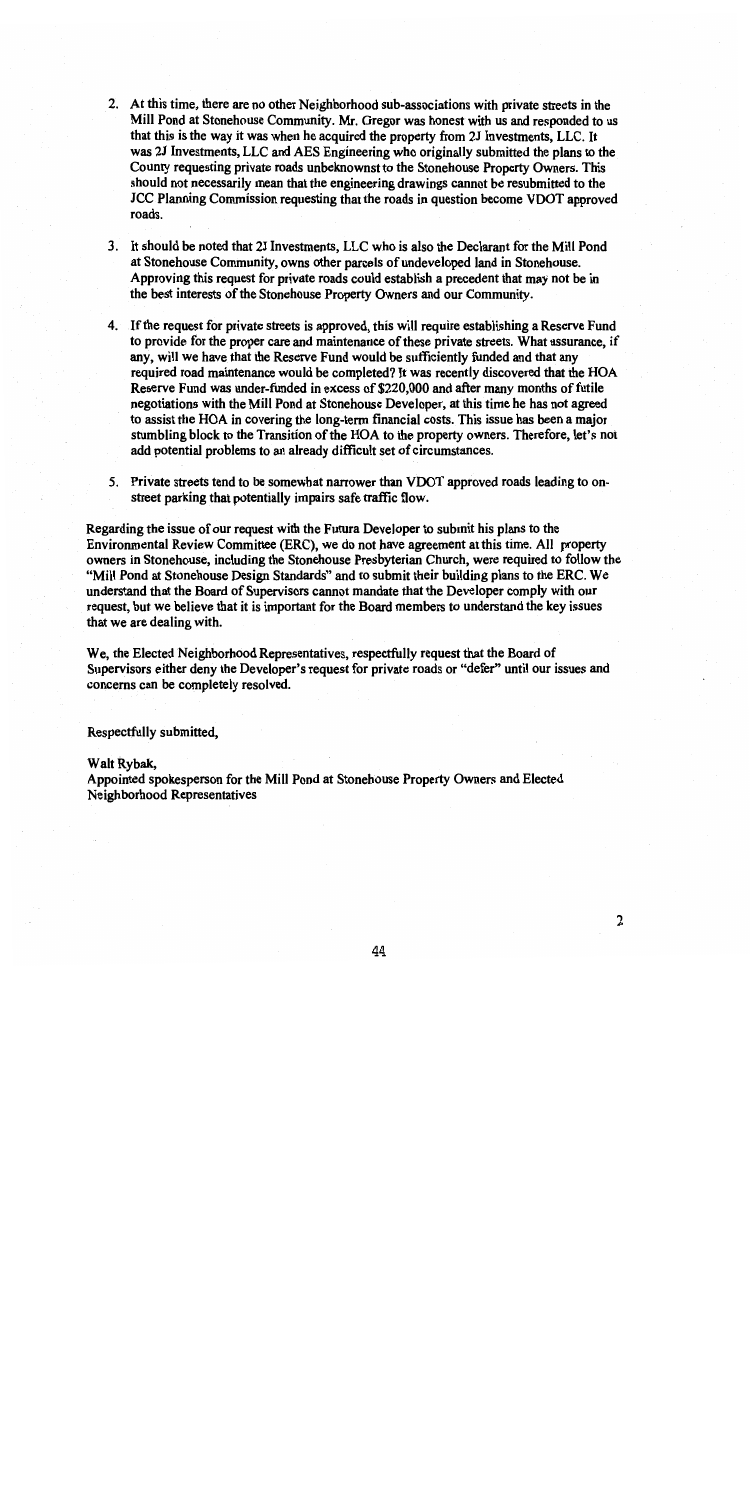## **R E S O L U T I O N**

#### STONEHOUSE REQUEST FOR PRIVATE STREETS

- WHEREAS, Section 24-497(d) of the James City County Zoning Ordinance states that private streets may be permitted upon the approval of the Board of Supervisors in the PUD, Planned Unit Development District; and
- WHEREAS, AES Consulting Engineers has requested approval of private streets for two developments in the Stonehouse Master Planned Community; and
- WHEREAS, the developments are located at 9681 and 9720 Mill Pond Run and further identified as Parcel Nos. (1-12) and (1-16) on James City County Real Estate Tax Map No. (5-3); and
- WHEREAS, private streets shall be constructed and certified in accordance with *Administrative Guidelines For Certification of Private Street Construction* prepared by the County Engineer and guaranteed in accordance with Section 24-497(d) of the James City County Zoning Ordinance; and
- WHEREAS, the Owner of each development shall organize a neighborhood association to be responsible for maintenance of his/her private streets in accordance with Condition No. 1, Community Association of the Proffers, as amended.
- NOW, THEREFORE, BE IT RESOLVED that the Board of Supervisors of James City County, Virginia, does hereby approve private streets in the above-referenced developments.

Michael J. Brown Chairman, Board of Supervisors

\_\_\_\_\_\_\_\_\_\_\_\_\_\_\_\_\_\_\_\_\_\_\_\_\_\_\_\_\_\_\_\_\_\_\_\_

ATTEST:

Sanford B. Wanner Clerk to the Board

\_\_\_\_\_\_\_\_\_\_\_\_\_\_\_\_\_\_\_\_\_\_\_\_\_\_\_\_\_\_\_\_

Adopted by the Board of Supervisors of James City County, Virginia, this 26th day of July, 2005.

PrivateSt\_Stonehouse.res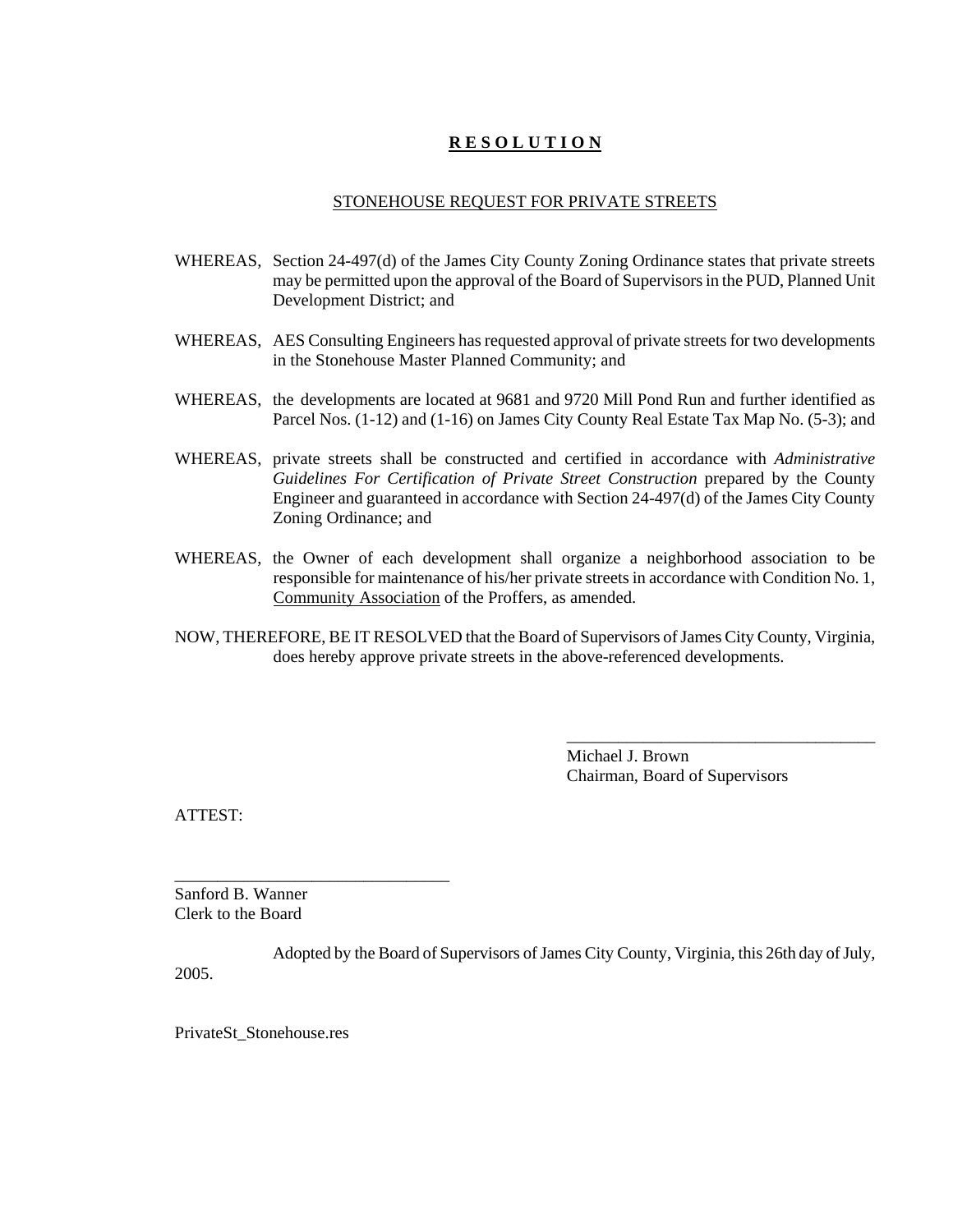#### **M E M O R A N D U M**

DATE: July 26, 2005

TO: The Board of Supervisors

FROM: Stephanie Ahrendt, Purchasing Director

SUBJECT: Award of Comprehensive Agreement Contract for Design and Construction of a Community Building at New Town

The Design and Construction of a Community Building at New Town Request for Proposals 05-0098 was issued as a "Solicited Proposal" pursuant to Virginia's Public Private Education Facilities and Infrastructure Act of 2002 (PPEA). The Board of Supervisors adopted the County's PPEA Procedures on June 24, 2003.

The Community Building contractor will perform all necessary building and site design and construction activities to complete the facility by November 1, 2006.

Proposals describing experience, qualifications, project approach, estimated cost, and proposed schedule were submitted by:

- OK James Construction, Inc., with Magoon & Associates and Hopke & Associates
- **Henderson, Inc., with Guernsey Tingle Architects**
- Curtis Contracting, Inc., with RRMM Architects

A panel of staff members including representatives from General Services, Development Management, Purchasing, and Code Compliance reviewed the proposals, interviewed two firms, and selected Henderson, Inc., as the firm with the best proposal.

This is a fixed-price and fixed-time contract for the design and construction of the Community Building. The budget for the project is \$1,250,000. The attached resolution authorizes negotiation and award of a Comprehensive Agreement Contract in an amount not to exceed \$1,250,000 to Henderson, Inc.

Staff recommends approval of the attached resolution.

y alment

e Ahrendt

CONCUR:

SA/gb NewTownAward.mem

Attachment